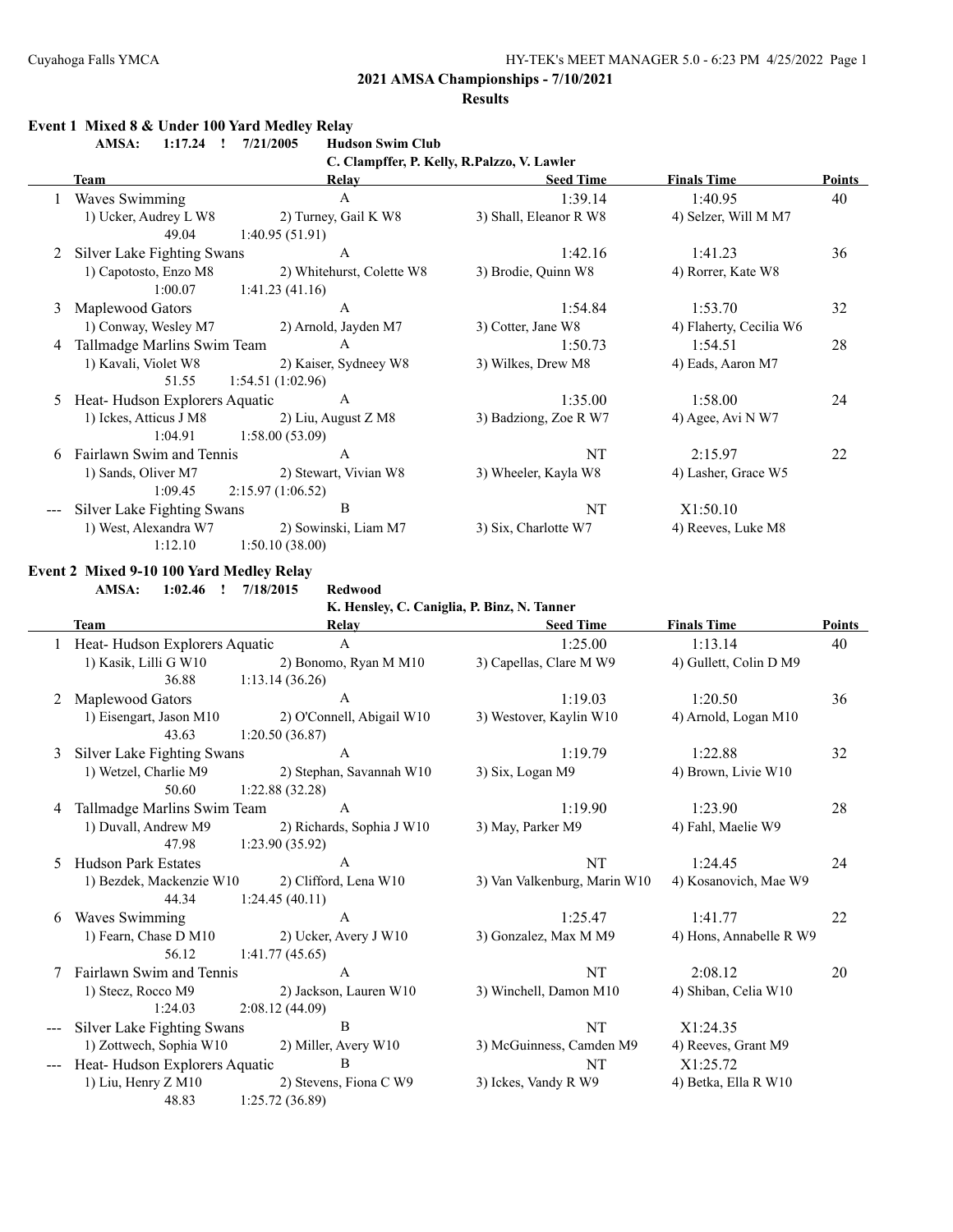**Results**

|   | (Event 2 Mixed 9-10 100 Yard Medley Relay)<br><b>Team</b> | Relay                                                    | <b>Seed Time</b>                             | <b>Finals Time</b>              | <b>Points</b> |
|---|-----------------------------------------------------------|----------------------------------------------------------|----------------------------------------------|---------------------------------|---------------|
|   | Tallmadge Marlins Swim Team                               | B                                                        | NT                                           | X1:43.38                        |               |
|   | 1) Spates, Evie W9                                        | 2) Tucker, Jeffrey M10                                   | 3) Taylor, Brycen M9                         | 4) Bozic, Ella W10              |               |
|   | 57.00                                                     | 1:43.38(46.38)                                           |                                              |                                 |               |
|   | Event 3 Mixed 11-12 200 Yard Medley Relay                 |                                                          |                                              |                                 |               |
|   | AMSA:                                                     | 2:01.62 ! 7/22/2006<br>Waterworks                        |                                              |                                 |               |
|   |                                                           | R. Woolf, M. Haas, A. Motter, M. Lydic                   |                                              |                                 |               |
|   | Team                                                      | Relay                                                    | <b>Seed Time</b>                             | <b>Finals Time</b>              | Points        |
|   | Tallmadge Marlins Swim Team                               | $\mathbf{A}$                                             | 2:13.01                                      | 2:10.60                         | 40            |
|   | 1) Pyka, Kadin M12                                        | 2) May, Carson M12                                       | 3) Thompson, Madi W11                        | 4) Aguirre, Sarah W12           |               |
|   | 31.64                                                     | 1:06.28(34.64)<br>1:39.42(33.14)                         | 2:10.60(31.18)                               |                                 |               |
| 2 | Heat-Hudson Explorers Aquatic                             | $\mathbf{A}$                                             | 2:15.00                                      | 2:20.09                         | 36            |
|   | 1) Badziong, Tyler M M11                                  | 2) Womack, Aiyana B W11                                  | 3) Porter, Rachel P W11                      | 4) Li, Alex M12                 |               |
|   | 38.45                                                     | 1:19.75(41.30)<br>1:51.00(31.25)                         | 2:20.09(29.09)                               |                                 |               |
| 3 | Maplewood Gators                                          | $\mathbf{A}$                                             | 2:23.71                                      | 2:21.16                         | 32            |
|   | 1) St. John, Natalie W12                                  | 2) Hickin, Jonah M12                                     | 3) Novak, Will M12                           | 4) Garman, Leah W11             |               |
|   | 34.83                                                     | 1:16.62(41.79)<br>1:48.44(31.82)                         | 2:21.16(32.72)                               |                                 |               |
| 4 | Silver Lake Fighting Swans                                | $\mathbf{A}$                                             | 2:31.36                                      | 3:07.29                         | 28            |
|   | 1) Miller, Jensen M11                                     | 2) Nauman, Rebecca W12                                   | 3) Reeves, Tess W11                          | 4) McGuinness, Connor M11       |               |
|   | 52.39                                                     | 1:48.48(56.09)<br>3:07.29(1:18.81)                       |                                              |                                 |               |
|   | Tallmadge Marlins Swim Team                               | B                                                        | NT                                           | X3:00.61                        |               |
|   | 1) Ramos, Caleb M11                                       | 2) Tan, Ethan M M11                                      | 3) Burkholder, Emily W12                     | 4) Miller, Kendall W11          |               |
|   | 43.02                                                     | 2:26.22(53.13)<br>1:33.09(50.07)                         | 3:00.61(34.39)                               |                                 |               |
|   | Waves Swimming                                            | $\mathbf{A}$                                             | 2:23.77                                      | DQ                              |               |
|   | 1) Turnbull, Lex M M11                                    | 2) Shall, Violet R W12                                   | 3) Dixon, Joey J W12                         | 4) Darr, Emily M W12            |               |
|   | 47.41                                                     | 1:34.98(47.57)<br>2:10.00(35.02)                         | DQ (37.80)                                   |                                 |               |
|   | Fairlawn Swim and Tennis                                  | $\mathbf{A}$                                             | NT                                           | DQ                              |               |
|   | 1) Petit, Isabel W12                                      | 2) Oldfield, Alana W11                                   | 3) Jackson, Rylee W12                        | 4) Mark, Michael M12            |               |
|   | 43.00                                                     | 1:49.19(1:06.19)<br>2:11.15(21.96)                       | DQ (30.89)                                   |                                 |               |
|   | Event 4 Mixed 13-14 200 Yard Medley Relay                 |                                                          |                                              |                                 |               |
|   | AMSA:                                                     | 1:54.93 ! 7/19/2014<br><b>Fairlawn Swim &amp; Tennis</b> |                                              |                                 |               |
|   |                                                           |                                                          | M. Chelovitz, B. Renuart, J. Saum, T. Searle |                                 |               |
|   | Team                                                      | <b>Relay</b>                                             | <b>Seed Time</b>                             | <b>Finals Time</b>              | Points        |
|   | Tallmadge Marlins Swim Team                               | $\boldsymbol{\mathsf{A}}$                                | 2:10.27                                      | 2:06.52                         | 40            |
|   | 1) Brown, Georgia W13                                     | 2) Tan, Rachel P W14                                     | 3) Puhalla, Jackson M14                      | 4) Green, Jack M14              |               |
|   | 35.12                                                     | 1:11.85(36.73)<br>1:40.54 (28.69)                        | 2:06.52(25.98)                               |                                 |               |
|   | 2 Waves Swimming                                          | $\mathbf{A}$                                             | 2:16.77                                      | 2:13.47                         | 36            |
|   | 1) Eisentraut, Anna R W13                                 | 2) Cossin, Savannah N W13                                | 3) Turney, Miles R M13                       | 4) Pietrosanti, Salvatore D M14 |               |
|   | 41.04                                                     | 1:10.32(29.28)<br>1:44.24(33.92)                         | 2:13.47(29.23)                               |                                 |               |
| 3 | Maplewood Gators                                          | $\mathbf{A}$                                             | 2:19.08                                      | 2:16.87                         | 32            |
|   | 1) Davidson, Kaylee W13                                   | 2) Altomare, Daniel M14                                  | 3) Edwardson, Nathan M14                     | 4) McGovern, Kaelyn W13         |               |
|   | 37.42                                                     | 1:13.11(35.69)<br>1:43.40(30.29)                         | 2:16.87(33.47)                               |                                 |               |
| 4 | Silver Lake Fighting Swans                                | $\mathbf{A}$                                             | 2:32.28                                      | 2:57.43                         | 28            |
|   | 1) Harrison, Lauren W12                                   | 2) Johnson, Ben M14                                      | 3) West, Caroline W11                        | 4) Matolyak, Maryn W13          |               |
|   | 58.66                                                     | 1:36.53(37.87)<br>2:57.43(1:20.90)                       |                                              |                                 |               |
|   | Event 5 Mixed 15-18 200 Yard Medley Relay                 |                                                          |                                              |                                 |               |
|   | AMSA:<br>$1:46.34$ !                                      | 7/18/2015<br><b>Silver Lake</b>                          |                                              |                                 |               |
|   |                                                           | B. Nold, J. Finger, K. Rosza, M. Kassinger               |                                              |                                 |               |
|   | <b>Team</b>                                               | <b>Relay</b>                                             | <b>Seed Time</b>                             | <b>Finals Time</b>              | Points        |
|   | Maplewood Gators                                          | $\boldsymbol{A}$                                         | 1:52.96                                      | 1:51.81                         | 40            |

1) Dye, Annalia W16 2) Novak, Luke M18 3) Hickin, Jacob M16 4) Serafimov, Raechel W15

30.79 59.83 (29.04) 1:25.01 (25.18) 1:51.81 (26.80)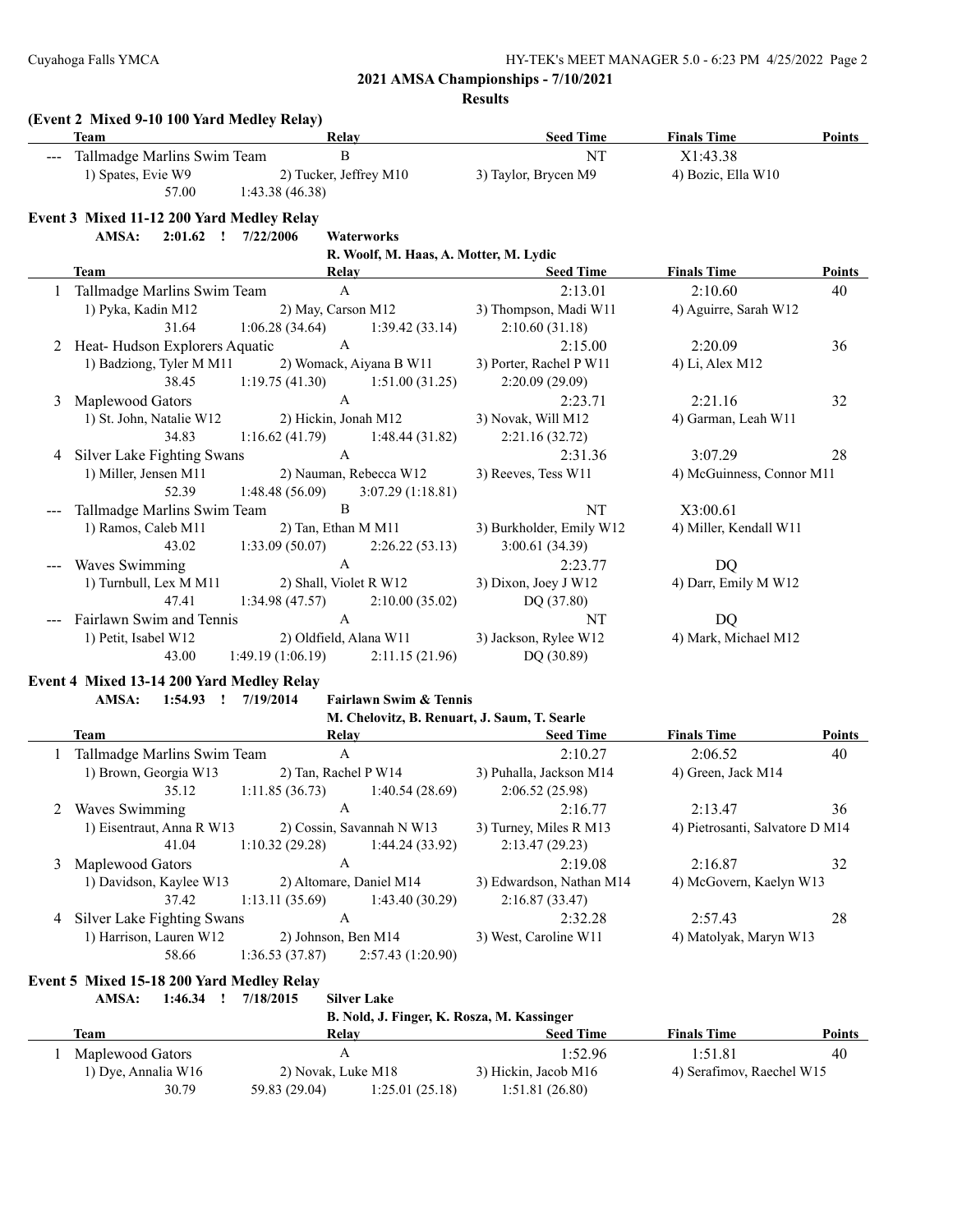#### **Results**

#### **(Event 5 Mixed 15-18 200 Yard Medley Relay)**

| Team                   |                |                                                                                                                                                            | <b>Seed Time</b>                                                                                                              | <b>Finals Time</b>  | <b>Points</b>                                                                |
|------------------------|----------------|------------------------------------------------------------------------------------------------------------------------------------------------------------|-------------------------------------------------------------------------------------------------------------------------------|---------------------|------------------------------------------------------------------------------|
|                        | A              |                                                                                                                                                            | 2:00.21                                                                                                                       | 2:02.17             | 36                                                                           |
| 1) Lewis, Evie W18     |                |                                                                                                                                                            | 3) Bailey, Gage M16                                                                                                           |                     |                                                                              |
| 31.85                  | 1:05.31(33.46) | 1:32.87(27.56)                                                                                                                                             | 2:02.17(29.30)                                                                                                                |                     |                                                                              |
| Waves Swimming         | A              |                                                                                                                                                            | 2:14.77                                                                                                                       | 2:11.90             | 32                                                                           |
|                        |                |                                                                                                                                                            | 3) Hunkar, Adel E W17                                                                                                         |                     |                                                                              |
| 32.72                  | 1:09.42(36.70) | 1:39.99(30.57)                                                                                                                                             | 2:11.90(31.91)                                                                                                                |                     |                                                                              |
|                        | A              |                                                                                                                                                            | 2:17.75                                                                                                                       | 2:14.70             | 28                                                                           |
| 1) Rorrer, Will M13    |                |                                                                                                                                                            | 3) Armao, Maria W15                                                                                                           |                     |                                                                              |
| 40.20                  | 1:16.22(36.02) | 1:45.48(29.26)                                                                                                                                             | 2:14.70(29.22)                                                                                                                |                     |                                                                              |
|                        | A              |                                                                                                                                                            | NT                                                                                                                            | 2:22.79             | 24                                                                           |
| 1) Jackson, Reagan W16 |                |                                                                                                                                                            | 3) Grandon, Julia W15                                                                                                         | 4) Harvey, Cole M15 |                                                                              |
| 37.18                  | 1:20.14(42.96) | 1:52.81(32.67)                                                                                                                                             | 2:22.79(29.98)                                                                                                                |                     |                                                                              |
|                        | B              |                                                                                                                                                            | NT                                                                                                                            | X2:10.15            |                                                                              |
| 1) Obert, Lily W17     |                |                                                                                                                                                            | 3) Gallagher, Zach M15                                                                                                        | 4) Hatch, Owen M15  |                                                                              |
| 34.26                  | 1:11.81(37.55) | 1:42.63(30.82)                                                                                                                                             | 2:10.15(27.52)                                                                                                                |                     |                                                                              |
|                        |                | 2 Tallmadge Marlins Swim Team<br>1) Gonzalez, Christian A M16<br>4 Silver Lake Fighting Swans<br>5 Fairlawn Swim and Tennis<br>Tallmadge Marlins Swim Team | Relay<br>2) May, Lincoln M15<br>2) Lowe, Nathan W M17<br>2) Rorrer, Anna W16<br>2) Searle, Madelyn W17<br>2) Riter, Becca W15 |                     | 4) Kirbabas, Sydney W17<br>4) Johnson, Kaylee R W16<br>4) Walter, Alyssa W15 |

#### **Event 6 Mixed 6 & Under 100 Yard Freestyle Relay**

#### **AMSA: 1:56.11 ! 7/14/2018 Hudson Explorers Aquatics Team**

**S Dietrich, I Cho, C Gullett, B Stiegemeier**

| Team                        | Relay                   | <b>Seed Time</b>       | <b>Finals Time</b>  | <b>Points</b> |
|-----------------------------|-------------------------|------------------------|---------------------|---------------|
| Fairlawn Swim and Tennis    | А                       | NT                     | 2:18.34             | 40            |
| 1) Gardiner, Becca W6       | 2) Sands, Hadley W5     | 3) Simcox, Luka M5     | 4) Victor, Kylie W6 |               |
| 1:18.32                     | 2:18.34(1:00.02)        |                        |                     |               |
| Maplewood Gators            | А                       | 2:26.57                | 2:54.09             | 36            |
| $1)$ Reese, Leo M6          | 2) Westover, Brynlee W5 | 3) Johnson, Sydney W6  | 4) Bitong, Ozzie M6 |               |
| 37.67                       | 2:54.09(2:16.42)        |                        |                     |               |
| Tallmadge Marlins Swim Team | Α                       | 2:42.50                | 3:25.26             | 32            |
| 1) Bridenthal, Sydney W5    | 2) Johnson, Piper W6    | 3) Kavali, Harrison M5 | 4) Burch, Lucy W6   |               |
| 2:06.85                     | 3:25.26(1:18.41)        |                        |                     |               |

#### **Event 7 Girls 11-12 100 Yard Freestyle**

|      | AMSA:<br>58.34      | 7/14/2018<br><b>Alaina Pizarro</b> | <b>HEAT</b>      |                    |               |
|------|---------------------|------------------------------------|------------------|--------------------|---------------|
|      | Name                | Age Team                           | <b>Seed Time</b> | <b>Finals Time</b> | <b>Points</b> |
|      | Jackson, Rylee      | 12 Fairlawn Swim and Tennis        | NT               | 59.16              | 20            |
|      | 28.24               | 59.16 (30.92)                      |                  |                    |               |
|      | 2 Porter, Rachel P  | 11 Heat-Hudson Explorers Aquatic   | 1:01.71          | 1:01.15            | 18            |
|      | 29.35               | 1:01.15(31.80)                     |                  |                    |               |
| 3    | Womack, Aiyana B    | 11 Heat-Hudson Explorers Aquatic   | 1:00.99          | 1:01.50            | 16            |
|      | 29.80               | 1:01.50(31.70)                     |                  |                    |               |
| 4    | St. John, Natalie   | 12 Maplewood Gators                | 1:09.20          | 1:08.26            | 14            |
|      | 33.31               | 1:08.26(34.95)                     |                  |                    |               |
| 5    | Marrone, Caroline   | 12 Tallmadge Marlins Swim Team     | 1:11.50          | 1:10.58            | 12            |
|      | 33.34               | 1:10.58(37.24)                     |                  |                    |               |
| 6    | Aguirre, Sarah      | 12 Tallmadge Marlins Swim Team     | 1:13.75          | 1:12.98            | 11            |
|      | 34.56               | 1:12.98(38.42)                     |                  |                    |               |
| $*7$ | Garman, Leah        | 11 Maplewood Gators                | 1:17.38          | 1:16.57            | 9.50          |
|      | 35.78               | 1:16.57(40.79)                     |                  |                    |               |
| $*7$ | Thompson, Elizabeth | 12 Hudson Park Estates             | NT               | 1:16.57            | 9.50          |
|      | 34.63               | 1:16.57(41.94)                     |                  |                    |               |
| 9    | Sanicky, Emma       | 12 Maplewood Gators                | 1:30.00          | 1:19.45            | 8             |
|      | 37.62               | 1:19.45(41.83)                     |                  |                    |               |
| 10   | Ingrassia, Tera     | 11 Maplewood Gators                | 1:26.50          | 1:20.43            | 7             |
|      | 37.74               | 1:20.43(42.69)                     |                  |                    |               |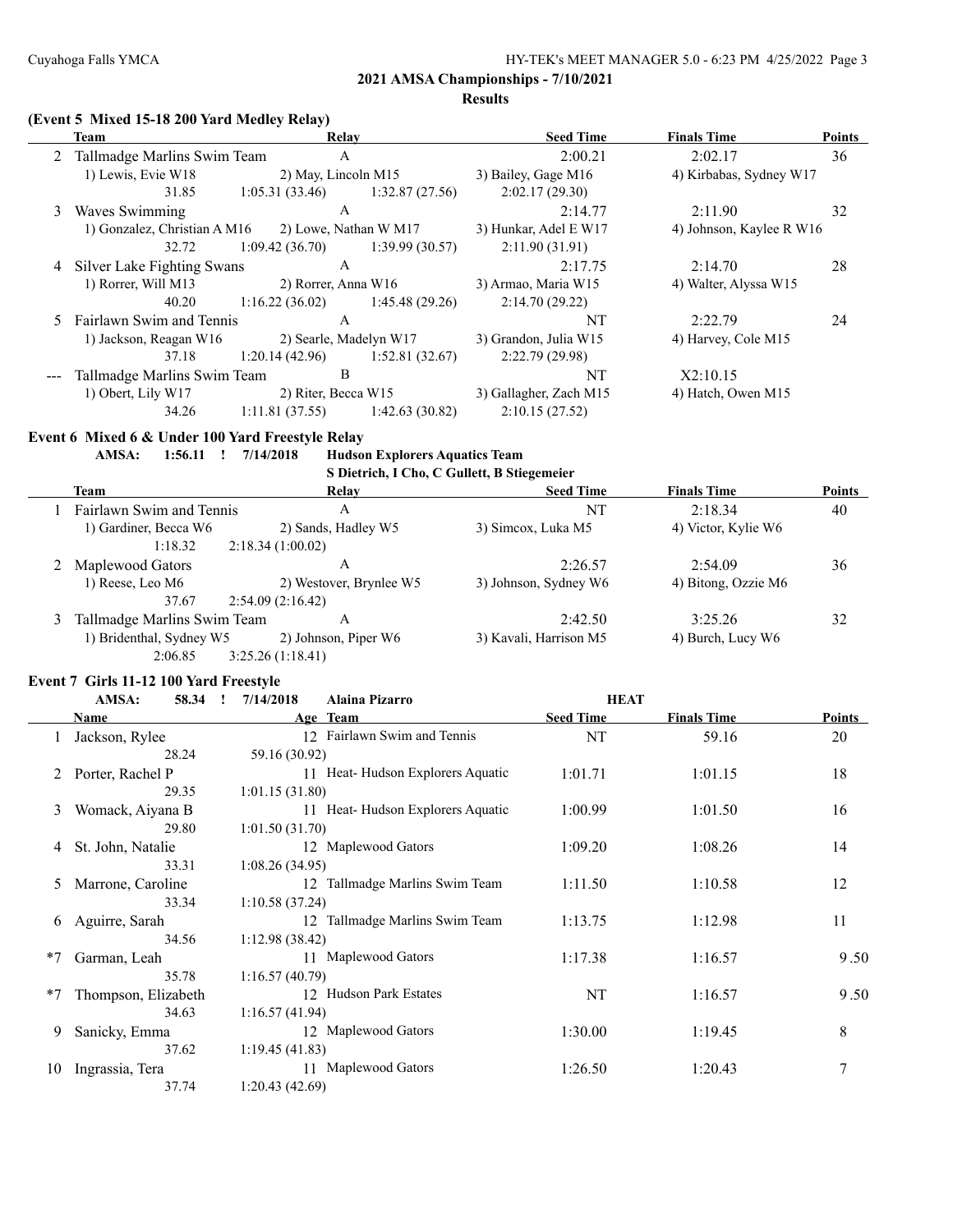# **(Event 7 Girls 11-12 100 Yard Freestyle)**

|    | <b>Name</b>         | Age Team                          | <b>Seed Time</b> | <b>Finals Time</b> | <b>Points</b> |
|----|---------------------|-----------------------------------|------------------|--------------------|---------------|
| 11 | Gullett, Ellie G    | 12 Heat-Hudson Explorers Aquatic  | 1:24.26          | 1:21.97            | 6             |
|    | 37.41               | 1:21.97(44.56)                    |                  |                    |               |
| 12 | Manby, Courtney     | 12 Fairlawn Swim and Tennis       | NT               | 1:22.02            | 5             |
| 13 | Shall, Violet R     | 12 Waves Swimming                 | 1:27.20          | 1:22.77            | 4             |
|    | 37.56               | 1:22.77(45.21)                    |                  |                    |               |
| 14 | Ellis, Gabriella    | 12 Maplewood Gators               | 1:22.18          | x1:24.65           |               |
|    | 38.38               | 1:24.65(46.27)                    |                  |                    |               |
| 15 | Miller, Kendall     | 11 Tallmadge Marlins Swim Team    | 1:28.00          | 1:25.01            | 3             |
|    | 41.53               | 1:25.01(43.48)                    |                  |                    |               |
| 16 | Reeves, Tess        | 11 Silver Lake Fighting Swans     | NT               | 1:25.59            | 2             |
|    | 38.93               | 1:25.59(46.66)                    |                  |                    |               |
| 17 | Burkholder, Emily   | 12 Tallmadge Marlins Swim Team    | 1:26.00          | 1:26.17            | $\mathbf{1}$  |
| 18 | Darr, Emily M       | 12 Waves Swimming                 | 1:33.07          | 1:27.10            |               |
|    | 41.20               | 1:27.10(45.90)                    |                  |                    |               |
| 19 | Harrison, Lauren    | 12 Silver Lake Fighting Swans     | NT               | 1:28.82            |               |
| 20 | McDougle, Lillyanna | 11 Tallmadge Marlins Swim Team    | 1:47.36          | x1:30.27           |               |
|    | 40.86               | 1:30.27(49.41)                    |                  |                    |               |
| 21 | Miller, Haley       | 12 Tallmadge Marlins Swim Team    | 1:33.54          | x1:30.61           |               |
|    | 41.94               | 1:30.61(48.67)                    |                  |                    |               |
| 22 | Eads, Airana        | 11 Tallmadge Marlins Swim Team    | 1:49.21          | x1:37.23           |               |
|    | 43.23               | 1:37.23(54.00)                    |                  |                    |               |
| 23 | Winchell, Julia     | 12 Fairlawn Swim and Tennis       | NT               | 1:43.29            |               |
|    | 47.60               | 1:43.29(55.69)                    |                  |                    |               |
| 24 | Mao, Ava O          | 12 Heat-Hudson Explorers Aquatic  | 1:30.00          | 1:45.13            |               |
| 25 | Judy, Chloe         | Silver Lake Fighting Swans<br>11  | NT               | 2:35.28            |               |
|    | Thomas, Grace       | Maplewood Gators<br>12            | 1:29.00          | X1:20.59           |               |
|    | Wilkes, Jaidin      | Tallmadge Marlins Swim Team<br>11 | 1:31.69          | DQ                 |               |
|    | No touch on turn    |                                   |                  |                    |               |

43.50 DQ (48.35)

# **Event 8 Boys 11-12 100 Yard Freestyle**

|    | AMSA:<br>58.29     | 7/14/2018<br><b>Iason Cho</b>     | <b>HEAT</b>      |                    |               |
|----|--------------------|-----------------------------------|------------------|--------------------|---------------|
|    | Name               | Age Team                          | <b>Seed Time</b> | <b>Finals Time</b> | <b>Points</b> |
|    | Pyka, Kadin        | 12 Tallmadge Marlins Swim Team    | 1:02.77          | 1:00.13            | 20            |
|    | 28.91              | 1:00.13(31.22)                    |                  |                    |               |
|    | Badziong, Tyler M  | 11 Heat-Hudson Explorers Aquatic  | 1:13.09          | 1:11.96            | 18            |
|    | 35.45              | 1:11.96(36.51)                    |                  |                    |               |
| 3  | Boyd, Caden        | 12 Maplewood Gators               | 1:13.58          | 1:13.27            | 16            |
|    | 33.06              | 1:13.27(40.21)                    |                  |                    |               |
| 4  | Mark, Michael      | 12 Fairlawn Swim and Tennis       | NT               | 1:14.21            | 14            |
|    | 34.63              | 1:14.21(39.58)                    |                  |                    |               |
| 5  | McGuinness, Connor | 11 Silver Lake Fighting Swans     | 1:23.77          | 1:17.01            | 12            |
|    | 36.80              | 1:17.01(40.21)                    |                  |                    |               |
| 6  | Serafimov, Mitchel | 11 Maplewood Gators               | 1:40.00          | 1:21.70            | 11            |
|    | 35.78              | 1:21.70(45.92)                    |                  |                    |               |
|    | Cotter, Owen       | 12 Maplewood Gators               | 1:23.79          | 1:23.70            | 10            |
| 8  | Burch, Billy       | Tallmadge Marlins Swim Team<br>11 | NT               | 1:25.09            | 9             |
|    | 38.98              | 1:25.09(46.11)                    |                  |                    |               |
| 9  | Turnbull, Lex M    | Waves Swimming<br>11              | 1:32.56          | 1:25.28            | 8             |
|    | 39.47              | 1:25.28(45.81)                    |                  |                    |               |
| 10 | Wynne, Harrison    | 12 Silver Lake Fighting Swans     | 1:40.41          | 1:26.99            | 7             |
|    | 41.87              | 1:26.99(45.12)                    |                  |                    |               |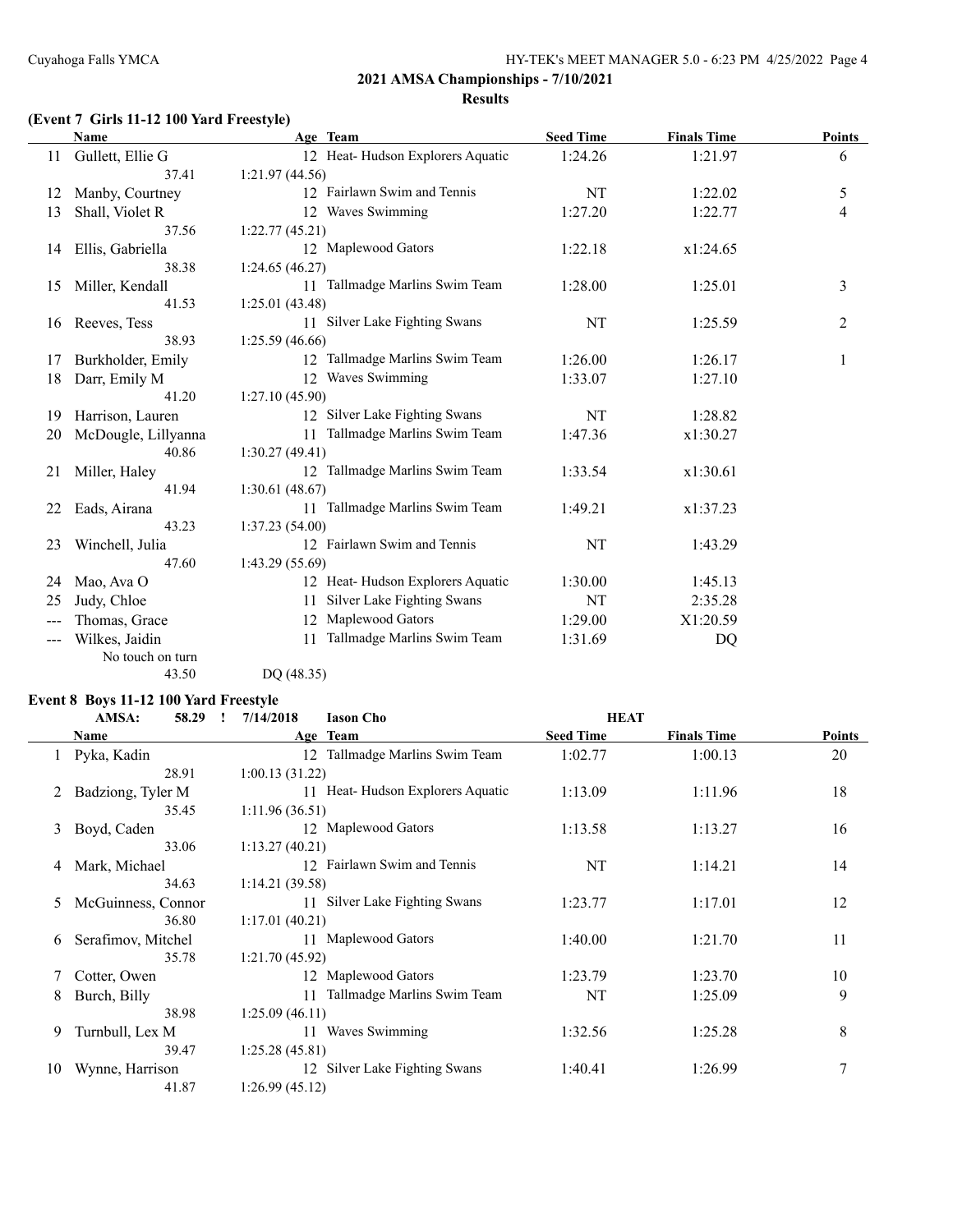# **(Event 8 Boys 11-12 100 Yard Freestyle)**

|    | Name                | Age Team                          | <b>Seed Time</b> | <b>Finals Time</b> | <b>Points</b>  |
|----|---------------------|-----------------------------------|------------------|--------------------|----------------|
| 11 | Harmon, Chase       | 12 Maplewood Gators               | 1:23.08          | 1:28.21            | 6              |
|    | 42.80               | 1:28.21(45.41)                    |                  |                    |                |
| 12 | Joseph, Dominic     | Tallmadge Marlins Swim Team<br>11 | 1:37.72          | 1:30.67            | 5              |
|    | 43.31               | 1:30.67(47.36)                    |                  |                    |                |
| 13 | Tan, Ethan M        | Tallmadge Marlins Swim Team<br>11 | 1:40.23          | 1:33.40            | 4              |
|    | 41.60               | 1:33.40(51.80)                    |                  |                    |                |
| 14 | Seward, Andyn J     | 12 Waves Swimming                 | 1:57.69          | 1:51.81            | 3              |
|    | 50.49               | 1:51.81(1:01.32)                  |                  |                    |                |
| 15 | Johnston, Jack      | Silver Lake Fighting Swans<br>11  | 1:44.52          | 2:03.13            | $\overline{2}$ |
|    | Pawlikowski, Zane   | Maplewood Gators<br>11            | 1:41.77          | X1:37.43           |                |
|    | 45.44               | 1:37.43(51.99)                    |                  |                    |                |
|    | Davis, Layne        | 12 Maplewood Gators               | 1:45.00          | X1:38.55           |                |
|    | 43.20               | 1:38.55(55.35)                    |                  |                    |                |
|    | Roldan Toci, Enzo V | Waves Swimming<br>12              | NT               | <b>NS</b>          |                |

# **Event 9 Girls 13-14 100 Yard Freestyle**

|    | AMSA:<br>1:02.69    | 7/13/2019<br>$\mathbf{r}$<br><b>Lainey K McDaniels</b> |                  | <b>WWSC Waves</b>  |               |
|----|---------------------|--------------------------------------------------------|------------------|--------------------|---------------|
|    | Name                | Age Team                                               | <b>Seed Time</b> | <b>Finals Time</b> | <b>Points</b> |
|    | Womack, Amiya M     | 13 Heat-Hudson Explorers Aquatic                       | 1:00.84          | 1:00.53!           | 20            |
|    | 28.54               | 1:00.53(31.99)                                         |                  |                    |               |
| 2  | Brown, Georgia      | 13 Tallmadge Marlins Swim Team                         | 1:06.32          | 1:05.60            | 18            |
|    | 31.47               | 1:05.60(34.13)                                         |                  |                    |               |
| 3  | Agee, Natani K      | 13 Heat-Hudson Explorers Aquatic                       | 1:07.29          | 1:07.50            | 16            |
|    | 31.04               | 1:07.50(36.46)                                         |                  |                    |               |
| 4  | Eisentraut, Anna R  | 13 Waves Swimming                                      | 1:11.15          | 1:09.52            | 14            |
|    | 33.72               | 1:09.52(35.80)                                         |                  |                    |               |
| 5  | Neupert, Elliott    | 14 Tallmadge Marlins Swim Team                         | 1:10.50          | 1:10.17            | 12            |
|    | 34.46               | 1:10.17(35.71)                                         |                  |                    |               |
| 6  | Davis, Kate         | 13 Fairlawn Swim and Tennis                            | NT               | 1:10.70            | 11            |
|    | 32.64               | 1:10.70(38.06)                                         |                  |                    |               |
|    | Skomra, Gabriela M  | 14 Heat-Hudson Explorers Aquatic                       | 1:21.27          | 1:10.72            | 10            |
|    | 33.66               | 1:10.72(37.06)                                         |                  |                    |               |
| 8  | Myers, Magnolia M   | 14 Waves Swimming                                      | 1:13.93          | 1:10.76            | 9             |
|    | 34.21               | 1:10.76(36.55)                                         |                  |                    |               |
| 9  | Cossin, Savannah N  | 13 Waves Swimming                                      | 1:14.95          | 1:13.19            | 8             |
|    | 35.65               | 1:13.19(37.54)                                         |                  |                    |               |
| 10 | McGovern, Kaelyn    | 13 Maplewood Gators                                    | 1:19.28          | 1:16.07            | 7             |
|    | 35.22               | 1:16.07(40.85)                                         |                  |                    |               |
| 11 | Garman, Hannah J    | 13 Maplewood Gators                                    | 1:18.18          | 1:17.47            | 6             |
|    | 37.12               | 1:17.47(40.35)                                         |                  |                    |               |
| 12 | Carter, Rebecca M   | 13 Waves Swimming                                      | 1:20.21          | 1:18.55            | 5             |
|    | 38.28               | 1:18.55(40.27)                                         |                  |                    |               |
| 13 | Zonneveld, Grace    | 14 Hudson Park Estates                                 | NT               | 1:24.91            | 4             |
|    | 39.28               | 1:24.91(45.63)                                         |                  |                    |               |
| 14 | Forrest, Eva        | 13 Maplewood Gators                                    | 1:40.59          | 1:40.74            | 3             |
|    | 46.61               | 1:40.74(54.13)                                         |                  |                    |               |
|    | Finnegan, Allison M | 14 Waves Swimming                                      | 1:25.94          | X1:25.71           |               |
|    | 42.82               | 1:25.71(42.89)                                         |                  |                    |               |

#### **Event 10 Boys 13-14 100 Yard Freestyle**

| AMSA:       | 47.77 | 7/13/2019       | Alex J Cimera                  | <b>HEAT-LE</b>   |                    |               |
|-------------|-------|-----------------|--------------------------------|------------------|--------------------|---------------|
| Name        |       |                 | Age Team                       | <b>Seed Time</b> | <b>Finals Time</b> | <b>Points</b> |
| Green. Jack |       |                 | 14 Tallmadge Marlins Swim Team | 58.90            | 1:00.10            | 20            |
|             | 28.50 | 1:00.10 (31.60) |                                |                  |                    |               |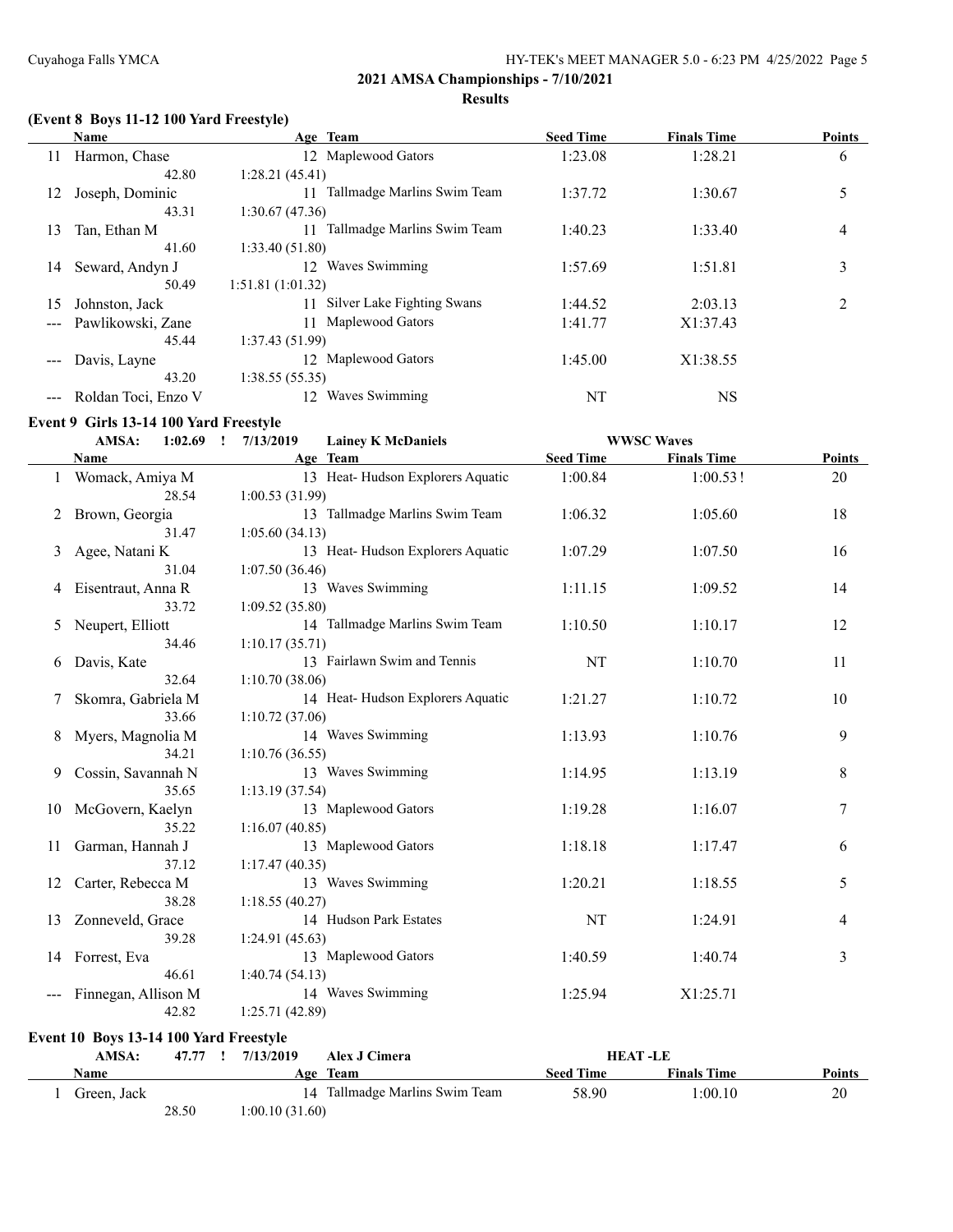# **(Event 10 Boys 13-14 100 Yard Freestyle)**

|    | Name                     | Age Team                         | <b>Seed Time</b> | <b>Finals Time</b> | Points |
|----|--------------------------|----------------------------------|------------------|--------------------|--------|
|    | 2 Altomare, Daniel       | 14 Maplewood Gators              | 1:01.33          | 1:01.55            | 18     |
|    | 29.59                    | 1:01.55(31.96)                   |                  |                    |        |
| 3  | Turney, Miles R          | 13 Waves Swimming                | 1:04.58          | 1:04.93            | 16     |
|    | 31.44                    | 1:04.93(33.49)                   |                  |                    |        |
| 4  | Hancsak, Luc R           | 13 Heat-Hudson Explorers Aquatic | 1:10.10          | 1:05.89            | 14     |
|    | 31.30                    | 1:05.89(34.59)                   |                  |                    |        |
| 5  | Pietrosanti, Salvatore D | 14 Waves Swimming                | 1:02.77          | 1:06.16            | 12     |
|    | 30.52                    | 1:06.16(35.64)                   |                  |                    |        |
| 6  | Reese, Daniel            | 14 Tallmadge Marlins Swim Team   | 1:07.00          | 1:10.62            | 11     |
|    | 32.73                    | 1:10.62(37.89)                   |                  |                    |        |
|    | 7 Rorrer, Will           | 13 Silver Lake Fighting Swans    | 1:12.99          | 1:17.08            | 10     |
|    | 37.16                    | 1:17.08(39.92)                   |                  |                    |        |
| 8  | McDougle, Bastian        | 13 Tallmadge Marlins Swim Team   | 1:28.14          | 1:20.11            | 9      |
|    | 36.06                    | 1:20.11(44.05)                   |                  |                    |        |
| 9  | Carter, Joshua D         | 13 Waves Swimming                | 1:20.52          | 1:20.42            | 8      |
|    | 37.86                    | 1:20.42(42.56)                   |                  |                    |        |
| 10 | Adams, Cornelius         | 14 Tallmadge Marlins Swim Team   | 1:16.80          | 1:21.47            | 7      |
| 11 | Muller, Jonah            | 13 Maplewood Gators              | 1:29.41          | 1:23.04            | 6      |
|    | 37.66                    | 1:23.04(45.38)                   |                  |                    |        |
| 12 | Podlagar, Andrew J       | 14 Waves Swimming                | 1:47.23          | 1:30.23            | 5      |
|    | 39.66                    | 1:30.23(50.57)                   |                  |                    |        |

#### **Event 11 Girls 15-18 100 Yard Freestyle**

|    | AMSA:<br>53.45<br>$\mathbf{r}$ | 7/14/2018      | Giovanna Cappabianca           | <b>MAPLE</b>     |                    |               |
|----|--------------------------------|----------------|--------------------------------|------------------|--------------------|---------------|
|    | Name                           |                | Age Team                       | <b>Seed Time</b> | <b>Finals Time</b> | <b>Points</b> |
| 1  | Dye, Annalia                   |                | 16 Maplewood Gators            | 58.59            | 57.01              | 20            |
|    | 27.59                          | 57.01 (29.42)  |                                |                  |                    |               |
|    | McDaniels, Lainey K            |                | 16 Waves Swimming              | 1:01.77          | 59.34              | 18            |
|    | 27.84                          | 59.34 (31.50)  |                                |                  |                    |               |
| 3  | Kirbabas, Sydney               |                | 17 Tallmadge Marlins Swim Team | 1:01.50          | 1:00.67            | 16            |
|    | 28.54                          | 1:00.67(32.13) |                                |                  |                    |               |
| 4  | Serafimov, Raechel             |                | 15 Maplewood Gators            | 1:01.37          | 1:00.74            | 14            |
|    | 28.45                          | 1:00.74(32.29) |                                |                  |                    |               |
| 5  | Smith, Olivia M                |                | 17 Waves Swimming              | 1:03.77          | 1:00.94            | 12            |
|    | 28.87                          | 1:00.94(32.07) |                                |                  |                    |               |
| 6  | Lewis, Evie                    |                | 18 Tallmadge Marlins Swim Team | 1:02.00          | 1:02.66            | 11            |
|    | 30.03                          | 1:02.66(32.63) |                                |                  |                    |               |
| 7  | Dutton, Kaitlyn                |                | 17 Tallmadge Marlins Swim Team | 1:03.00          | 1:04.43            | 10            |
|    | 30.41                          | 1:04.43(34.02) |                                |                  |                    |               |
| 8  | Ries, Jamie                    |                | 15 Tallmadge Marlins Swim Team | 1:04.00          | 1:05.65            | 9             |
|    | 31.16                          | 1:05.65(34.49) |                                |                  |                    |               |
| 9  | Jackson, Reagan                |                | 16 Fairlawn Swim and Tennis    | NT               | 1:07.62            | 8             |
|    | 31.97                          | 1:07.62(35.65) |                                |                  |                    |               |
| 10 | Johnson, Kaylee R              |                | 16 Waves Swimming              | 1:16.80          | 1:08.88            | $\tau$        |
|    | 32.91                          | 1:08.88(35.97) |                                |                  |                    |               |
| 11 | Walter, Alyssa                 |                | 15 Silver Lake Fighting Swans  | 1:05.94          | 1:10.18            | 6             |
|    | 32.64                          | 1:10.18(37.54) |                                |                  |                    |               |
| 12 | Garfield, Lauren               |                | 15 Maplewood Gators            | 1:23.00          | 1:12.79            | 5             |
|    | 33.94                          | 1:12.79(38.85) |                                |                  |                    |               |
|    | Jeffries, Cassie               |                | 17 Tallmadge Marlins Swim Team | 1:08.25          | X1:06.78           |               |
|    | 30.91                          | 1:06.78(35.87) |                                |                  |                    |               |
|    | Tan, Lauren A                  |                | 16 Tallmadge Marlins Swim Team | 1:22.42          | X1:09.46           |               |
|    | 32.73                          | 1:09.46(36.73) |                                |                  |                    |               |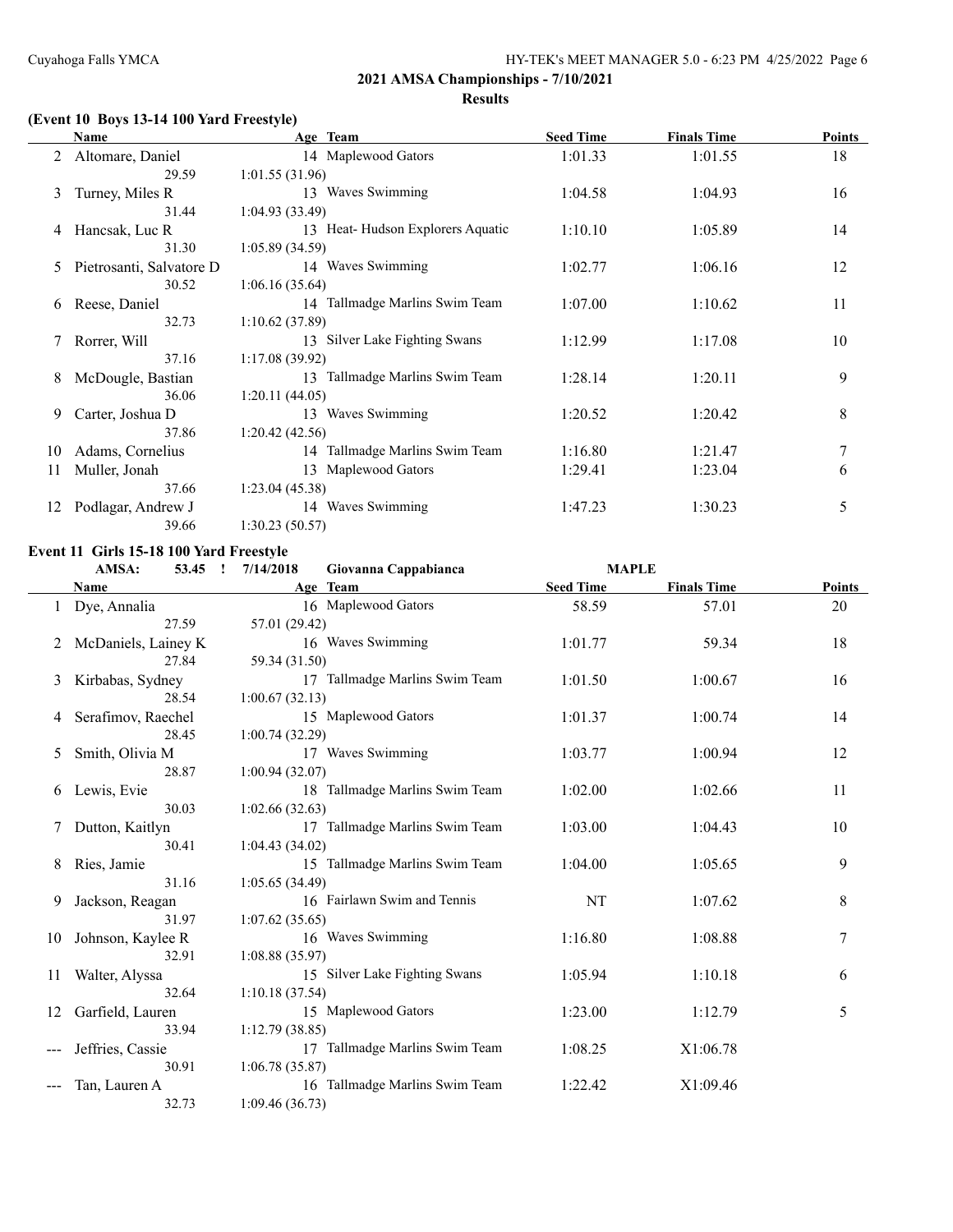**(Event 11 Girls 15-18 100 Yard Freestyle)**

|     | <b>Name</b>                                |                | Age Team                       | <b>Seed Time</b> | <b>Finals Time</b> | Points |
|-----|--------------------------------------------|----------------|--------------------------------|------------------|--------------------|--------|
|     | Burkholder, Hannah                         |                | 15 Tallmadge Marlins Swim Team | 1:37.30          | X1:38.02           |        |
|     | 47.20                                      | 1:38.02(50.82) |                                |                  |                    |        |
|     | Staples, Julia                             |                | 15 Maplewood Gators            | 1:25.00          | <b>NS</b>          |        |
|     | Event 12 Boys 15-18 100 Yard Freestyle     |                |                                |                  |                    |        |
|     | AMSA:<br>$50.43$ !                         | 7/13/2019      | <b>Michael Heller</b>          | <b>MAPLE</b>     |                    |        |
|     | Name                                       |                | Age Team                       | <b>Seed Time</b> | <b>Finals Time</b> | Points |
|     | Cossin, Dylan A                            |                | 17 Waves Swimming              | 51.44            | 50.04!             | 20     |
|     | 24.54                                      | 50.04 (25.50)  |                                |                  |                    |        |
| 2   | Bailey, Gage                               |                | 16 Tallmadge Marlins Swim Team | 54.90            | 54.04              | 18     |
|     | 26.07                                      | 54.04 (27.97)  |                                |                  |                    |        |
| 3   | Boggs, Will                                |                | 18 Tallmadge Marlins Swim Team | 54.80            | 55.18              | 16     |
|     | 26.45                                      | 55.18 (28.73)  |                                |                  |                    |        |
| 4   | Turnbull, Luke R                           |                | 15 Waves Swimming              | 1:02.64          | 57.96              | 14     |
|     | 27.76                                      | 57.96 (30.20)  |                                |                  |                    |        |
| 5   | Cremer, Toby                               |                | 15 Maplewood Gators            | 57.94            | 58.32              | 12     |
|     | 28.39                                      | 58.32 (29.93)  |                                |                  |                    |        |
| 6   | Hurley, Bryce                              |                | 15 Tallmadge Marlins Swim Team | 57.50            | 58.39              | 11     |
|     | 28.02                                      | 58.39 (30.37)  |                                |                  |                    |        |
| 7   | Gonzalez, Christian A                      |                | 16 Waves Swimming              | 1:00.27          | 59.35              | 10     |
|     | 28.84                                      | 59.35 (30.51)  |                                |                  |                    |        |
| 8   | Hatch, Owen                                |                | 15 Tallmadge Marlins Swim Team | 1:04.56          | 1:01.38            | 9      |
|     | 29.58                                      | 1:01.38(31.80) |                                |                  |                    |        |
| 9   | Feeley, Spencer                            |                | 18 Maplewood Gators            | 1:06.71          | 1:03.83            | 8      |
|     | 30.46                                      | 1:03.83(33.37) |                                |                  |                    |        |
| 10  | Sabetta, Joe                               |                | 17 Tallmadge Marlins Swim Team | 1:09.23          | x1:05.37           |        |
|     | 31.85                                      | 1:05.37(33.52) |                                |                  |                    |        |
| 11. | Sarkiewicz, TJ J                           |                | 18 Tallmadge Marlins Swim Team | 1:06.90          | x1:06.79           |        |
|     | 31.84                                      | 1:06.79(34.95) |                                |                  |                    |        |
| 12  | Argilan, Ryan F                            |                | 15 Waves Swimming              | 1:16.43          | 1:14.31            | $\tau$ |
|     | 35.71                                      | 1:14.31(38.60) |                                |                  |                    |        |
|     | Stone, Cameron                             |                | 17 Maplewood Gators            | 56.38            | <b>NS</b>          |        |
|     | Event 13 Girls 8 & Under 25 Yard Butterfly |                |                                |                  |                    |        |
|     | AMSA:<br>15.66 !                           | 7/20/2013      | Carrie Caniglia                | <b>Redwood</b>   |                    |        |
|     | Name                                       |                | Age Team                       | <b>Seed Time</b> | <b>Finals Time</b> | Points |
|     | Brodie, Quinn                              |                | 8 Silver Lake Fighting Swans   | 24.32            | 22.58              | 20     |
|     |                                            |                |                                |                  |                    |        |

|    | Name                  |    | Age ream                        | seed lime | rinais lime | roints         |
|----|-----------------------|----|---------------------------------|-----------|-------------|----------------|
|    | Brodie, Quinn         |    | 8 Silver Lake Fighting Swans    | 24.32     | 22.58       | 20             |
|    | Duong, Victoria H     | 8. | Waves Swimming                  | 25.73     | 23.48       | 18             |
| 3  | Shall, Eleanor R      |    | Waves Swimming                  | 24.02     | 24.45       | 16             |
| 4  | Kaiser, Sydneey       | 8. | Tallmadge Marlins Swim Team     | 26.41     | 24.82       | 14             |
|    | Thompson, Elizabeth G |    | Waves Swimming                  | 28.50     | 25.92       | 12             |
| 6. | Turney, Gail K        | 8. | Waves Swimming                  | 28.32     | 26.34       | 11             |
|    | Taylor, Kendal        |    | Tallmadge Marlins Swim Team     | 32.12     | 28.17       | 10             |
|    | Cotter, Jane          |    | 8 Maplewood Gators              | 26.39     | 28.52       | 9              |
| 9  | Wheeler, Kayla        |    | 8 Fairlawn Swim and Tennis      | NT        | 28.79       | 8              |
| 10 | Joseph, Cicely        |    | 8 Tallmadge Marlins Swim Team   | 36.66     | 29.54       | 7              |
| 11 | Whitehurst, Colette   |    | 8 Silver Lake Fighting Swans    | 29.48     | 29.76       | 6              |
|    | Badziong, Zoe R       |    | 7 Heat-Hudson Explorers Aquatic | 29.00     | 29.82       |                |
| 13 | Johnson, Lainey       |    | 7 Tallmadge Marlins Swim Team   | 41.59     | 35.85       | 4              |
| 14 | Gardiner, Becca       |    | 6 Fairlawn Swim and Tennis      | NT        | 36.16       | 3              |
| 15 | Stewart, Vivian       |    | Fairlawn Swim and Tennis        | NT        | 37.82       | $\overline{2}$ |
| 16 | Six, Charlotte        |    | 7 Silver Lake Fighting Swans    | 31.28     | 39.17       |                |
|    | Sands, Hadley         |    | 5 Fairlawn Swim and Tennis      | NT        | 48.87       |                |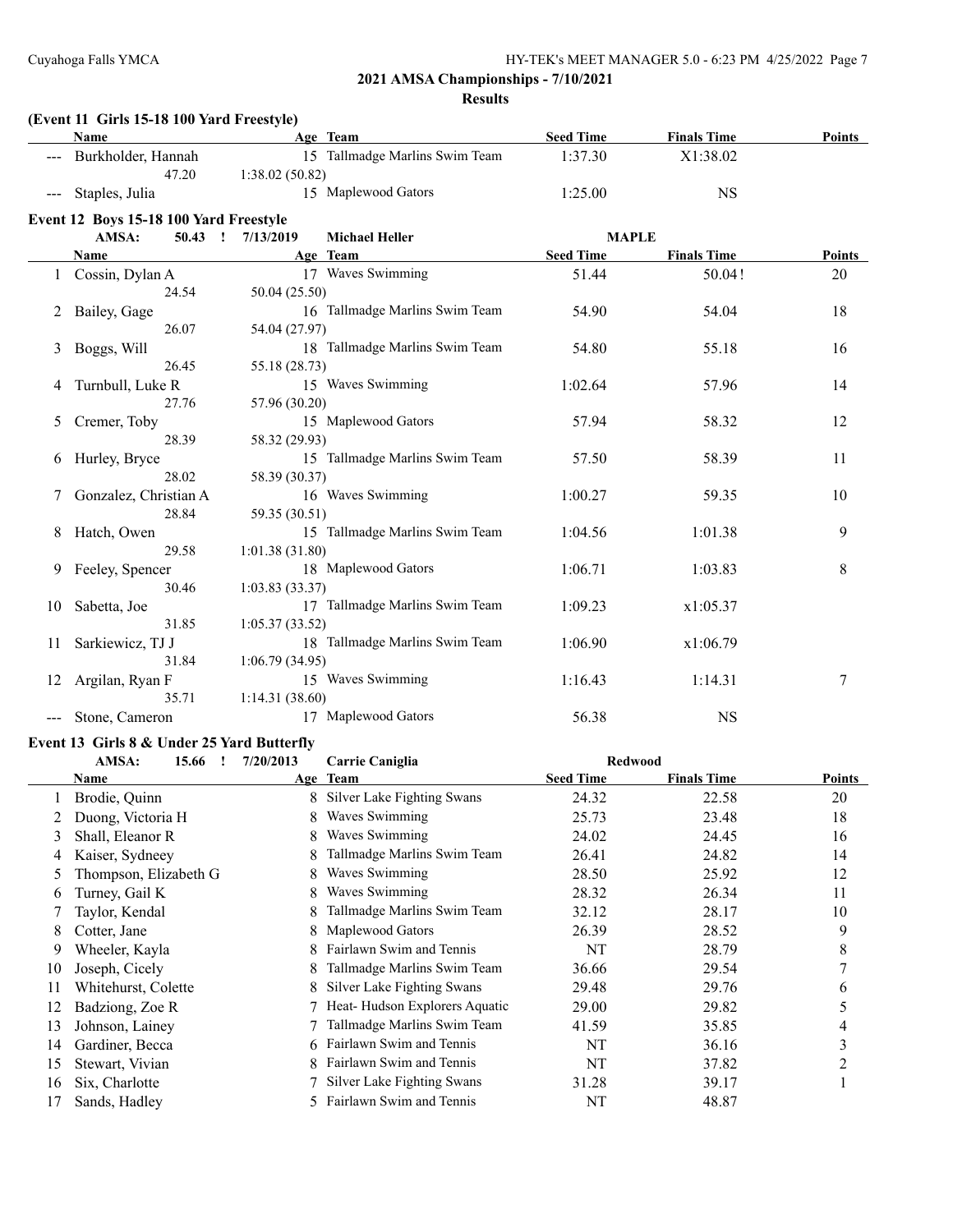# **(Event 13 Girls 8 & Under 25 Yard Butterfly)**

| <b>Name</b>          | Age Team                          | <b>Seed Time</b> | <b>Finals Time</b> | <b>Points</b> |
|----------------------|-----------------------------------|------------------|--------------------|---------------|
| --- Selzer, Megan E  | Waves Swimming<br>6.              | 36.64            | X33.55             |               |
| --- Vukoder, Vivian  | 7 Fairlawn Swim and Tennis        | NT               | X33.85             |               |
| --- Erkkila, Eden A  | 8 Waves Swimming                  | 40.68            | X34.95             |               |
| --- Maltempi, Eliana | Tallmadge Marlins Swim Team<br>8  | 39.40            | X37.67             |               |
| --- Kavali, Violet   | 8 Tallmadge Marlins Swim Team     | 33.77            | X38.33             |               |
| --- Burch, Lucy      | Tallmadge Marlins Swim Team<br>6. | 45.89            | X40.31             |               |
| --- Saber, Lilla D   | 7 Waves Swimming                  | 31.54            | DQ.                |               |
| --- Fearn, Lainey I  | Waves Swimming                    | 31.59            | NS                 |               |

#### **Event 14 Boys 8 & Under 25 Yard Butterfly**

| AMSA:<br>16.92 |                    | 7/20/2013 | Vittoria Cappabianca |                               | <b>Maplewood</b> |                    |        |
|----------------|--------------------|-----------|----------------------|-------------------------------|------------------|--------------------|--------|
|                | Name               |           |                      | Age Team                      | <b>Seed Time</b> | <b>Finals Time</b> | Points |
|                | Reeves, Luke       |           | 8                    | Silver Lake Fighting Swans    | 35.80            | 25.36              | 20     |
|                | Arnold, Jayden     |           |                      | Maplewood Gators              | 25.76            | 25.56              | 18     |
| 3              | Jones, Jude        |           |                      | Silver Lake Fighting Swans    | 29.36            | 27.03              | 16     |
| 4              | Bozic, AJ          |           |                      | Tallmadge Marlins Swim Team   | 33.98            | 27.22              | 14     |
| 5.             | Sands, Oliver      |           |                      | Fairlawn Swim and Tennis      | NT               | 28.12              | 12     |
| 6              | Ganley, Max        |           | 8                    | Maplewood Gators              | 36.87            | 32.15              | 11     |
|                | Westover, Cole     |           | 8                    | Maplewood Gators              | 29.36            | 32.56              | 10     |
| 8              | Wynne, Oscar       |           |                      | Silver Lake Fighting Swans    | 32.55            | 32.64              | 9      |
| 9              | Liu, August Z      |           |                      | Heat-Hudson Explorers Aquatic | 42.49            | 32.91              | 8      |
| 10             | May, Jase          |           |                      | Maplewood Gators              | 42.00            | 35.21              | 7      |
| 11             | Rivkin, Lee J      |           | 8                    | Heat-Hudson Explorers Aquatic | 32.00            | 36.53              | 6      |
| 12             | Jakab, Zoltan      |           |                      | Silver Lake Fighting Swans    | 35.80            | 37.33              | 5      |
| 13             | Wilkes, Drew       |           | 8                    | Tallmadge Marlins Swim Team   | 31.15            | 37.46              | 4      |
| 14             | Simcox, Luka       |           | 5.                   | Fairlawn Swim and Tennis      | NT               | 44.43              | 3      |
| ---            | Capotosto, Enzo    |           | 8                    | Silver Lake Fighting Swans    | 32.96            | X41.84             |        |
|                | Turnbull, Nathan O |           |                      | Waves Swimming                | 56.53            | DQ                 |        |
| ---            | Erkkila, Eli H     |           |                      | Waves Swimming                | 51.12            | DQ                 |        |

#### **Event 15 Girls 9-10 25 Yard Butterfly**

|     | AMSA:<br>13.84        | 7/1/1992 | <b>Kristen Minkelonis</b>     | N/A              |                    |                |
|-----|-----------------------|----------|-------------------------------|------------------|--------------------|----------------|
|     | Name                  |          | Age Team                      | <b>Seed Time</b> | <b>Finals Time</b> | Points         |
|     | Richards, Sophia J    | 10       | Tallmadge Marlins Swim Team   | 18.67            | 17.01              | 20             |
|     | Brown, Livie          | 10.      | Silver Lake Fighting Swans    | 30.67            | 18.24              | 18             |
| 3   | Clifford, Lena        | 10       | <b>Hudson Park Estates</b>    | NT               | 18.40              | 16             |
| 4   | Ickes, Vandy R        | 9        | Heat-Hudson Explorers Aquatic | 29.24            | 19.34              | 14             |
| 5.  | Van Valkenburg, Marin | 10       | <b>Hudson Park Estates</b>    | NT               | 19.55              | 12             |
| 6   | Agee, Ru N            | 10       | Heat-Hudson Explorers Aquatic | 25.00            | 19.56              | 11             |
|     | Capellas, Clare M     | 9        | Heat-Hudson Explorers Aquatic | 27.00            | 19.59              | 10             |
| 8   | Westover, Kaylin      | 10       | Maplewood Gators              | 18.95            | 19.91              | 9              |
| 9   | Fahl, Maelie          | 9        | Tallmadge Marlins Swim Team   | 23.05            | 20.74              | 8              |
| 10  | Miller, Avery         | 10       | Silver Lake Fighting Swans    | 23.00            | 20.94              | 7              |
| 11  | Sands, Patricia       | 9        | Fairlawn Swim and Tennis      | NT               | 21.33              | 6              |
| 12  | Petiya, Avery I       |          | Heat-Hudson Explorers Aquatic | 34.39            | 21.41              | 5              |
| 13  | Ebie, Gabriella       | 9        | Maplewood Gators              | 26.67            | 23.36              | 4              |
| 14  | Bozic, Ella           | 10       | Tallmadge Marlins Swim Team   | 33.00            | 23.37              | 3              |
| 15  | Purves, Bailey        | 9        | <b>Hudson Park Estates</b>    | NT               | 23.71              | $\overline{c}$ |
| 16  | Croft, Maeve          | 9        | Silver Lake Fighting Swans    | 23.98            | 23.82              |                |
| 17  | Rutecki, Milla        | 10       | Tallmadge Marlins Swim Team   | 38.50            | 28.72              |                |
| --- | Kasik, Lilli G        | 10       | Heat-Hudson Explorers Aquatic | 23.00            | X21.65             |                |
| --- | Burch, Sophia         | 10       | Tallmadge Marlins Swim Team   | 25.35            | X24.41             |                |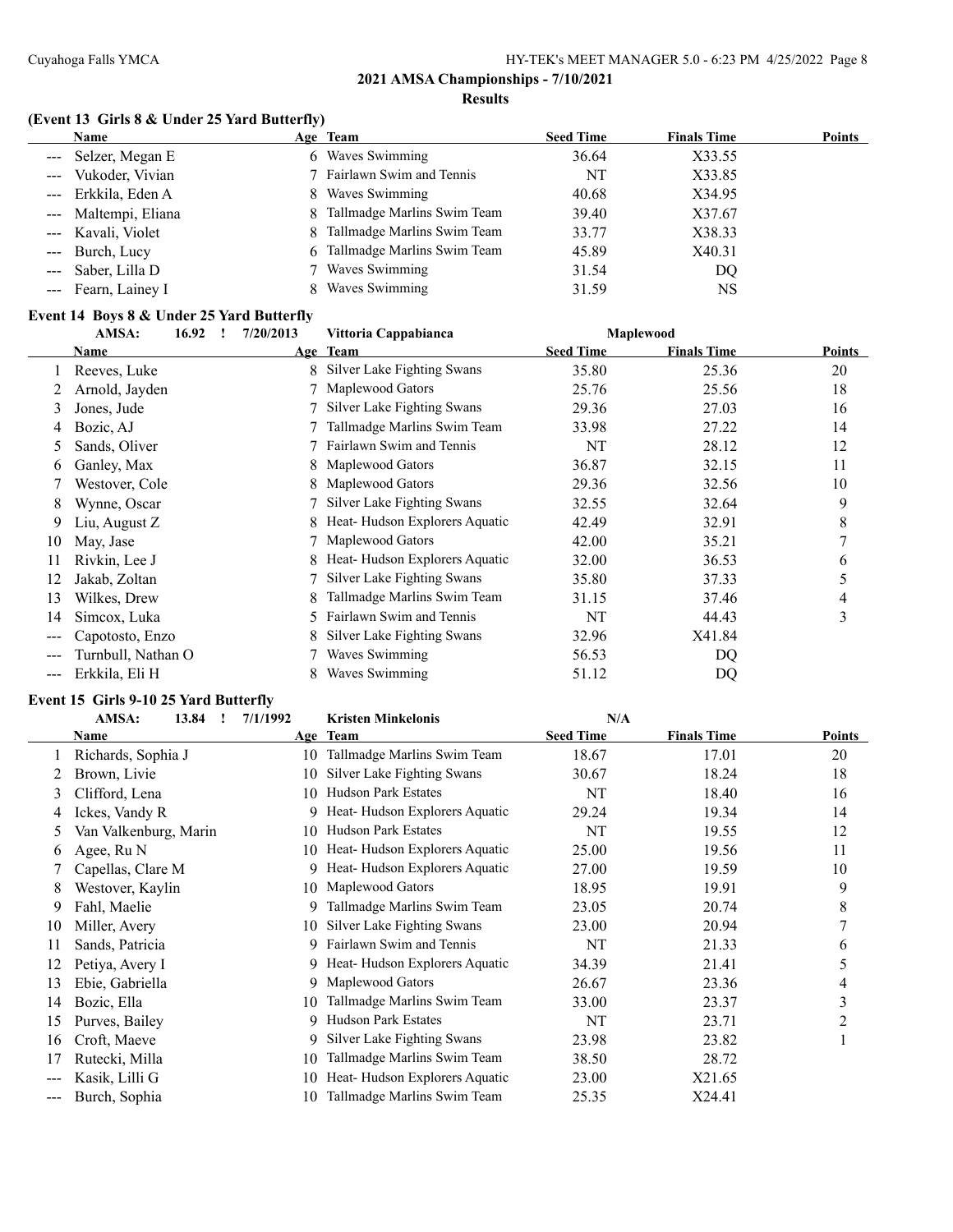#### **(Event 15 Girls 9-10 25 Yard Butterfly)**

| <b>Name</b>                              | Age Team                          | <b>Seed Time</b> | <b>Finals Time</b> | <b>Points</b> |
|------------------------------------------|-----------------------------------|------------------|--------------------|---------------|
| --- Garfield, Mia                        | Maplewood Gators<br>9.            | 26.25            | X24.45             |               |
| --- Skomra, Marcela A                    | 10 Heat-Hudson Explorers Aquatic  | 25.00            | X24.75             |               |
| Ucker, Avery J<br>$\sim$ $\sim$ $\sim$   | Waves Swimming<br>10-             | 27.08            | X25.40             |               |
| --- Selzer, Juliana L                    | Waves Swimming<br>9.              | NT               | X26.75             |               |
| --- Kosanovich, Mae                      | Hudson Park Estates               | NT               | X29.28             |               |
| --- Stambaugh, Ella                      | Tallmadge Marlins Swim Team<br>10 | 33.41            | X30.01             |               |
| --- Shiban, Celia                        | 10 Fairlawn Swim and Tennis       | NT               | X34.93             |               |
| Iriarte, Liana J<br>$\sim$ $\sim$ $\sim$ | 10 Heat-Hudson Explorers Aquatic  | 35.00            | NS                 |               |
| Bonds, Haidyn M<br>$\sim$ $\sim$ $\sim$  | 9 Waves Swimming                  | 33.84            | <b>NS</b>          |               |
| Saini, Seher K                           | 10 Heat-Hudson Explorers Aquatic  | 37.39            | <b>NS</b>          |               |
| --- Pahn, Aletha A                       | Waves Swimming<br>10.             | 33.31            | NS                 |               |

#### **Event 16 Boys 9-10 25 Yard Butterfly**

|     | AMSA:<br>14.22    | 7/1/1987 | <b>Bruce Paige</b>            | N/A              |                    |               |
|-----|-------------------|----------|-------------------------------|------------------|--------------------|---------------|
|     | Name              |          | Age Team                      | <b>Seed Time</b> | <b>Finals Time</b> | <b>Points</b> |
|     | May, Parker       | 9        | Tallmadge Marlins Swim Team   | 19.35            | 18.59              | 20            |
|     | Six, Logan        | 9        | Silver Lake Fighting Swans    | 16.71            | 18.79              | 18            |
| 3   | Reeves, Grant     |          | 9 Silver Lake Fighting Swans  | 20.22            | 20.86              | 16            |
| 4   | Arnold, Logan     | 10.      | Maplewood Gators              | 24.21            | 21.82              | 14            |
| 5.  | Brodie, Graeme    | 10       | Silver Lake Fighting Swans    | 29.82            | 21.86              | 12            |
| 6   | Rivkin, Michael R | 10       | Heat-Hudson Explorers Aquatic | 35.70            | 23.28              | 11            |
|     | Gonzalez, Max M   | 9        | Waves Swimming                | 23.86            | 23.32              | 10            |
| 8   | Winchell, Damon   | 10       | Fairlawn Swim and Tennis      | NT               | 23.65              | 9             |
| 9   | Jones, Jackson    | 10       | Silver Lake Fighting Swans    | 29.43            | 24.64              | 8             |
| 10  | Victor, TJ        | 9        | Fairlawn Swim and Tennis      | NT               | 26.19              | ┑             |
| 11  | Baughman, Zack    |          | 9 Maplewood Gators            | 25.78            | 26.55              | 6             |
| 12  | Taylor, Brycen    | 9        | Tallmadge Marlins Swim Team   | 30.73            | 28.96              |               |
| 13  | Tucker, Jeffrey   | 10       | Tallmadge Marlins Swim Team   | 34.03            | 34.87              | 4             |
| 14  | Dixon, Oliver J   | 10       | Waves Swimming                | 34.91            | 36.84              | 3             |
| --- | Jakab, Jozsef     | 9        | Silver Lake Fighting Swans    | 31.99            | X32.60             |               |

# **Event 17 Girls 11-12 50 Yard Butterfly**

|     | AMSA:<br>27.95      | 7/17/2010        | <b>Lauren Heller</b>        |                  | <b>Maplewood</b>   |               |
|-----|---------------------|------------------|-----------------------------|------------------|--------------------|---------------|
|     | Name                |                  | Age Team                    | <b>Seed Time</b> | <b>Finals Time</b> | <b>Points</b> |
|     | Jackson, Rylee      | 12 <sup>2</sup>  | Fairlawn Swim and Tennis    | NT               | 30.16              | 20            |
|     | Thompson, Madi      | 11               | Tallmadge Marlins Swim Team | 32.84            | 34.52              | 18            |
| 3   | Bezdek, Brooke      | 12.              | <b>Hudson Park Estates</b>  | NT               | 35.38              | 16            |
| 4   | Dixon, Joey J       | 12.              | Waves Swimming              | 33.47            | 36.99              | 14            |
|     | Thompson, Elizabeth | 12.              | <b>Hudson Park Estates</b>  | NT               | 39.82              | 12            |
| 6   | Ingrassia, Tera     | 11.              | Maplewood Gators            | 44.94            | 44.24              | 11            |
|     | Manby, Courtney     | 12 <sup>12</sup> | Fairlawn Swim and Tennis    | NT               | 45.22              | 10            |
| 8   | Lee, Samantha       |                  | 12 Maplewood Gators         | 50.57            | 47.36              | 9             |
| 9   | McGovern, Emily     | 11.              | Maplewood Gators            | 51.09            | 47.91              | 8             |
| 10  | Burkholder, Emily   | 12               | Tallmadge Marlins Swim Team | 52.15            | 48.33              |               |
| 11  | Wilkes, Jaidin      | 11               | Tallmadge Marlins Swim Team | 55.39            | 59.61              | 6             |
| 12  | Harder, Elsa        | 11               | Tallmadge Marlins Swim Team | 1:08.00          | 1:08.17            |               |
| --- | Eads, Airana        |                  | Tallmadge Marlins Swim Team | 52.38            | DQ                 |               |

Arms underwater recovery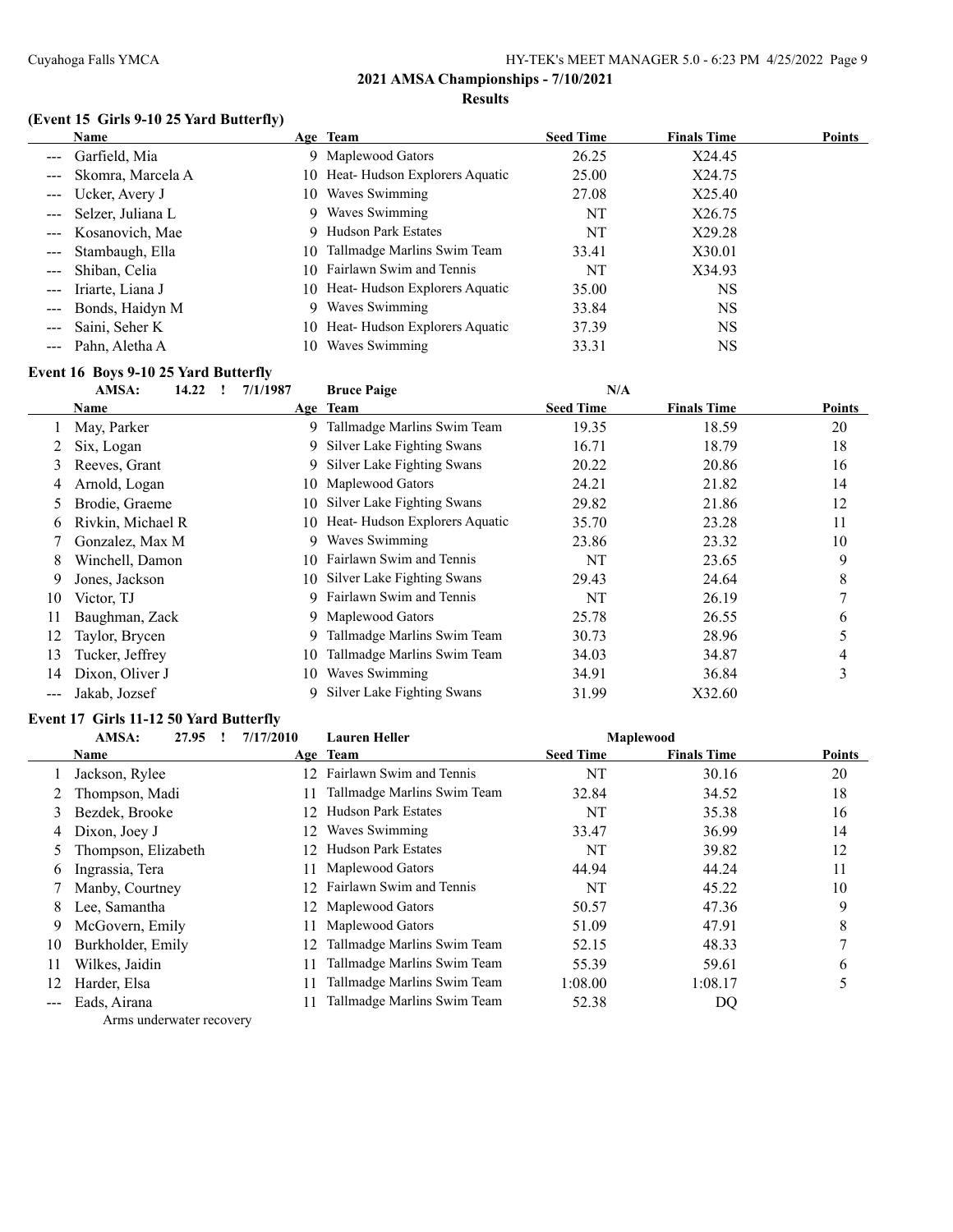#### **Event 18 Boys 11-12 50 Yard Butterfly**

|                      | AMSA:<br>25.82         | 7/15/2017       | Alex J Cimera                    |                  | <b>WWSC Waves</b>  |               |
|----------------------|------------------------|-----------------|----------------------------------|------------------|--------------------|---------------|
|                      | <b>Name</b>            |                 | Age Team                         | <b>Seed Time</b> | <b>Finals Time</b> | <b>Points</b> |
|                      | 1 Pyka, Kadin          |                 | 12 Tallmadge Marlins Swim Team   | 30.03            | 29.99              | 20            |
|                      | 2 Turney, Reed T       | 11              | Waves Swimming                   | 32.75            | 30.71              | 18            |
| 3                    | Novak, Will            |                 | 12 Maplewood Gators              | 31.99            | 31.80              | 16            |
| 4                    | Li, Alex               |                 | 12 Heat-Hudson Explorers Aquatic | 38.60            | 38.19              | 14            |
|                      | Marshall, George       | 12 <sup>1</sup> | Fairlawn Swim and Tennis         | NT               | 45.10              | 12            |
| 6                    | Burch, Billy           |                 | Tallmadge Marlins Swim Team      | 57.32            | 47.76              | 11            |
|                      | 7 Cochran, Dante       | 11              | Tallmadge Marlins Swim Team      | NT               | 48.89              | 10            |
| 8.                   | Cotter, Grant          | 11              | Maplewood Gators                 | 1:03.34          | 57.36              | 9             |
| 9                    | Wynne, Harrison        |                 | 12 Silver Lake Fighting Swans    | 1:09.27          | 1:07.02            | 8             |
| $\sim$ $\sim$ $\sim$ | Boyd, Caden            |                 | 12 Maplewood Gators              | 37.36            | DQ                 |               |
|                      | --- Serafimov, Mitchel |                 | Maplewood Gators                 | 57.51            | DQ                 |               |

### **Event 19 Girls 13-14 50 Yard Butterfly**

|    | AMSA:<br>27.41      | 7/16/2011 | <b>Lauren Heller</b>        |                  | <b>Maplewood</b>   |               |
|----|---------------------|-----------|-----------------------------|------------------|--------------------|---------------|
|    | <b>Name</b>         |           | Age Team                    | <b>Seed Time</b> | <b>Finals Time</b> | <b>Points</b> |
|    | Tan, Rachel P       | 14        | Tallmadge Marlins Swim Team | 31.18            | 31.12              | 20            |
|    | McDaniels, Kate E   | 14        | Waves Swimming              | 32.09            | 32.20              | 18            |
| 3  | Smith, Regan C      | 13        | Waves Swimming              | NT               | 35.15              | 16            |
| 4  | Davidson, Kaylee    | 13        | Maplewood Gators            | 35.75            | 35.18              | 14            |
| 5  | Petit, Mia          |           | 14 Fairlawn Swim and Tennis | NT               | 35.64              | 12            |
| 6  | Neupert, Elliott    | 14        | Tallmadge Marlins Swim Team | 37.14            | 36.89              | 11            |
|    | Matolyak, Maryn     | 13        | Silver Lake Fighting Swans  | 45.00            | 38.92              | 10            |
| 8. | Gonzalez, Sophia E  | 13        | Waves Swimming              | 37.90            | 39.88              | 9             |
| 9  | McGovern, Kaelyn    | 13        | Maplewood Gators            | 41.06            | 42.14              | 8             |
| 10 | Zonneveld, Grace    | 14        | <b>Hudson Park Estates</b>  | <b>NT</b>        | 44.68              |               |
| 11 | Jackson, Caitlynn   | 13        | Fairlawn Swim and Tennis    | NT               | 45.99              | 6             |
|    | Finnegan, Allison M | 14        | Waves Swimming              | NT               | 49.80              |               |
| 13 | Forrest, Eva        | 13        | Maplewood Gators            | 1:00.55          | 58.10              | 4             |

#### **Event 20 Boys 13-14 50 Yard Butterfly**

|   | AMSA:<br>25.02           | 7/1/1998 | P.J Cardarelli                 | N/A              |                    |               |
|---|--------------------------|----------|--------------------------------|------------------|--------------------|---------------|
|   | Name                     |          | Age Team                       | <b>Seed Time</b> | <b>Finals Time</b> | <b>Points</b> |
|   | Green, Jack              | 14       | Tallmadge Marlins Swim Team    | 28.85            | 30.20              | 20            |
|   | Puhalla, Jackson         |          | 14 Tallmadge Marlins Swim Team | 30.86            | 30.29              | 18            |
| 3 | Edwardson, Nathan        |          | 14 Maplewood Gators            | 31.17            | 31.19              | 16            |
| 4 | Pietrosanti, Salvatore D |          | 14 Waves Swimming              | 35.14            | 33.21              | 14            |
|   | 5 Gallagher, Nicholas    | 13.      | Tallmadge Marlins Swim Team    | 40.95            | 38.54              | 12            |
| 6 | Appleby, Raymond L       |          | 13 Maplewood Gators            | 50.71            | 52.47              | 11            |
|   | --- McDougle, Bastian    | 13.      | Tallmadge Marlins Swim Team    | 52.48            | DQ                 |               |
|   | Alternating Kick         |          |                                |                  |                    |               |

#### **Event 21 Girls 15-18 50 Yard Butterfly**

| 26.32<br>AMSA:      | 7/18/2015                                                                | <b>Lauren Heller</b>        |                                                                                                                                                       |                    |                  |
|---------------------|--------------------------------------------------------------------------|-----------------------------|-------------------------------------------------------------------------------------------------------------------------------------------------------|--------------------|------------------|
| <b>Name</b>         |                                                                          |                             | <b>Seed Time</b>                                                                                                                                      | <b>Finals Time</b> | <b>Points</b>    |
| McDaniels, Lainey K |                                                                          |                             | 29.52                                                                                                                                                 | 28.54              | 20               |
| Armao, Maria        |                                                                          |                             | 31.17                                                                                                                                                 | 29.24              | 18               |
|                     |                                                                          | Tallmadge Marlins Swim Team | 29.80                                                                                                                                                 | 30.02              | 16               |
|                     |                                                                          | Waves Swimming              | 31.67                                                                                                                                                 | 30.50              | 14               |
|                     |                                                                          |                             | 32.20                                                                                                                                                 | 30.71              | 12               |
|                     |                                                                          |                             | 31.96                                                                                                                                                 | 32.22              | 11               |
| Grandon, Julia      |                                                                          |                             | NT                                                                                                                                                    | 32.41              | 10               |
|                     | 3 Kirbabas, Sydney<br>Hunkar, Adel E<br>5 Rorrer, Anna<br>Helbig, Claire |                             | Age Team<br>16 Waves Swimming<br>15 Silver Lake Fighting Swans<br>16 Silver Lake Fighting Swans<br>15 Maplewood Gators<br>15 Fairlawn Swim and Tennis |                    | <b>Maplewood</b> |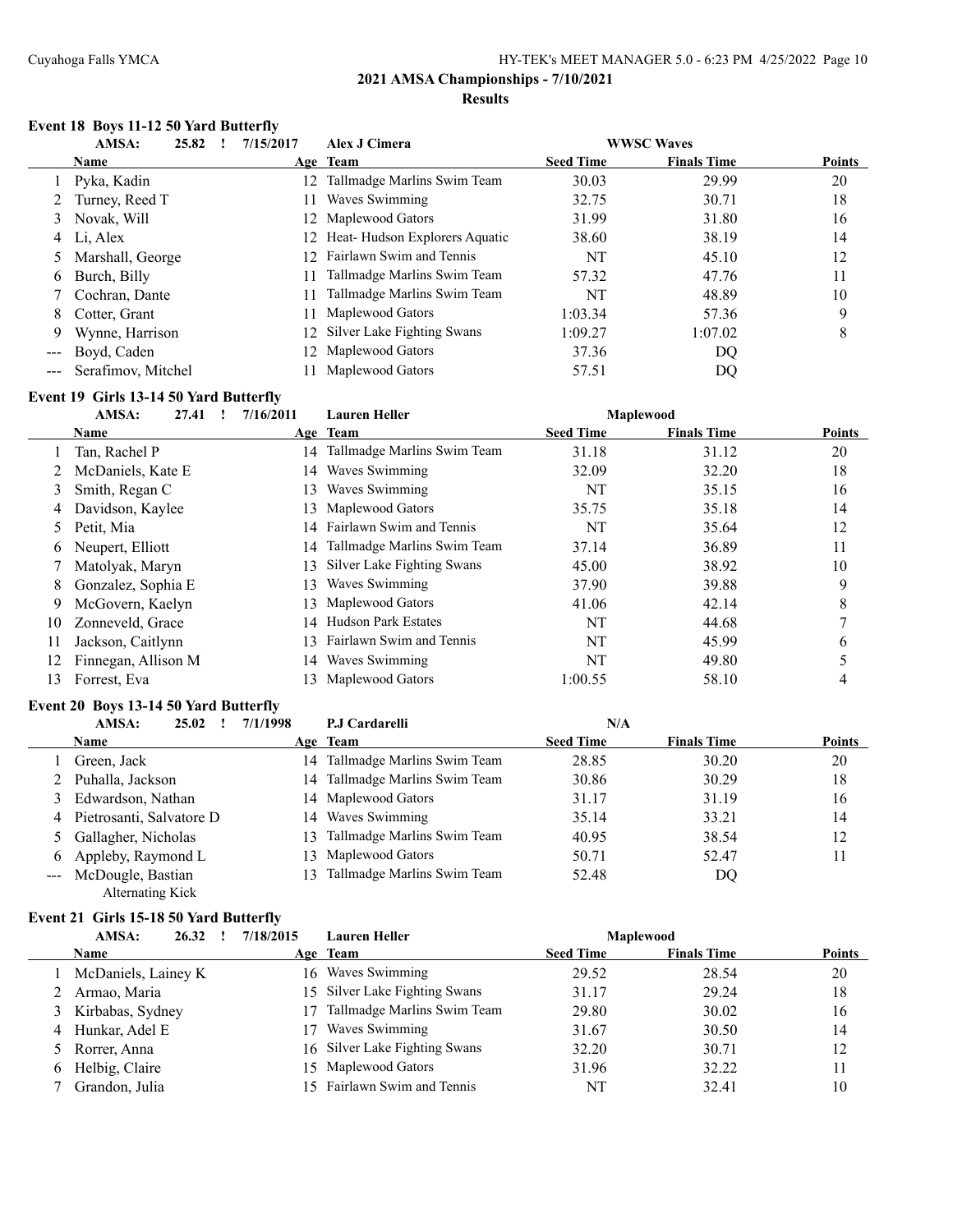# **(Event 21 Girls 15-18 50 Yard Butterfly)**

|     | Name                  |     | Age Team                       | <b>Seed Time</b> | <b>Finals Time</b> | <b>Points</b> |
|-----|-----------------------|-----|--------------------------------|------------------|--------------------|---------------|
| 8   | Riter, Becca          |     | 15 Tallmadge Marlins Swim Team | 33.20            | 33.39              | Q             |
| 9   | Johnson-Bowers, Casey |     | 17 Maplewood Gators            | 33.63            | 33.64              |               |
| 10  | Walter, Alyssa        |     | 15 Silver Lake Fighting Swans  | 37.84            | 33.82              |               |
| 11. | Dutton, Kaitlyn       |     | Tallmadge Marlins Swim Team    | 33.62            | 34.04              | 6             |
| 12  | Obert, Lily           |     | Tallmadge Marlins Swim Team    | 36.00            | 37.66              |               |
| 13  | Podlagar, Gabriella L | 17. | Waves Swimming                 | 41.13            | 38.06              | 4             |
| 14  | Almaraz, Natalie      |     | Tallmadge Marlins Swim Team    | 55.00            | x47.97             |               |
|     | Jeffries, Cassie      |     | Tallmadge Marlins Swim Team    | 34.50            | X37.95             |               |

#### **Event 22 Boys 15-18 50 Yard Butterfly**

|   | AMSA:<br>22.75        | 7/20/2013 | <b>Andrew Appleby</b>          |                  | <b>Silver Lake</b> |               |
|---|-----------------------|-----------|--------------------------------|------------------|--------------------|---------------|
|   | <b>Name</b>           |           | Age Team                       | <b>Seed Time</b> | <b>Finals Time</b> | <b>Points</b> |
|   | Hickin, Jacob         |           | 16 Maplewood Gators            | 25.19            | 25.16              | 20            |
|   | 2 Markley, Jack A     |           | Tallmadge Marlins Swim Team    | 26.94            | 27.07              | 18            |
| 3 | Bailey, Gage          | 16.       | Tallmadge Marlins Swim Team    | 26.80            | 27.69              | 16            |
| 4 | Hurley, Bryce         |           | 15 Tallmadge Marlins Swim Team | 27.90            | 28.21              | 14            |
|   | 5 Edwardson, Calvin   |           | 16 Maplewood Gators            | 29.26            | 28.46              | 12            |
| 6 | Cremer, Toby          |           | 15 Maplewood Gators            | 28.59            | 29.03              | 11            |
|   | Turnbull, Luke R      | 15        | Waves Swimming                 | 30.45            | 29.39              | 10            |
| 8 | Hatch, Owen           | 15.       | Tallmadge Marlins Swim Team    | 37.81            | 31.04              | 9             |
| 9 | Gonzalez, Christian A | 16.       | Waves Swimming                 | 32.37            | 32.21              | 8             |
|   | Gallagher, Zach       | 15.       | Tallmadge Marlins Swim Team    | 29.00            | X31.17             |               |
|   | --- Sabetta, Joe      |           | Tallmadge Marlins Swim Team    | 40.73            | X33.71             |               |

#### **Event 23 Girls 6 & Under 25 Yard Backstroke**

|    | AMSA:<br>23.38     | 7/18/2015 | Geogia Falke                 |                  | <b>Lifecenter Plus</b> |        |
|----|--------------------|-----------|------------------------------|------------------|------------------------|--------|
|    | Name               |           | Age Team                     | <b>Seed Time</b> | <b>Finals Time</b>     | Points |
|    | Zonneveld, Katie   | 6         | <b>Hudson Park Estates</b>   | NT               | 28.54                  | 20     |
|    | Burch, Lucy        | 6         | Tallmadge Marlins Swim Team  | 38.23            | 31.33                  | 18     |
| 3  | Flaherty, Cecilia  |           | 6 Maplewood Gators           | 39.05            | 31.46                  | 16     |
| 4  | Selzer, Megan E    | 6         | Waves Swimming               | 48.20            | 38.18                  | 14     |
| 5  | Green, Paige J     | 6.        | Waves Swimming               | 41.33            | 39.82                  | 12     |
| 6  | Victor, Kylie      |           | 6 Fairlawn Swim and Tennis   | NT               | 41.07                  | 11     |
|    | Croft, Rory        |           | 6 Silver Lake Fighting Swans | 39.13            | 41.16                  | 10     |
| 8  | Stewart, Gabriella | 5.        | Fairlawn Swim and Tennis     | NT               | 42.65                  | 9      |
| 9  | Six, Madeline      | 5.        | Silver Lake Fighting Swans   | 46.96            | 44.92                  | 8      |
| 10 | Gardiner, Becca    | 6.        | Fairlawn Swim and Tennis     | NT               | 45.41                  |        |
| 11 | Bridenthal, Sydney | 5.        | Tallmadge Marlins Swim Team  | 36.57            | 45.55                  | 6      |
| 12 | Johnson, Piper     | 6         | Tallmadge Marlins Swim Team  | 47.52            | 49.94                  |        |
| 13 | Johnson, Sydney    | 6         | Maplewood Gators             | 1:02.53          | 54.30                  | 4      |
| 14 | Welter, Lilyana M  | 5.        | Waves Swimming               | 1:14.91          | 57.46                  | 3      |
| 15 | Sands, Hadley      |           | Fairlawn Swim and Tennis     | NT               | 1:06.93                |        |
| 16 | Westover, Brynlee  |           | 5 Maplewood Gators           | 57.81            | 1:06.97                |        |

# **Event 24 Boys 6 & Under 25 Yard Backstroke**

| AMSA:<br>22.42      | 7/21/2007 | <b>Jack Saum</b>                |                  | <b>Fairlawn Swim</b> |               |
|---------------------|-----------|---------------------------------|------------------|----------------------|---------------|
| <b>Name</b>         |           | Age Team                        | <b>Seed Time</b> | <b>Finals Time</b>   | <b>Points</b> |
| Reese, Leo          |           | 6 Maplewood Gators              | 36.19            | 36.28                | 20            |
| 2 Womack, EJ J      |           | 5 Heat-Hudson Explorers Aquatic | 34.00            | 36.73                | 18            |
| 3 Smith, Fielding C |           | 6 Heat-Hudson Explorers Aquatic | 35.00            | 36.79                | 16            |
| 4 Ganley, Titus     |           | 6 Maplewood Gators              | 47.79            | 38.19                | 14            |
| 5 Simcox, Luka      |           | 5 Fairlawn Swim and Tennis      | <b>NT</b>        | 39.83                | 12            |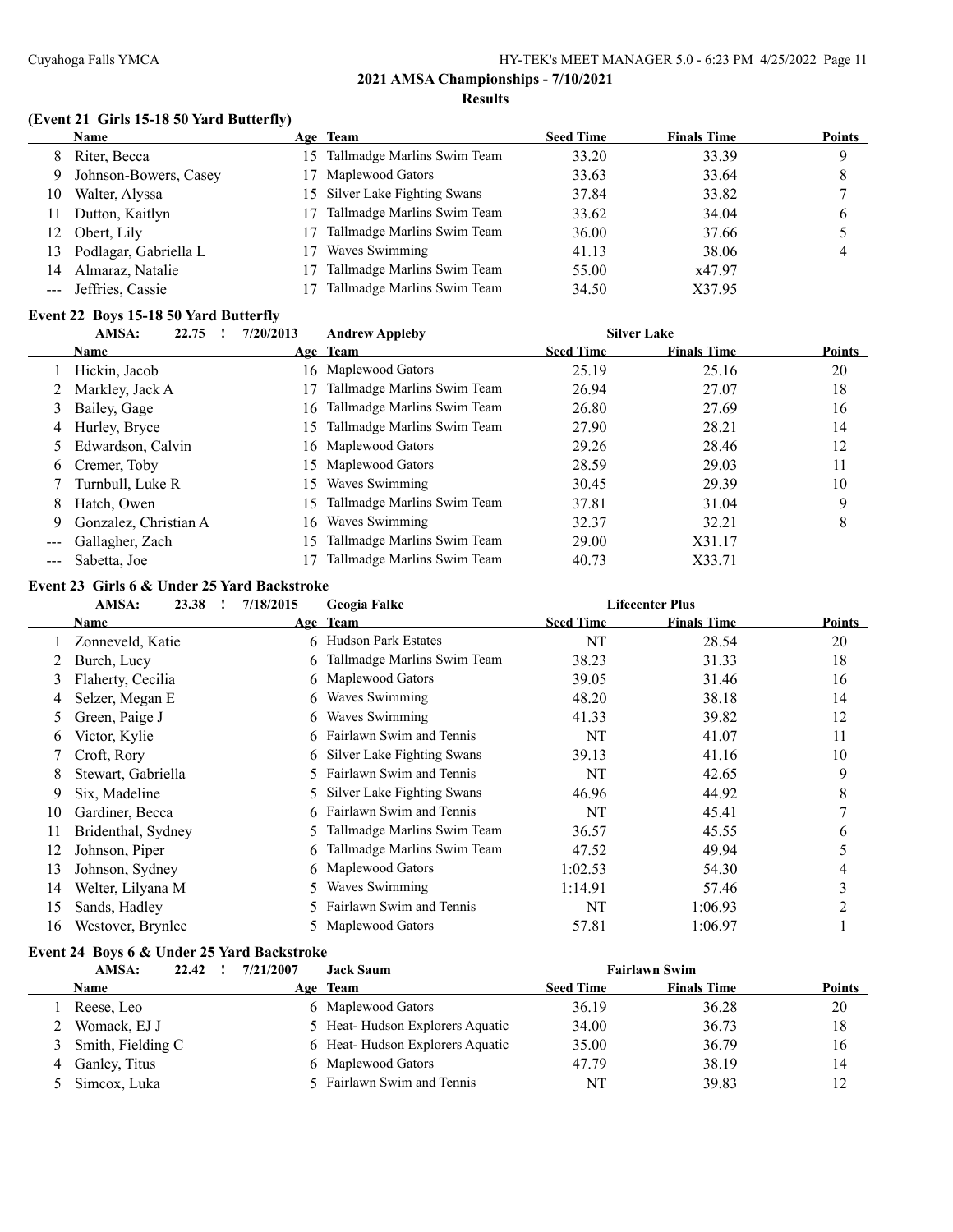#### **(Event 24 Boys 6 & Under 25 Yard Backstroke)**

|    | Name                   | Age Team                      | <b>Seed Time</b> | <b>Finals Time</b> | Points |
|----|------------------------|-------------------------------|------------------|--------------------|--------|
|    | Whitehurst, Fitzgerald | 6 Silver Lake Fighting Swans  | 45.03            | 40.31              | 11     |
|    | Bitong, Ozzie          | 6 Maplewood Gators            | 38.05            | 42.14              | 10     |
|    | Jagger, Dustin         | 6 Maplewood Gators            | 1:16.60          | 44.62              |        |
| 9  | Kavali, Harrison       | 5 Tallmadge Marlins Swim Team | 54.95            | 46.20              |        |
| 10 | Serafimov, Levi        | 6 Maplewood Gators            | 1:01.65          | x1:00.92           |        |

# **Event 25 Girls 7-8 25 Yard Backstroke**

|               | AMSA:<br>18.41 !   | 7/14/2014 | <b>Alaina Pizarro</b>         | <b>Redwood</b>   |                    |               |
|---------------|--------------------|-----------|-------------------------------|------------------|--------------------|---------------|
|               | Name               |           | Age Team                      | <b>Seed Time</b> | <b>Finals Time</b> | <b>Points</b> |
| 1             | Bedillion, Grier E | 8.        | Waves Swimming                | 28.38            | 22.71              | 20            |
| 2             | Shall, Eleanor R   | 8         | Waves Swimming                | 25.65            | 22.98              | 18            |
| 3             | Ucker, Audrey L    | 8         | Waves Swimming                | 24.10            | 23.22              | 16            |
| 4             | Brodie, Quinn      | 8         | Silver Lake Fighting Swans    | 26.53            | 24.79              | 14            |
| 5             | Rorrer, Kate       | 8         | Silver Lake Fighting Swans    | 35.79            | 25.11              | 12            |
| 6             | Kavali, Violet     | 8         | Tallmadge Marlins Swim Team   | 25.31            | 27.11              | 11            |
| 7             | Joseph, Cicely     |           | Tallmadge Marlins Swim Team   | 28.88            | 27.92              | 10            |
| 8             | Wunderle, Emma M   |           | Heat-Hudson Explorers Aquatic | 40.00            | 28.02              | 9             |
| 9             | Green, Peyton M    |           | Waves Swimming                | 33.63            | 28.26              | 8             |
| 10            | Wang, Sophia Y     | 8         | Heat-Hudson Explorers Aquatic | 40.00            | 29.50              | 7             |
| 11            | West, Alexandra    | 7         | Silver Lake Fighting Swans    | 27.36            | 30.44              | 6             |
| 12            | Agee, Avi N        |           | Heat-Hudson Explorers Aquatic | 30.00            | 31.70              | 5             |
| 13            | Lasher, Norah      |           | Fairlawn Swim and Tennis      | NT               | 32.34              | 4             |
| 14            | Maltempi, Eliana   |           | Tallmadge Marlins Swim Team   | 40.76            | 32.62              | 3             |
| 15            | Bucur, Sarah       |           | <b>Hudson Park Estates</b>    | NT               | 32.90              | 2             |
| 16            | Vukoder, Vivian    | 7         | Fairlawn Swim and Tennis      | NT               | 33.07              | 1             |
| 17            | Dorsey, Abby       |           | Silver Lake Fighting Swans    | 43.84            | 34.17              |               |
| 18            | Almaraz, Minerva   |           | Tallmadge Marlins Swim Team   | 35.49            | 35.09              |               |
| 19            | Arnold, Helen H    | 8         | Waves Swimming                | NT               | x37.73             |               |
| 20            | Saber, Lilla D     |           | Waves Swimming                | 34.70            | x39.36             |               |
| 21            | Erkkila, Eve L     | 7         | Waves Swimming                | 54.75            | x45.12             |               |
| 22            | Erkkila, Eden A    |           | Waves Swimming                | 50.34            | x45.87             |               |
| 23            | Allie, Mila P      | 8         | Waves Swimming                | 1:00.83          | x49.22             |               |
| 24            | VanHo, Lizzy       |           | Silver Lake Fighting Swans    | 1:04.75          | x54.58             |               |
| 25            | Wheeler, Kayla     |           | Fairlawn Swim and Tennis      | NT               | 1:11.52            |               |
| $\frac{1}{2}$ | Walker, Sadie R    | 8         | Waves Swimming                | 29.25            | X29.94             |               |
| ---           | Saini, Nimrit K    |           | Heat-Hudson Explorers Aquatic | 25.88            | <b>NS</b>          |               |
| $---$         | Yozwiak, Brady C   |           | Heat-Hudson Explorers Aquatic | 35.00            | <b>NS</b>          |               |
| ---           | Fearn, Lainey I    |           | Waves Swimming                | 37.50            | <b>NS</b>          |               |

#### **Event 26 Boys 7-8 25 Yard Backstroke**

|    | AMSA:<br>17.83        | 7/1/1999 | <b>Evan Clauson</b>             | N/A              |                    |               |
|----|-----------------------|----------|---------------------------------|------------------|--------------------|---------------|
|    | <b>Name</b>           |          | Age Team                        | <b>Seed Time</b> | <b>Finals Time</b> | <b>Points</b> |
|    | Conway, Wesley        |          | 7 Maplewood Gators              | 25.87            | 23.96              | 20            |
|    | 2 Capotosto, Enzo     |          | 8 Silver Lake Fighting Swans    | 27.12            | 24.04              | 18            |
|    | Selzer, Will M        |          | 7 Waves Swimming                | 31.00            | 26.35              | 16            |
| 4  | Van Valkenburg, Harry |          | 8 Hudson Park Estates           | NT               | 28.20              | 14            |
|    | Wright, Ben           |          | 7 Maplewood Gators              | 30.70            | 28.31              | 12            |
| 6  | Reeves, Luke          |          | 8 Silver Lake Fighting Swans    | 28.70            | 28.74              | 11            |
|    | Ickes, Atticus J      |          | 8 Heat-Hudson Explorers Aquatic | 32.00            | 29.39              | 10            |
| 8  | Sands, Oliver         |          | 7 Fairlawn Swim and Tennis      | NT               | 29.51              | 9             |
| 9  | Cornell, Tucker       |          | 8 Hudson Park Estates           | NT               | 30.05              | 8             |
| 10 | Wynne, Oscar          |          | Silver Lake Fighting Swans      | 31.52            | 30.09              |               |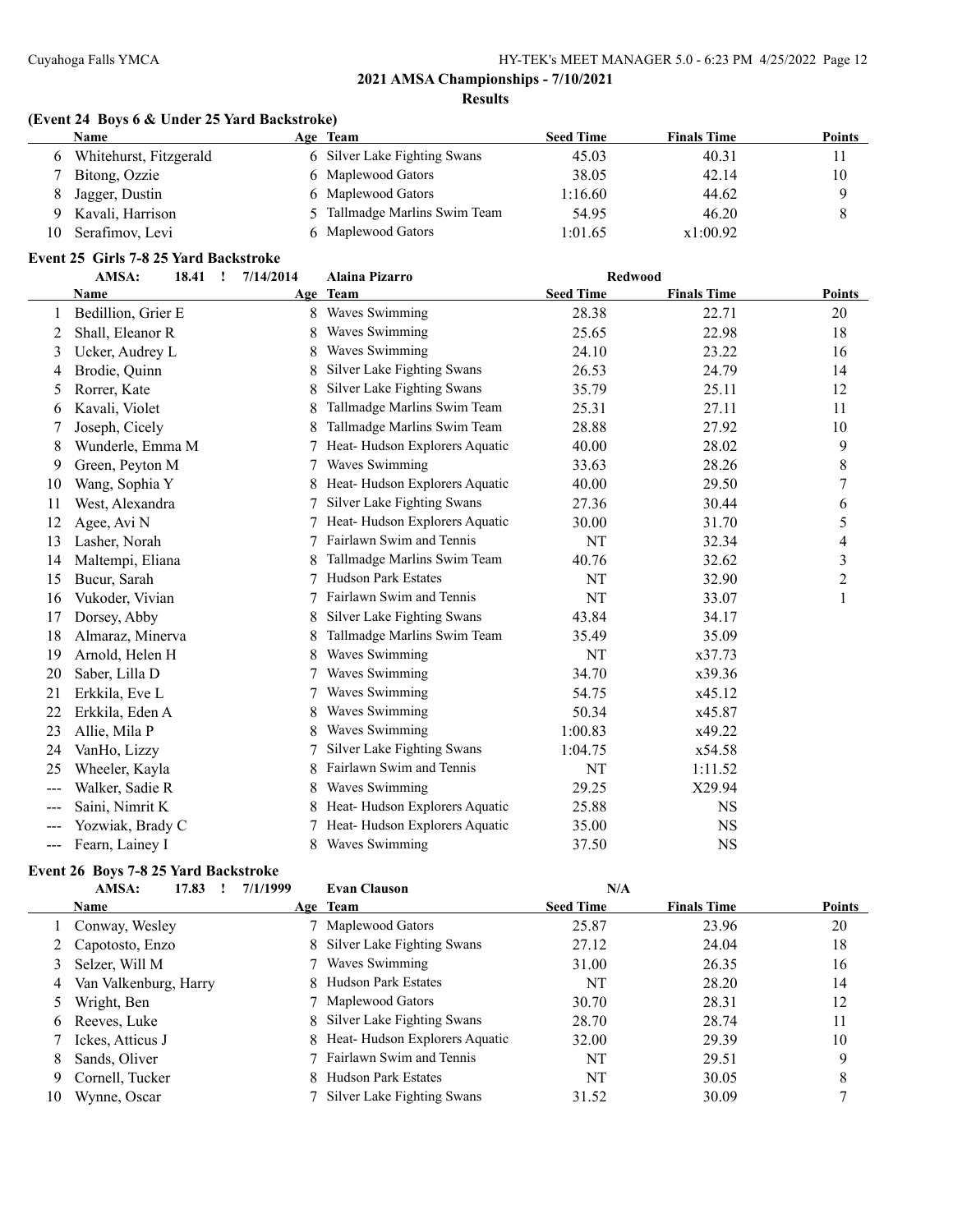# **(Event 26 Boys 7-8 25 Yard Backstroke)**

|                      | Name               |    | Age Team                      | <b>Seed Time</b> | <b>Finals Time</b> | <b>Points</b> |
|----------------------|--------------------|----|-------------------------------|------------------|--------------------|---------------|
| 11                   | Harmon, Rylan      |    | 7 Maplewood Gators            | 39.74            | 31.19              | 6             |
| 12                   | Westover, Cole     |    | 8 Maplewood Gators            | 32.16            | 32.18              | 5             |
| 13                   | Erkkila, Eli H     | 8. | Waves Swimming                | 42.75            | 34.87              | 4             |
| 14                   | Jakab, Zoltan      |    | Silver Lake Fighting Swans    | 39.31            | 37.12              | 3             |
| 15                   | Eads, Aaron        |    | Tallmadge Marlins Swim Team   | 37.76            | 37.58              | 2             |
| 16                   | Cochran, Anthony   |    | Tallmadge Marlins Swim Team   | 43.90            | 41.11              |               |
| 17                   | Turnbull, Nathan O |    | Waves Swimming                | 35.95            | 43.46              |               |
| 18                   | MacDonald, Owen    |    | Tallmadge Marlins Swim Team   | 1:00.09          | 49.44              |               |
| 19                   | Riddle, Clayton    |    | Tallmadge Marlins Swim Team   | 1:03.05          | 1:00.18            |               |
| 20                   | Simcox, Porter     |    | Fairlawn Swim and Tennis      | NT               | 1:35.50            |               |
| $\sim$ $\sim$ $\sim$ | May, Jase          |    | 7 Maplewood Gators            | 33.65            | X36.34             |               |
|                      | Jones, Jude        |    | Silver Lake Fighting Swans    | 36.45            | X41.70             |               |
|                      | Rivkin, Lee J      | 8. | Heat-Hudson Explorers Aquatic | 32.23            | <b>NS</b>          |               |
|                      | Sowinski, Liam     |    | Silver Lake Fighting Swans    | 45.15            | <b>NS</b>          |               |
| $\frac{1}{2}$        | Bonds, Grey W      |    | Waves Swimming                | 49.28            | NS                 |               |

# **Event 27 Girls 9-10 25 Yard Backstroke**

|       | AMSA:<br>15.60<br>1   | 7/16/2011 | Alissa Hitchcock                 |                  | <b>Lifecenter Plus</b> |               |
|-------|-----------------------|-----------|----------------------------------|------------------|------------------------|---------------|
|       | <b>Name</b>           |           | Age Team                         | <b>Seed Time</b> | <b>Finals Time</b>     | <b>Points</b> |
|       | Turnbull, Grace C     |           | 9 Waves Swimming                 | 19.48            | 18.66                  | 20            |
| 2     | O'Connell, Abigail    | 10        | Maplewood Gators                 | 18.10            | 19.20                  | 18            |
| 3     | Betka, Ella R         | 10        | Heat-Hudson Explorers Aquatic    | 28.45            | 19.75                  | 16            |
| 4     | Vukoder, Violette     | 10.       | Fairlawn Swim and Tennis         | NT               | 20.25                  | 14            |
| 5     | Kondrat, Laura G      | 10        | Heat-Hudson Explorers Aquatic    | 25.00            | 21.44                  | 12            |
| 6     | Zottwech, Sophia      | 10        | Silver Lake Fighting Swans       | 20.55            | 21.46                  | 11            |
|       | Fahl, Maelie          | 9         | Tallmadge Marlins Swim Team      | 20.25            | 21.56                  | 10            |
| 8     | Burch, Sophia         | 10        | Tallmadge Marlins Swim Team      | 27.50            | 22.87                  | 9             |
| 9     | McElroy, Teagan G     | 10        | Heat-Hudson Explorers Aquatic    | 28.19            | 22.99                  | 8             |
| 10    | Harris, Zoe           | 10        | Tallmadge Marlins Swim Team      | 25.23            | 23.01                  | 7             |
| 11    | Bezdek, Mackenzie     | 10        | <b>Hudson Park Estates</b>       | NT               | 23.09                  | 6             |
| 12    | Capellas, Clare M     | 9         | Heat-Hudson Explorers Aquatic    | 25.00            | 23.31                  | 5             |
| 13    | Ebie, Gabriella       | 9         | Maplewood Gators                 | 23.25            | 23.74                  | 4             |
| $*14$ | Van Valkenburg, Marin | 10        | <b>Hudson Park Estates</b>       | NT               | 24.08                  | 2.50          |
| $*14$ | Garfield, Mia         | 9         | Maplewood Gators                 | 24.88            | 24.08                  | 2.50          |
| 16    | Spates, Evie          | 9         | Tallmadge Marlins Swim Team      | 24.30            | 25.83                  | $\mathbf{1}$  |
| 17    | Gibson, Clara G       | 10        | Heat-Hudson Explorers Aquatic    | 35.00            | x25.94                 |               |
| 18    | Rutecki, Milla        | 10        | Tallmadge Marlins Swim Team      | 27.77            | x26.58                 |               |
| 19    | Selzer, Juliana L     | 9         | Waves Swimming                   | NT               | 27.15                  |               |
| 20    | Bozic, Ella           | 10        | Tallmadge Marlins Swim Team      | 28.11            | x27.99                 |               |
| 21    | Purves, Bailey        | 9         | <b>Hudson Park Estates</b>       | NT               | 28.09                  |               |
| 22    | Fogle, Maddie M       | 10        | Waves Swimming                   | 36.35            | 29.13                  |               |
| 23    | Judy, Mia             | 9         | Silver Lake Fighting Swans       | 33.50            | 29.18                  |               |
| 24    | Shiban, Celia         | 10        | Fairlawn Swim and Tennis         | NT               | 29.85                  |               |
| 25    | Jackson, Lauren       | 10        | Fairlawn Swim and Tennis         | NT               | 30.74                  |               |
| 26    | Bowen, Cameron A      |           | 10 Heat-Hudson Explorers Aquatic | 33.00            | x34.06                 |               |
| $--$  | Stevens, Fiona C      | 9.        | Heat-Hudson Explorers Aquatic    | 25.00            | X23.33                 |               |
| ---   | Iriarte, Liana J      |           | 10 Heat-Hudson Explorers Aquatic | 30.00            | <b>NS</b>              |               |
| $---$ | Serafimov, Abbi       | 9         | Maplewood Gators                 | 31.75            | <b>NS</b>              |               |
| ---   | Bailey, Keelin M      | 9         | Waves Swimming                   | NT               | <b>NS</b>              |               |
| ---   | Barnes, Elin J        | 9         | Heat-Hudson Explorers Aquatic    | 25.00            | <b>NS</b>              |               |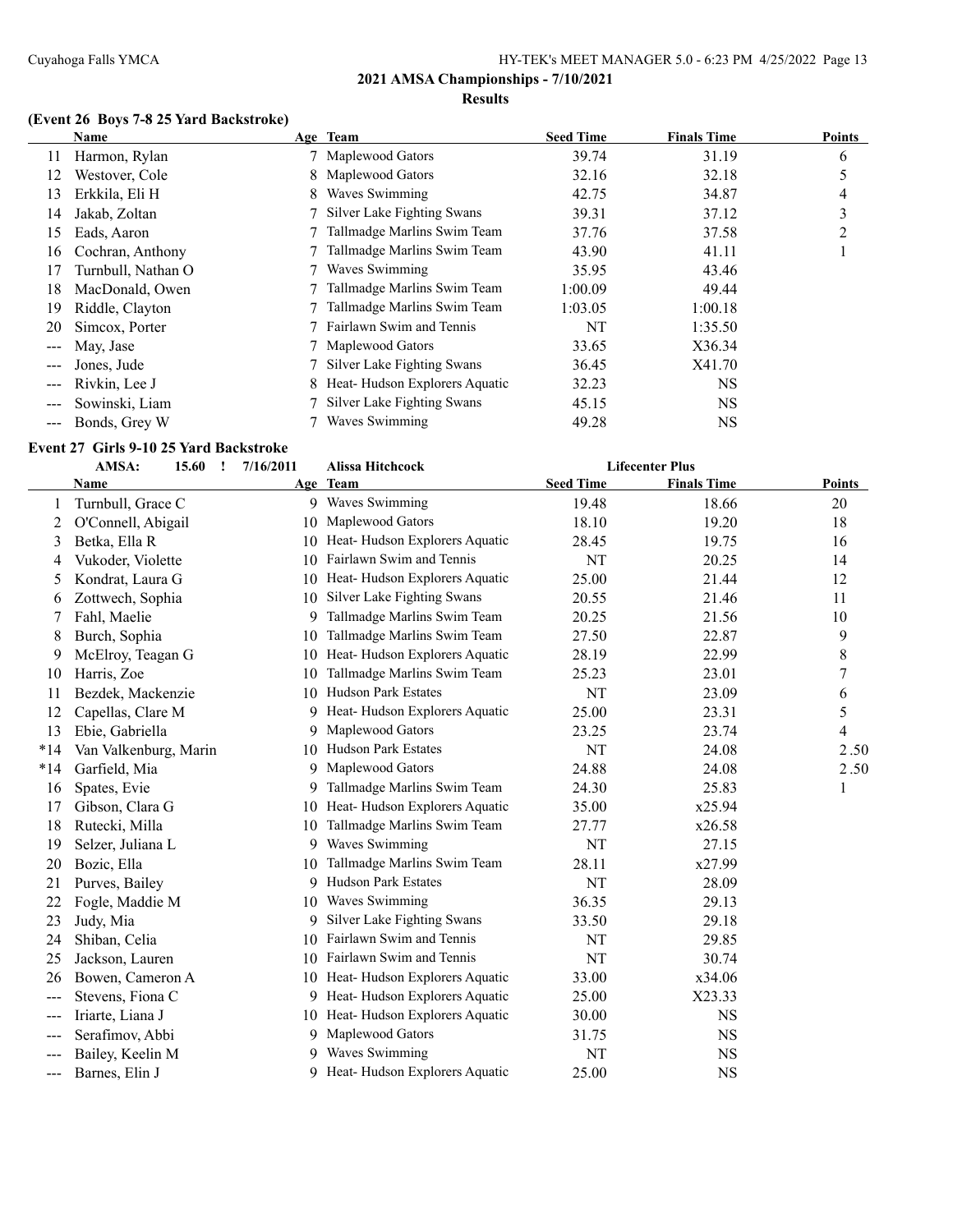#### **Event 28 Boys 9-10 25 Yard Backstroke**

|       | AMSA:<br>16.14       | 7/1/1996<br>$\mathbf{r}$ | <b>Ben Rodrick</b>            | N/A              |                    |               |
|-------|----------------------|--------------------------|-------------------------------|------------------|--------------------|---------------|
|       | Name                 |                          | Age Team                      | <b>Seed Time</b> | <b>Finals Time</b> | <b>Points</b> |
|       | Bonomo, Ryan M       | 10                       | Heat-Hudson Explorers Aquatic | 22.02            | 15.78!             | 20            |
| 2     | Gullett, Colin D     | 9                        | Heat-Hudson Explorers Aquatic | 25.89            | 19.61              | 18            |
| 3     | Wetzel, Charlie      | 9.                       | Silver Lake Fighting Swans    | 21.41            | 20.06              | 16            |
| 4     | Farris, Lincoln      | 10                       | Tallmadge Marlins Swim Team   | 23.29            | 20.47              | 14            |
| 5     | Hrabusa, Johnathon T | 9                        | Heat-Hudson Explorers Aquatic | 29.00            | 20.89              | 12            |
| 6     | Six, Logan           | 9                        | Silver Lake Fighting Swans    | 31.86            | 21.55              | 11            |
|       | Petit, George        | 9                        | Fairlawn Swim and Tennis      | NT               | 21.72              | 10            |
| 8     | Eisengart, Jason     | 10                       | Maplewood Gators              | 22.51            | 23.07              | 9             |
| 9     | Lee, Grayson         | 10                       | Maplewood Gators              | 22.87            | 23.16              | 8             |
| 10    | Rivkin, Michael R    | 10                       | Heat-Hudson Explorers Aquatic | 29.22            | 23.32              | 7             |
| 11    | Duvall, Andrew       | 9                        | Tallmadge Marlins Swim Team   | 23.11            | 23.41              | 6             |
| 12    | Jones, Jackson       | 10                       | Silver Lake Fighting Swans    | 21.61            | 24.12              | 5             |
| 13    | Reeves, Grant        | 9                        | Silver Lake Fighting Swans    | 24.17            | 25.78              | 4             |
| 14    | Dixon, Oliver J      | 10                       | Waves Swimming                | 28.33            | 27.04              | 3             |
| 15    | Tavana, Aiden        | 9                        | <b>Hudson Park Estates</b>    | NT               | 30.82              | 2             |
| 16    | Lowe, Ryan R         | 9.                       | Waves Swimming                | 45.28            | 35.47              |               |
| 17    | VanHo, Mikey         | 9.                       | Silver Lake Fighting Swans    | 1:04.53          | x38.91             |               |
| 18    | Stecz, Rocco         | 9                        | Fairlawn Swim and Tennis      | NT               | 51.87              |               |
| $---$ | Wu, Jonathan T       | 9                        | Heat-Hudson Explorers Aquatic | 24.64            | X25.57             |               |
| $---$ | Tark, Zach P         | 10                       | Heat-Hudson Explorers Aquatic | 33.00            | X32.04             |               |
|       | Conway, Jack         | 10                       | Maplewood Gators              | 24.26            | DQ                 |               |
|       | Liu, Henry Z         | 10                       | Heat-Hudson Explorers Aquatic | 24.76            | <b>NS</b>          |               |

#### **Event 29 Girls 11-12 50 Yard Backstroke**

|                   | AMSA:<br>27.68<br>$\mathbf{I}$ | 7/19/2014 | Giovanna Cappabianca          |                  | Maplewood          |               |
|-------------------|--------------------------------|-----------|-------------------------------|------------------|--------------------|---------------|
|                   | Name                           |           | Age Team                      | <b>Seed Time</b> | <b>Finals Time</b> | <b>Points</b> |
|                   | St. John, Natalie              |           | 12 Maplewood Gators           | 37.32            | 35.93              | 20            |
|                   | Thompson, Elizabeth            | 12        | <b>Hudson Park Estates</b>    | NT               | 39.25              | 18            |
| 3                 | Thomas, Grace                  | 12        | Maplewood Gators              | 42.87            | 41.80              | 16            |
| 4                 | Thompson, Annabelle            | 11        | <b>Hudson Park Estates</b>    | NT               | 42.08              | 14            |
| 5                 | Petit, Isabel                  | 12        | Fairlawn Swim and Tennis      | NT               | 42.10              | 12            |
| 6                 | Farris, Olivia                 | 11        | Tallmadge Marlins Swim Team   | 51.49            | 43.19              | 11            |
|                   | Wang, Bella H                  | 11        | Heat-Hudson Explorers Aquatic | 1:00.00          | 43.38              | 10            |
| 8                 | Gullett, Ellie G               | 12        | Heat-Hudson Explorers Aquatic | 41.01            | 44.33              | 9             |
| 9                 | Aguirre, Sarah                 | 12        | Tallmadge Marlins Swim Team   | 43.37            | 44.72              | 8             |
| 10                | Reeves, Tess                   | 11        | Silver Lake Fighting Swans    | NT               | 44.94              | 7             |
| 11                | Darr, Emily M                  | 12        | Waves Swimming                | 43.97            | 45.45              | 6             |
| 12                | Jagger, Delaney                | 11        | Maplewood Gators              | 48.81            | 45.97              | 5             |
| 13                | Harmon, Taylor                 | 11        | Maplewood Gators              | 51.64            | 47.29              | 4             |
| 14                | Kosanovich, Eloise             | 11        | <b>Hudson Park Estates</b>    | NT               | 49.49              | 3             |
| 15                | Zenar, Gianna                  | 11        | Tallmadge Marlins Swim Team   | 1:01.37          | 52.23              | 2             |
| 16                | Harrison, Lauren               | 12        | Silver Lake Fighting Swans    | 46.55            | 52.77              |               |
| 17                | Harder, Elsa                   | 11        | Tallmadge Marlins Swim Team   | 54.82            | 54.65              |               |
| 18                | Winchell, Julia                | 12        | Fairlawn Swim and Tennis      | NT               | 59.17              |               |
| 19                | Harmon, Kendall                | 11        | Maplewood Gators              | 59.04            | x1:01.61           |               |
| 20                | Judy, Chloe                    | 11        | Silver Lake Fighting Swans    | 1:09.93          | 1:11.55            |               |
| $---$             | McDougle, Lillyanna            | 11        | Tallmadge Marlins Swim Team   | 45.97            | DQ                 |               |
| $\qquad \qquad -$ | Miller, Kendall                | 11        | Tallmadge Marlins Swim Team   | 52.43            | DQ                 |               |
| $\frac{1}{2}$     | Wilkes, Jaidin                 | 11        | Tallmadge Marlins Swim Team   | 50.58            | DQ                 |               |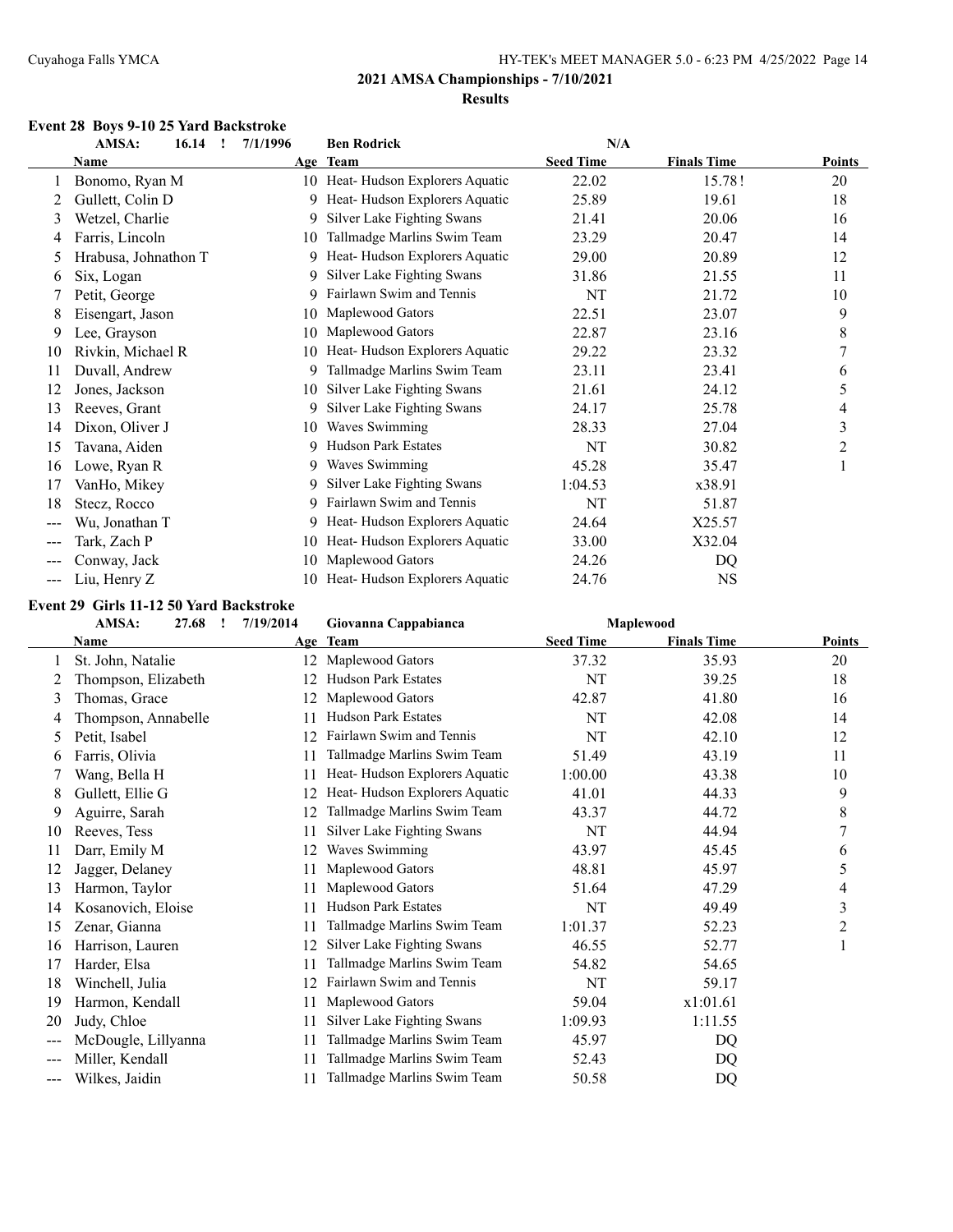#### **Event 30 Boys 11-12 50 Yard Backstroke**

|     | AMSA:<br>Alex J Cimera<br><b>WWSC Waves</b><br>27.26<br>7/15/2017<br>$\mathbf{I}$ |     |                               |                  |                    |        |
|-----|-----------------------------------------------------------------------------------|-----|-------------------------------|------------------|--------------------|--------|
|     | Name                                                                              |     | Age Team                      | <b>Seed Time</b> | <b>Finals Time</b> | Points |
|     | Pyka, Kadin                                                                       | 12. | Tallmadge Marlins Swim Team   | 32.45            | 33.09              | 20     |
|     | Eisentraut, Tyler J                                                               | 11  | Waves Swimming                | 40.02            | 38.70              | 18     |
| 3   | Mark, Michael                                                                     | 12  | Fairlawn Swim and Tennis      | NT               | 39.23              | 16     |
| 4   | Badziong, Tyler M                                                                 |     | Heat-Hudson Explorers Aquatic | 35.58            | 40.10              | 14     |
| 5   | Hickin, Jonah                                                                     | 12. | Maplewood Gators              | 43.51            | 41.32              | 12     |
| 6   | Cotter, Owen                                                                      | 12. | Maplewood Gators              | 45.85            | 42.05              | 11     |
|     | Marshall, George                                                                  |     | Fairlawn Swim and Tennis      | NT               | 42.85              | 10     |
| 8   | Ramos, Caleb                                                                      | 11  | Tallmadge Marlins Swim Team   | 46.51            | 43.35              | 9      |
| 9   | Turnbull, Lex M                                                                   | 11  | Waves Swimming                | 49.56            | 46.99              | 8      |
| 10  | Davis, Layne                                                                      |     | Maplewood Gators              | 49.61            | 49.91              | 7      |
| 11  | Meyer, Drew                                                                       |     | <b>Hudson Park Estates</b>    | NT               | 49.94              | 6      |
| 12  | Cochran, Dante                                                                    |     | Tallmadge Marlins Swim Team   | 53.83            | 50.47              | 5      |
| 13  | Miller, Jensen                                                                    | 11  | Silver Lake Fighting Swans    | 47.42            | 51.38              | 4      |
| 14  | Pawlikowski, Zane                                                                 | 11  | Maplewood Gators              | 52.72            | 52.59              | 3      |
| 15  | Joseph, Dominic                                                                   | 11  | Tallmadge Marlins Swim Team   | 59.61            | 55.46              | 2      |
| 16  | Cotter, Grant                                                                     | 11  | Maplewood Gators              | 56.21            | x56.27             |        |
| 17  | Seward, Andyn J                                                                   | 12  | Waves Swimming                | 1:17.33          | 1:07.83            | J.     |
| 18  | Johnston, Jack                                                                    |     | Silver Lake Fighting Swans    | 1:10.48          | 1:13.69            |        |
| --- | Roldan Toci, Enzo V                                                               | 12  | Waves Swimming                | 1:16.84          | <b>NS</b>          |        |

# **Event 31 Girls 13-14 50 Yard Backstroke**

|     | AMSA:<br>28.48      | 7/18/2015 | Giovanna Cappabianca             |                  | <b>Maplewood</b>   |               |
|-----|---------------------|-----------|----------------------------------|------------------|--------------------|---------------|
|     | Name                |           | Age Team                         | <b>Seed Time</b> | <b>Finals Time</b> | <b>Points</b> |
|     | Eisentraut, Anna R  | 13.       | Waves Swimming                   | 34.78            | 34.71              | 20            |
|     | Wood, Alaina L      | 14.       | Tallmadge Marlins Swim Team      | 38.37            | 35.94              | 18            |
| 3   | Davis, Kate         | 13.       | Fairlawn Swim and Tennis         | NT               | 36.02              | 16            |
| 4   | Brown, Georgia      | 13        | Tallmadge Marlins Swim Team      | 35.67            | 36.17              | 14            |
|     | 5 Myers, Magnolia M | 14        | Waves Swimming                   | 36.76            | 36.25              | 12            |
| 6.  | Davidson, Kaylee    | 13.       | Maplewood Gators                 | 38.29            | 37.63              | 11            |
|     | Skomra, Gabriela M  |           | 14 Heat-Hudson Explorers Aquatic | 47.16            | 38.29              | 10            |
| 8.  | Carter, Rebecca M   | 13        | Waves Swimming                   | 42.43            | 40.69              | 9             |
| 9   | Zonneveld, Grace    | 14        | <b>Hudson Park Estates</b>       | NT               | 42.98              | 8             |
| 10  | Serafimov, Elli     | 13.       | Maplewood Gators                 | 47.38            | 43.51              |               |
| 11  | Jackson, Caitlynn   | 13.       | Fairlawn Swim and Tennis         | NT               | 46.32              | 6             |
| 12  | Finnegan, Allison M | 14        | Waves Swimming                   | 45.71            | 49.54              |               |
| --- | Garlesky, Kendall M | 14        | Waves Swimming                   | 53.06            | DQ                 |               |

# **Event 32 Boys 13-14 50 Yard Backstroke**

|    | AMSA:<br>24.50        | 7/13/2019 | Alex J Cimera                  |                  | <b>HEAT-LE</b>     |               |
|----|-----------------------|-----------|--------------------------------|------------------|--------------------|---------------|
|    | <b>Name</b>           |           | Age Team                       | <b>Seed Time</b> | <b>Finals Time</b> | <b>Points</b> |
|    | Hancsak, Luc R        | 13.       | Heat-Hudson Explorers Aquatic  | 39.97            | 34.79              | 20            |
|    | 2 Markley, Tanner J   |           | 14 Tallmadge Marlins Swim Team | 38.64            | 35.20              | 18            |
|    | Lee, Nathan           | 13.       | Maplewood Gators               | 36.96            | 35.26              | 16            |
|    | 4 Edwardson, Nathan   |           | 14 Maplewood Gators            | 36.50            | 35.62              | 14            |
|    | 5 Gallagher, Nicholas | 13.       | Tallmadge Marlins Swim Team    | 38.96            | 36.94              | 12            |
|    | 6 Reese, Daniel       |           | 14 Tallmadge Marlins Swim Team | 38.70            | 37.97              | 11            |
|    | Rorrer, Will          | 13.       | Silver Lake Fighting Swans     | 35.99            | 40.32              | 10            |
| 8. | Farris, Isaiah        | 14        | Tallmadge Marlins Swim Team    | 46.72            | 45.99              | 9             |
|    | Muller, Jonah         | 13.       | Maplewood Gators               | NT               | DQ                 |               |
|    | Not on back off wall  |           |                                |                  |                    |               |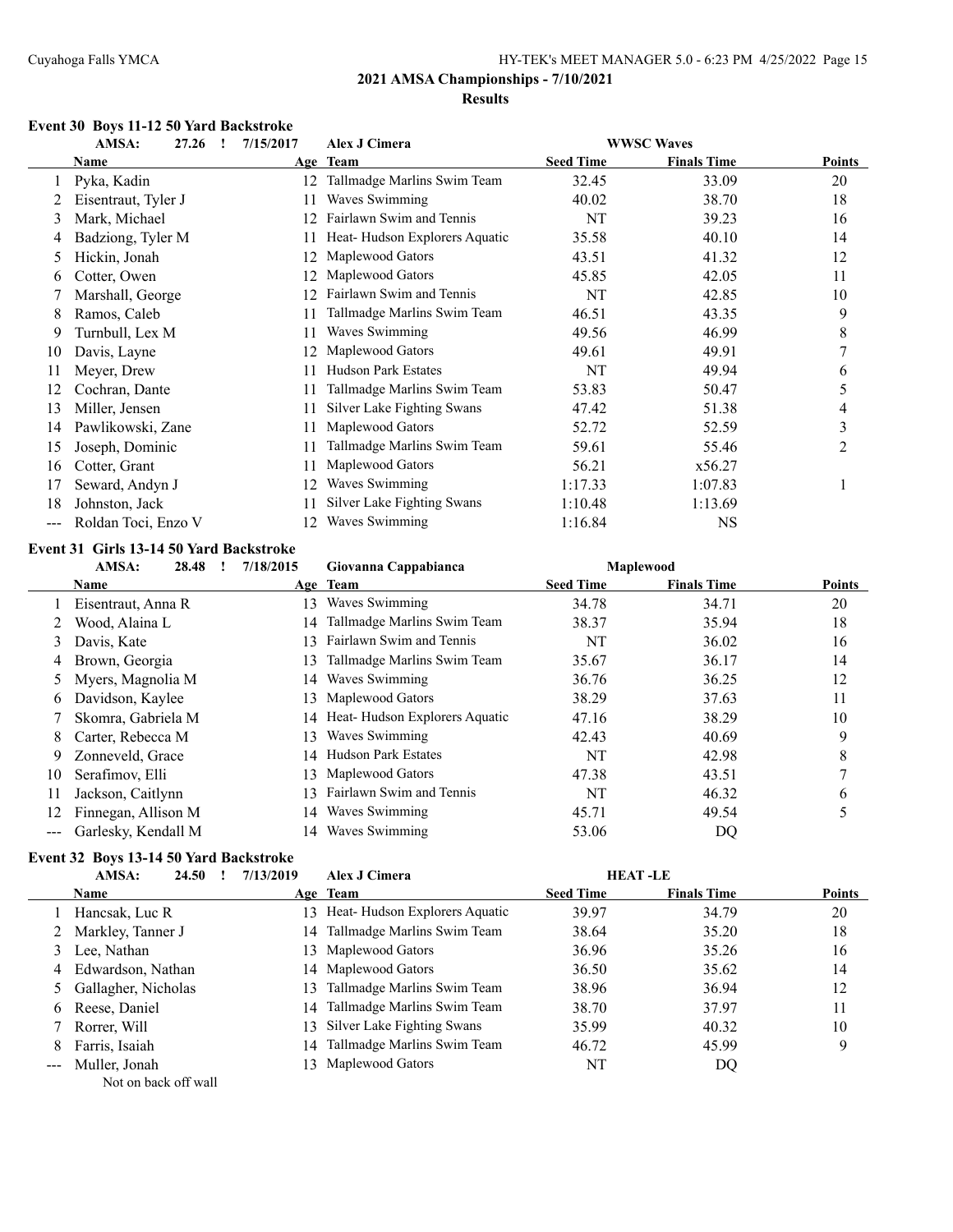#### **Results**

#### **(Event 32 Boys 13-14 50 Yard Backstroke)**

| Name                                                                                                                                                                                                                                                                                                                                                                                                                                                                                                                               | Team<br>Age         | <b>Seed Time</b> | <b>Finals Time</b> | <b>Points</b> |
|------------------------------------------------------------------------------------------------------------------------------------------------------------------------------------------------------------------------------------------------------------------------------------------------------------------------------------------------------------------------------------------------------------------------------------------------------------------------------------------------------------------------------------|---------------------|------------------|--------------------|---------------|
| Podlagar, Andrew J<br>$\frac{1}{2} \left( \frac{1}{2} \right) \left( \frac{1}{2} \right) \left( \frac{1}{2} \right) \left( \frac{1}{2} \right) \left( \frac{1}{2} \right) \left( \frac{1}{2} \right) \left( \frac{1}{2} \right) \left( \frac{1}{2} \right) \left( \frac{1}{2} \right) \left( \frac{1}{2} \right) \left( \frac{1}{2} \right) \left( \frac{1}{2} \right) \left( \frac{1}{2} \right) \left( \frac{1}{2} \right) \left( \frac{1}{2} \right) \left( \frac{1}{2} \right) \left( \frac$<br>$\sim$ $\sim$<br>$\sim$ $\sim$ | Waves Swimming<br>4 | ، ئەيدىك         | DС                 |               |

Not on back off wall

# **Event 33 Girls 15-18 50 Yard Backstroke**

|                        | етсперо- он 13 тэ-то эл тага раскян окс |           |                             |                  |                    |               |
|------------------------|-----------------------------------------|-----------|-----------------------------|------------------|--------------------|---------------|
|                        | AMSA:<br>27.77                          | 7/18/2015 | <b>Lauren Heller</b>        |                  | <b>Maplewood</b>   |               |
|                        | Name                                    |           | Age Team                    | <b>Seed Time</b> | <b>Finals Time</b> | <b>Points</b> |
|                        | Dye, Annalia                            | 16        | Maplewood Gators            | 31.40            | 30.59              | 20            |
|                        | Lewis, Evie                             | 18.       | Tallmadge Marlins Swim Team | 31.00            | 32.62              | 18            |
| 3                      | Johnson-Bowers, Casey                   |           | Maplewood Gators            | 32.97            | 34.34              | 16            |
| 4                      | Gallagher, Mia                          |           | Tallmadge Marlins Swim Team | 33.90            | 34.35              | 14            |
| 5                      | Obert, Lily                             |           | Tallmadge Marlins Swim Team | 33.59            | 35.00              | 12            |
| 6                      | Tan, Lauren A                           | 16.       | Tallmadge Marlins Swim Team | 36.03            | 35.74              | 11            |
|                        | Podlagar, Gabriella L                   |           | Waves Swimming              | 37.33            | 36.28              | 10            |
| 8                      | Johnson, Kaylee R                       | 16.       | Waves Swimming              | 38.16            | 36.79              | 9             |
| 9                      | Cremer, Annalise                        |           | Maplewood Gators            | 36.16            | 38.96              | $\mathcal{I}$ |
| 10                     | Almaraz, Natalie                        |           | Tallmadge Marlins Swim Team | 49.77            | x45.69             |               |
| 11                     | Burkholder, Hannah                      | 15.       | Tallmadge Marlins Swim Team | 1:00.50          | x59.78             |               |
|                        | Searle, Madelyn                         |           | Fairlawn Swim and Tennis    | NT               | X38.45             | 8             |
| $\qquad \qquad \cdots$ | Staples, Julia                          | 15.       | Maplewood Gators            | 43.90            | <b>NS</b>          |               |

#### **Event 34 Boys 15-18 50 Yard Backstroke**

|    | AMSA:<br>23.00    | 7/20/2013 | <b>Andrew Appleby</b>       |                  | <b>Silver Lake</b> |               |
|----|-------------------|-----------|-----------------------------|------------------|--------------------|---------------|
|    | <b>Name</b>       |           | Age Team                    | <b>Seed Time</b> | <b>Finals Time</b> | <b>Points</b> |
|    | Novak, Luke       |           | 18 Maplewood Gators         | 25.29            | 26.24              | 20            |
| 2  | Boggs, Will       | 18        | Tallmadge Marlins Swim Team | 28.00            | 29.09              | 18            |
| 3  | May, Lincoln      | 15.       | Tallmadge Marlins Swim Team | 27.78            | 29.11              | 16            |
| 4  | Turnbull, Luke R  | 15        | Waves Swimming              | 34.07            | 32.72              | 14            |
|    | Edwardson, Calvin | 16.       | Maplewood Gators            | 31.62            | 32.86              | 12            |
| 6  | Miller, Kyle A    | 17        | Waves Swimming              | 35.35            | 33.68              | 11            |
|    | Gallagher, Zach   | 15.       | Tallmadge Marlins Swim Team | 34.50            | 34.97              | 10            |
| 8. | Rasmussen, Ty     | 15.       | Tallmadge Marlins Swim Team | 36.62            | 36.07              | 9             |
| 9. | Luedke, Elijah    | 16.       | Tallmadge Marlins Swim Team | 38.96            | x36.98             |               |
| 10 | Feeley, Spencer   | 18.       | Maplewood Gators            | 40.29            | 37.96              | 8             |
| 11 | Sarkiewicz, TJ J  | 18.       | Tallmadge Marlins Swim Team | 41.86            | x40.83             |               |
|    | Argilan, Ryan F   | 15        | Waves Swimming              | 43.45            | 43.50              |               |
|    | Stone, Cameron    |           | Maplewood Gators            | 35.71            | NS                 |               |

# **Event 35 Girls 9-10 100 Yard IM**<br>AMSA: 1:15.85 1.7

|   | ртан оо чинээ то тоо тага тиг<br>AMSA:<br>1:15.85 | 7/13/2019<br><b>Rylee Jackson</b> | <b>FS&amp;T</b>  |                    |               |
|---|---------------------------------------------------|-----------------------------------|------------------|--------------------|---------------|
|   | <b>Name</b>                                       | Age Team                          | <b>Seed Time</b> | <b>Finals Time</b> | <b>Points</b> |
|   | Turnbull, Grace C                                 | Waves Swimming<br>9               | 1:25.10          | 1:24.84            | 20            |
|   | 38.49                                             | 1:24.84(46.35)                    |                  |                    |               |
|   | Richards, Sophia J                                | Tallmadge Marlins Swim Team<br>10 | 1:26.93          | 1:25.42            | 18            |
|   | 40.06                                             | 1:25.42(45.36)                    |                  |                    |               |
| 3 | O'Connell, Abigail                                | 10 Maplewood Gators               | 1:25.41          | 1:29.18            | 16            |
|   | 42.64                                             | 1:29.18(46.54)                    |                  |                    |               |
| 4 | Clifford, Lena                                    | <b>Hudson Park Estates</b><br>10  | NT               | 1:33.35            | 14            |
|   | 43.58                                             | 1:33.35(49.77)                    |                  |                    |               |
|   | Kasik, Lilli G                                    | 10 Heat-Hudson Explorers Aquatic  | 1:39.67          | 1:34.14            | 12            |
|   | 45.42                                             | 1:34.14(48.72)                    |                  |                    |               |
| 6 | Westover, Kaylin                                  | 10 Maplewood Gators               | 1:37.93          | 1:38.82            | 11            |
|   | 45.91                                             | 1:38.82(52.91)                    |                  |                    |               |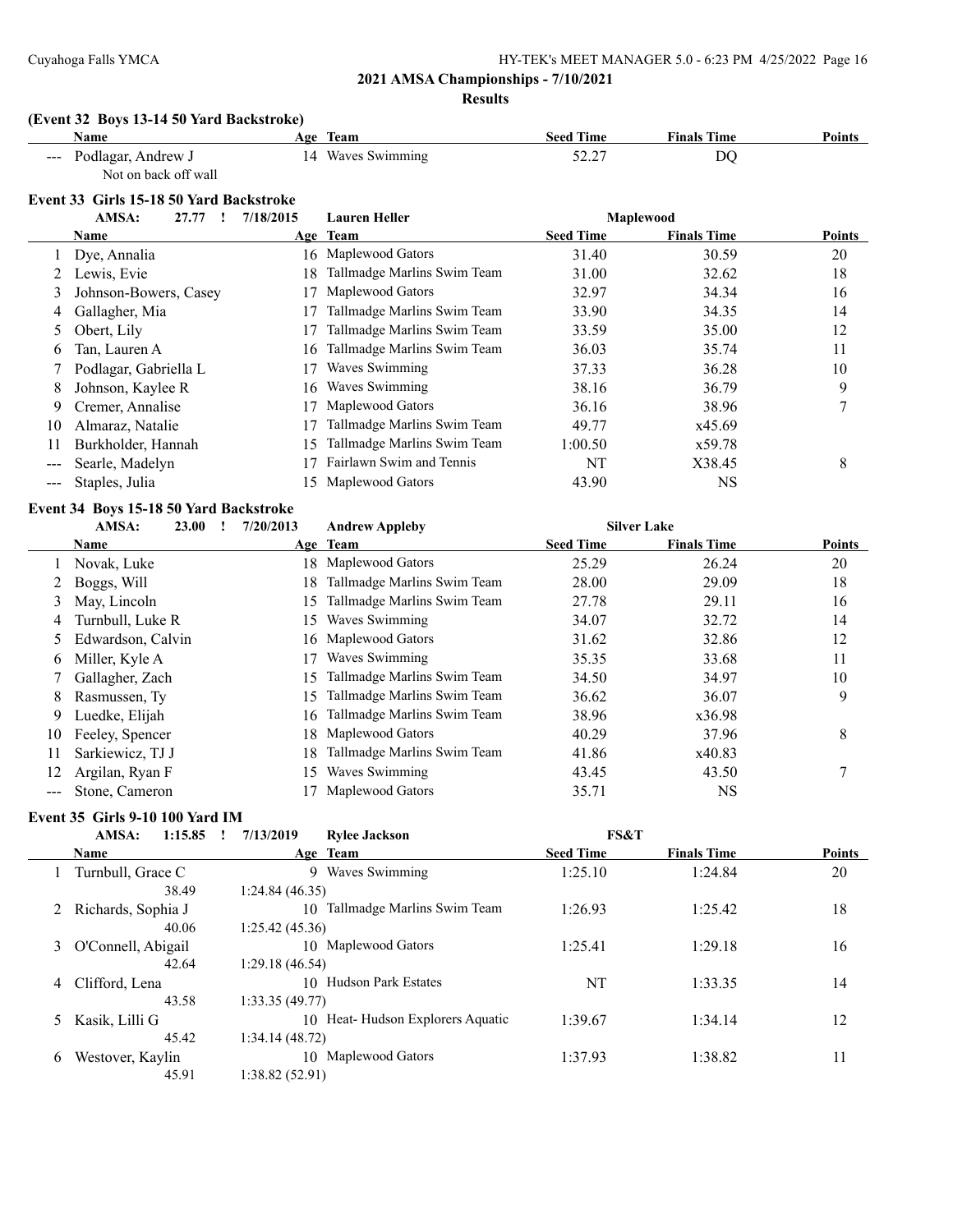# **(Event 35 Girls 9-10 100 Yard IM)**

|       | <b>Name</b>                  | Age Team                          | <b>Seed Time</b> | <b>Finals Time</b> | <b>Points</b> |
|-------|------------------------------|-----------------------------------|------------------|--------------------|---------------|
|       | Brown, Livie                 | 10 Silver Lake Fighting Swans     | 1:40.17          | 1:40.65            | 10            |
|       | 46.49                        | 1:40.65(54.16)                    |                  |                    |               |
| 8     | Agee, Ru N                   | 10 Heat-Hudson Explorers Aquatic  | 2:02.26          | 1:41.02            | 9             |
|       | 48.03                        | 1:41.02(52.99)                    |                  |                    |               |
| 9     | Miller, Avery                | 10 Silver Lake Fighting Swans     | 1:37.40          | 1:41.58            | 8             |
|       | 48.70                        | 1:41.58(52.88)                    |                  |                    |               |
| 10    | Sands, Patricia              | 9 Fairlawn Swim and Tennis        | NT               | 1:44.47            | 7             |
|       | 49.90                        | 1:44.47(54.57)                    |                  |                    |               |
| 11    | Stephan, Savannah            | 10 Silver Lake Fighting Swans     | 1:41.52          | 1:48.49            | 6             |
|       | 55.29                        | 1:48.49(53.20)                    |                  |                    |               |
| 12    | Ucker, Avery J               | 10 Waves Swimming                 | 2:02.15          | 1:57.40            | 5             |
|       | 56.80                        | 1:57.40(1:00.60)                  |                  |                    |               |
| 13    | Zedak, Parker                | 10 Hudson Park Estates            | NT               | 2:18.42            | 4             |
|       | 1:10.19                      | 2:18.42(1:08.23)                  |                  |                    |               |
| 14    | Hons, Annabelle R            | 9 Waves Swimming                  | 2:34.99          | 2:24.69            | 3             |
| ---   | Harris, Zoe                  | Tallmadge Marlins Swim Team<br>10 | 2:12.00          | D <sub>O</sub>     |               |
|       | Johnson, Bailey              | Tallmadge Marlins Swim Team<br>10 | 1:51.00          | DQ                 |               |
|       | 49.32                        | DQ (58.98)                        |                  |                    |               |
|       | Clum, Evangeline             | 10 Tallmadge Marlins Swim Team    | NT               | DQ                 |               |
|       | Alternating Kick - fly       |                                   |                  |                    |               |
| $---$ | Spates, Evie                 | 9 Tallmadge Marlins Swim Team     | 2:05.00          | DQ                 |               |
|       | 1:05.44                      | DQ $(1:16.37)$                    |                  |                    |               |
|       | Stambaugh, Ella              | 10 Tallmadge Marlins Swim Team    | 2:30.00          | DQ                 |               |
|       | Kick breaststroke type - fly |                                   |                  |                    |               |
|       | Saini, Seher K               | 10 Heat-Hudson Explorers Aquatic  | 1:53.74          | <b>NS</b>          |               |
|       | Bonds, Haidyn M              | 9 Waves Swimming                  | NT               | <b>NS</b>          |               |

**Event 36 Boys 9-10 100 Yard IM**

|               | AMSA:<br>1:15.94    | 7/14/2018        | <b>Aiden Luczywo</b>             | <b>HEAT</b>      |                    |               |
|---------------|---------------------|------------------|----------------------------------|------------------|--------------------|---------------|
|               | Name                |                  | Age Team                         | <b>Seed Time</b> | <b>Finals Time</b> | <b>Points</b> |
|               | Bonomo, Ryan M      |                  | 10 Heat-Hudson Explorers Aquatic | 1:15.63          | 1:14.95!           | 20            |
|               | 34.64               | 1:14.95(40.31)   |                                  |                  |                    |               |
| 2             | Duong, Jason A      | 10               | Waves Swimming                   | 1:29.07          | 1:26.49            | 18            |
|               | 40.92               | 1:26.49(45.57)   |                                  |                  |                    |               |
| 3             | May, Parker         |                  | 9 Tallmadge Marlins Swim Team    | 1:39.68          | 1:35.57            | 16            |
|               | 47.30               | 1:35.57(48.27)   |                                  |                  |                    |               |
| 4             | McGuinness, Camden  |                  | 9 Silver Lake Fighting Swans     | 1:37.97          | 1:40.47            | 14            |
| $\mathcal{L}$ | Baughman, Zack      |                  | 9 Maplewood Gators               | 1:52.70          | 1:54.34            | 12            |
|               | 58.32               | 1:54.34(56.02)   |                                  |                  |                    |               |
| 6             | Gonzalez, Max M     | 9                | Waves Swimming                   | 1:56.53          | 1:54.40            | 11            |
|               | 51.69               | 1:54.40(1:02.71) |                                  |                  |                    |               |
|               | Farris, Lincoln     |                  | 10 Tallmadge Marlins Swim Team   | 2:25.00          | 1:55.28            | 10            |
|               | 52.13               | 1:55.28(1:03.15) |                                  |                  |                    |               |
| 8             | Jakab, Jozsef       |                  | 9 Silver Lake Fighting Swans     | 2:03.28          | 2:14.62            | 9             |
| $---$         | Duvall, Andrew      |                  | 9 Tallmadge Marlins Swim Team    | 2:32.44          | DQ                 |               |
|               | 1:01.45             | DQ(1:17.07)      |                                  |                  |                    |               |
|               | Brodie, Graeme      | 10 <sup>1</sup>  | Silver Lake Fighting Swans       | 1:55.15          | DQ                 |               |
|               | Scissors kick - fly |                  |                                  |                  |                    |               |
|               | 50.85               | DQ $(1:04.67)$   |                                  |                  |                    |               |
|               | Petit, George       | 9                | Fairlawn Swim and Tennis         | NT               | <b>NS</b>          |               |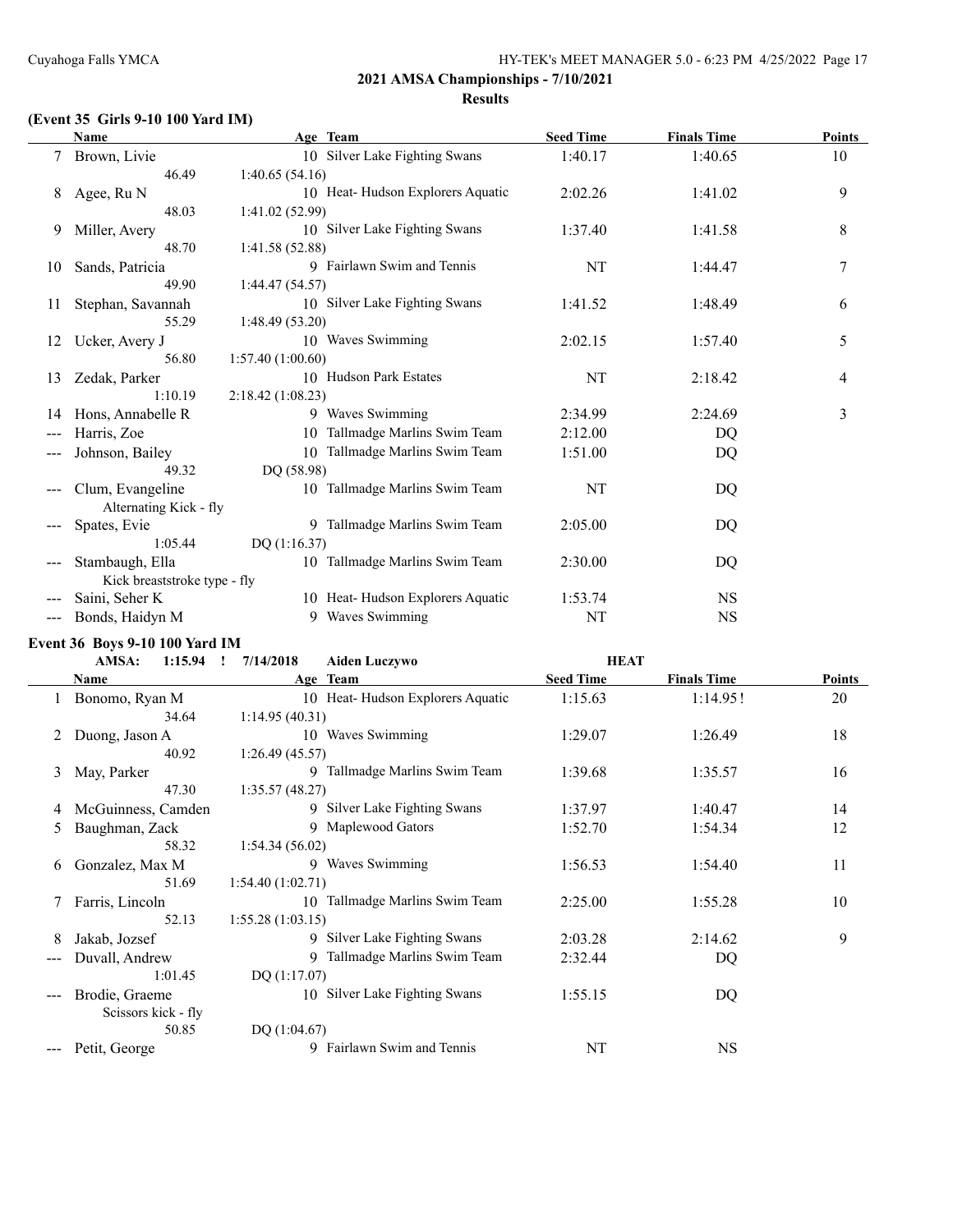#### **Event 37 Girls 11-12 100 Yard IM**

|    | AMSA:<br>1:00.48<br>$\cdot$ | 7/19/2014      | Giovanna Cappabianca             |                  | Maplewood          |                  |
|----|-----------------------------|----------------|----------------------------------|------------------|--------------------|------------------|
|    | Name                        |                | Age Team                         | <b>Seed Time</b> | <b>Finals Time</b> | <b>Points</b>    |
|    | Porter, Rachel P            |                | 11 Heat-Hudson Explorers Aquatic | 1:16.22          | 1:10.54            | 20               |
|    | 33.64                       | 1:10.54(36.90) |                                  |                  |                    |                  |
| 2  | Womack, Aiyana B            |                | 11 Heat-Hudson Explorers Aquatic | 1:15.25          | 1:15.83            | 18               |
|    | 34.88                       | 1:15.83(40.95) |                                  |                  |                    |                  |
| 3  | Thompson, Madi              |                | 11 Tallmadge Marlins Swim Team   | 1:17.13          | 1:16.69            | 16               |
|    | 35.52                       | 1:16.69(41.17) |                                  |                  |                    |                  |
| 4  | Marrone, Caroline           |                | 12 Tallmadge Marlins Swim Team   | 1:18.97          | 1:19.46            | 14               |
|    | 38.48                       | 1:19.46(40.98) |                                  |                  |                    |                  |
| 5  | St. John, Natalie           |                | 12 Maplewood Gators              | 1:22.75          | 1:20.40            | 12               |
|    | 35.90                       | 1:20.40(44.50) |                                  |                  |                    |                  |
| 6  | Dixon, Joey J               |                | 12 Waves Swimming                | 1:21.07          | 1:21.90            | 11               |
|    | 35.95                       | 1:21.90(45.95) |                                  |                  |                    |                  |
| 7  | Bezdek, Brooke              |                | 12 Hudson Park Estates           | NT               | 1:24.59            | 10               |
|    | 40.96                       | 1:24.59(43.63) |                                  |                  |                    |                  |
| 8  | Petit, Isabel               |                | 12 Fairlawn Swim and Tennis      | NT               | 1:37.09            | 9                |
|    | 44.40                       | 1:37.09(52.69) |                                  |                  |                    |                  |
| 9  | Thompson, Katie             |                | 11 Hudson Park Estates           | NT               | 1:39.61            | 8                |
| 10 | Farris, Olivia              | 11             | Tallmadge Marlins Swim Team      | 1:52.67          | 1:39.84            | $\boldsymbol{7}$ |
| 11 | McGovern, Emily             | 11             | Maplewood Gators                 | 1:50.58          | 1:46.18            | 6                |
| 12 | Lee, Samantha               |                | 12 Maplewood Gators              | 1:46.43          | 1:47.06            | 5                |
|    | 49.01                       | 1:47.06(58.05) |                                  |                  |                    |                  |
| 13 | Harmon, Taylor              |                | 11 Maplewood Gators              | 1:56.31          | 1:48.10            | 4                |
|    | 51.09                       | 1:48.10(57.01) |                                  |                  |                    |                  |
| 14 | Miller, Haley               |                | 12 Tallmadge Marlins Swim Team   | NT               | 1:51.91            | 3                |
|    | 54.30                       | 1:51.91(57.61) |                                  |                  |                    |                  |
| 15 | Oldfield, Alana             |                | 11 Fairlawn Swim and Tennis      | NT               | 1:58.46            | 2                |
|    | West, Caroline              | 11             | Silver Lake Fighting Swans       | NT               | DQ                 |                  |
|    | One hand touch - fly        |                |                                  |                  |                    |                  |
|    | Reeves, Tess                | 11             | Silver Lake Fighting Swans       | 1:39.51          | DQ                 |                  |
|    | No touch - breast           |                |                                  |                  |                    |                  |

41.48 DQ (57.56)

# **Event 38 Boys 11-12 100 Yard IM**

| AMSA:            | 59.81 |                                                                                        | 7/14/2018 | <b>Alexander Gallagher</b>  |                                                                                                                                                                                                                      |                    |               |
|------------------|-------|----------------------------------------------------------------------------------------|-----------|-----------------------------|----------------------------------------------------------------------------------------------------------------------------------------------------------------------------------------------------------------------|--------------------|---------------|
| Name             |       |                                                                                        |           |                             | <b>Seed Time</b>                                                                                                                                                                                                     | <b>Finals Time</b> | <b>Points</b> |
| May, Carson      |       |                                                                                        | 12.       | Tallmadge Marlins Swim Team | 1:10.06                                                                                                                                                                                                              | 1:09.53            | 20            |
|                  | 33.25 |                                                                                        |           |                             |                                                                                                                                                                                                                      |                    |               |
| Novak, Will<br>2 |       |                                                                                        |           |                             | 1:10.68                                                                                                                                                                                                              | 1:11.60            | 18            |
|                  |       |                                                                                        |           |                             |                                                                                                                                                                                                                      |                    |               |
|                  |       |                                                                                        | 11        | Waves Swimming              | 1:12.77                                                                                                                                                                                                              | 1:12.66            | 16            |
|                  | 35.25 |                                                                                        |           |                             |                                                                                                                                                                                                                      |                    |               |
| 4 Li, Alex       |       |                                                                                        |           |                             | 1:26.21                                                                                                                                                                                                              | 1:19.76            | 14            |
|                  | 36.01 |                                                                                        |           |                             |                                                                                                                                                                                                                      |                    |               |
| Hickin, Jonah    |       |                                                                                        |           |                             | 1:29.24                                                                                                                                                                                                              | 1:34.33            | 12            |
|                  |       |                                                                                        |           |                             |                                                                                                                                                                                                                      |                    |               |
|                  |       |                                                                                        | 11        | Silver Lake Fighting Swans  | 1:28.71                                                                                                                                                                                                              | 1:35.20            | 11            |
|                  |       |                                                                                        |           |                             |                                                                                                                                                                                                                      |                    |               |
| Ramos, Caleb     |       |                                                                                        | 11        | Tallmadge Marlins Swim Team | 1:46.24                                                                                                                                                                                                              | 1:42.62            | 10            |
|                  |       |                                                                                        | 11        | Waves Swimming              | 1:24.72                                                                                                                                                                                                              | DQ                 |               |
|                  | 39.41 |                                                                                        |           |                             |                                                                                                                                                                                                                      |                    |               |
|                  |       | 33.77<br>Turney, Reed T<br>43.89<br>McGuinness, Connor<br>45.22<br>Eisentraut, Tyler J |           |                             | Age Team<br>1:09.53(36.28)<br>12 Maplewood Gators<br>1:11.60(37.83)<br>1:12.66(37.41)<br>12 Heat-Hudson Explorers Aquatic<br>1:19.76(43.75)<br>12 Maplewood Gators<br>1:34.33(50.44)<br>1:35.20(49.98)<br>DQ (45.78) |                    | <b>HEAT</b>   |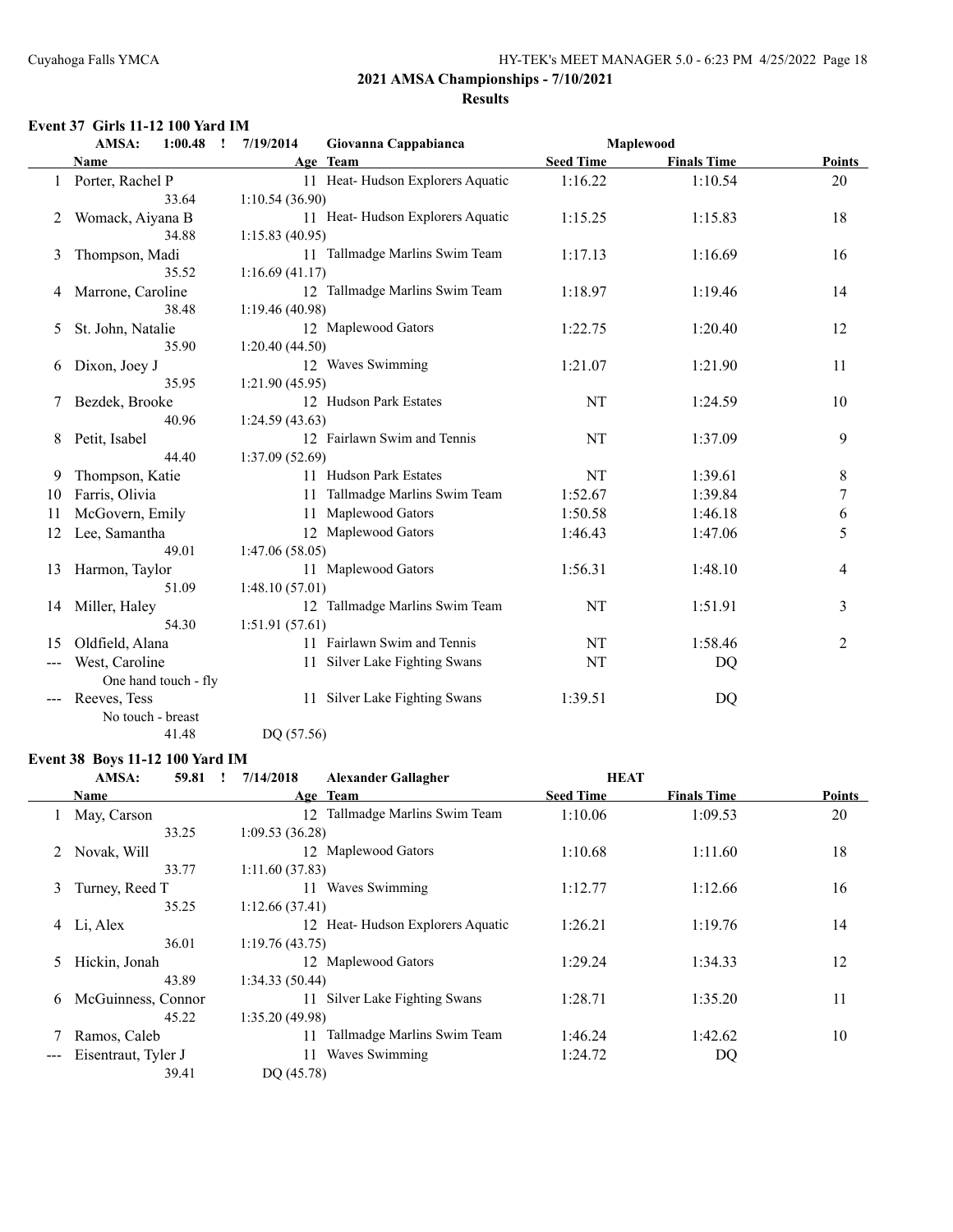# **(Event 38 Boys 11-12 100 Yard IM)**

|                                                                                                                                                                                                                                                                                                                                                                                                                                                                            | <b>Name</b>                   | Age Team                    | <b>Seed Time</b> | <b>Finals Time</b> | <b>Points</b> |
|----------------------------------------------------------------------------------------------------------------------------------------------------------------------------------------------------------------------------------------------------------------------------------------------------------------------------------------------------------------------------------------------------------------------------------------------------------------------------|-------------------------------|-----------------------------|------------------|--------------------|---------------|
| $\frac{1}{2} \left( \frac{1}{2} \right) \left( \frac{1}{2} \right) \left( \frac{1}{2} \right) \left( \frac{1}{2} \right) \left( \frac{1}{2} \right) \left( \frac{1}{2} \right) \left( \frac{1}{2} \right) \left( \frac{1}{2} \right) \left( \frac{1}{2} \right) \left( \frac{1}{2} \right) \left( \frac{1}{2} \right) \left( \frac{1}{2} \right) \left( \frac{1}{2} \right) \left( \frac{1}{2} \right) \left( \frac{1}{2} \right) \left( \frac{1}{2} \right) \left( \frac$ | Harmon, Chase                 | 12 Maplewood Gators         | 1:42.21          | DO                 |               |
|                                                                                                                                                                                                                                                                                                                                                                                                                                                                            | Did not finish on back - back |                             |                  |                    |               |
|                                                                                                                                                                                                                                                                                                                                                                                                                                                                            | 59.21                         | DO $(51.73)$                |                  |                    |               |
|                                                                                                                                                                                                                                                                                                                                                                                                                                                                            | --- Marshall, George          | 12 Fairlawn Swim and Tennis | NT               | DO                 |               |
|                                                                                                                                                                                                                                                                                                                                                                                                                                                                            | Did not finish on back - back |                             |                  |                    |               |
|                                                                                                                                                                                                                                                                                                                                                                                                                                                                            | 46.85                         | DO(51.65)                   |                  |                    |               |
|                                                                                                                                                                                                                                                                                                                                                                                                                                                                            |                               |                             |                  |                    |               |

#### **Event 39 Girls 13-14 100 Yard IM**

|    | AMSA:<br>$1:01.16$ !        | 7/18/2015<br>Giovanna Cappabianca |                  | Maplewood          |               |
|----|-----------------------------|-----------------------------------|------------------|--------------------|---------------|
|    | Name                        | Age Team                          | <b>Seed Time</b> | <b>Finals Time</b> | <b>Points</b> |
|    | Womack, Amiya M             | 13 Heat-Hudson Explorers Aquatic  | 1:09.12          | 1:08.01            | 20            |
|    | 32.05                       | 1:08.01(35.96)                    |                  |                    |               |
| 2  | Tan, Rachel P               | 14 Tallmadge Marlins Swim Team    | 1:09.11          | 1:09.17            | 18            |
|    | 32.65                       | 1:09.17(36.52)                    |                  |                    |               |
| 3  | McDaniels, Kate E           | 14 Waves Swimming                 | 1:18.81          | 1:16.91            | 16            |
|    | 34.30                       | 1:16.91(42.61)                    |                  |                    |               |
| 4  | Cossin, Savannah N          | 13 Waves Swimming                 | 1:20.68          | 1:18.37            | 14            |
|    | 37.20                       | 1:18.37(41.17)                    |                  |                    |               |
| 5  | Smith, Regan C              | 13 Waves Swimming                 | 1:25.00          | 1:19.04            | 12            |
|    | 35.95                       | 1:19.04(43.09)                    |                  |                    |               |
| 6  | Davis, Kate                 | 13 Fairlawn Swim and Tennis       | NT               | 1:22.27            | 11            |
|    | 37.37                       | 1:22.27(44.90)                    |                  |                    |               |
|    | Neupert, Elliott            | 14 Tallmadge Marlins Swim Team    | NT               | 1:23.44            | 10            |
|    | 40.19                       | 1:23.44(43.25)                    |                  |                    |               |
| 8  | Garman, Hannah J            | 13 Maplewood Gators               | 1:25.10          | 1:27.34            | 9             |
|    | 39.91                       | 1:27.34(47.43)                    |                  |                    |               |
| 9  | Serafimov, Elli             | 13 Maplewood Gators               | 1:32.48          | 1:29.31            | 8             |
|    | 44.51                       | 1:29.31(44.80)                    |                  |                    |               |
| 10 | McGovern, Kaelyn            | 13 Maplewood Gators               | 1:26.86          | 1:29.50            | 7             |
|    | 41.84                       | 1:29.50(47.66)                    |                  |                    |               |
| 11 | Gonzalez, Sophia E          | 13 Waves Swimming                 | 1:30.09          | 1:31.04            | 6             |
|    | 42.77                       | 1:31.04(48.27)                    |                  |                    |               |
|    | Agee, Natani K              | 13 Heat-Hudson Explorers Aquatic  | 1:24.79          | DQ                 |               |
|    | Not on back off wall - back |                                   |                  |                    |               |

36.35 DQ (41.50)

#### **Event 40 Boys 13-14 100 Yard IM**

|             | AMSA:<br>56.83      | 7/16/2011      | <b>Ross Palazzo</b>            | <b>Redwood</b>   |                    |               |
|-------------|---------------------|----------------|--------------------------------|------------------|--------------------|---------------|
|             | Name                |                | Age Team                       | <b>Seed Time</b> | <b>Finals Time</b> | <b>Points</b> |
|             | Altomare, Daniel    |                | 14 Maplewood Gators            | 1:11.95          | 1:11.20            | 20            |
|             | 35.86               | 1:11.20(35.34) |                                |                  |                    |               |
| $2^{\circ}$ | Puhalla, Jackson    |                | 14 Tallmadge Marlins Swim Team | 1:15.56          | 1:14.04            | 18            |
|             | 33.25               | 1:14.04(40.79) |                                |                  |                    |               |
| 3           | Wegner, Andrew K    |                | 14 Waves Swimming              | 1:20.76          | 1:15.69            | 16            |
|             | 36.48               | 1:15.69(39.21) |                                |                  |                    |               |
|             | 4 Markley, Tanner J |                | 14 Tallmadge Marlins Swim Team | 1:47.80          | 1:16.52            | 14            |
|             | 37.00               | 1:16.52(39.52) |                                |                  |                    |               |
| 5           | Gallagher, Nicholas |                | 13 Tallmadge Marlins Swim Team | 1:24.39          | 1:20.78            | 12            |
|             | 38.37               | 1:20.78(42.41) |                                |                  |                    |               |
| 6           | Lee, Nathan         |                | 13 Maplewood Gators            | 1:24.34          | 1:21.47            | 11            |
|             | 36.70               | 1:21.47(44.77) |                                |                  |                    |               |
|             | Johnson, Ben        |                | 14 Silver Lake Fighting Swans  | 1:35.92          | 1:28.31            | 10            |
|             | 42.49               | 1:28.31(45.82) |                                |                  |                    |               |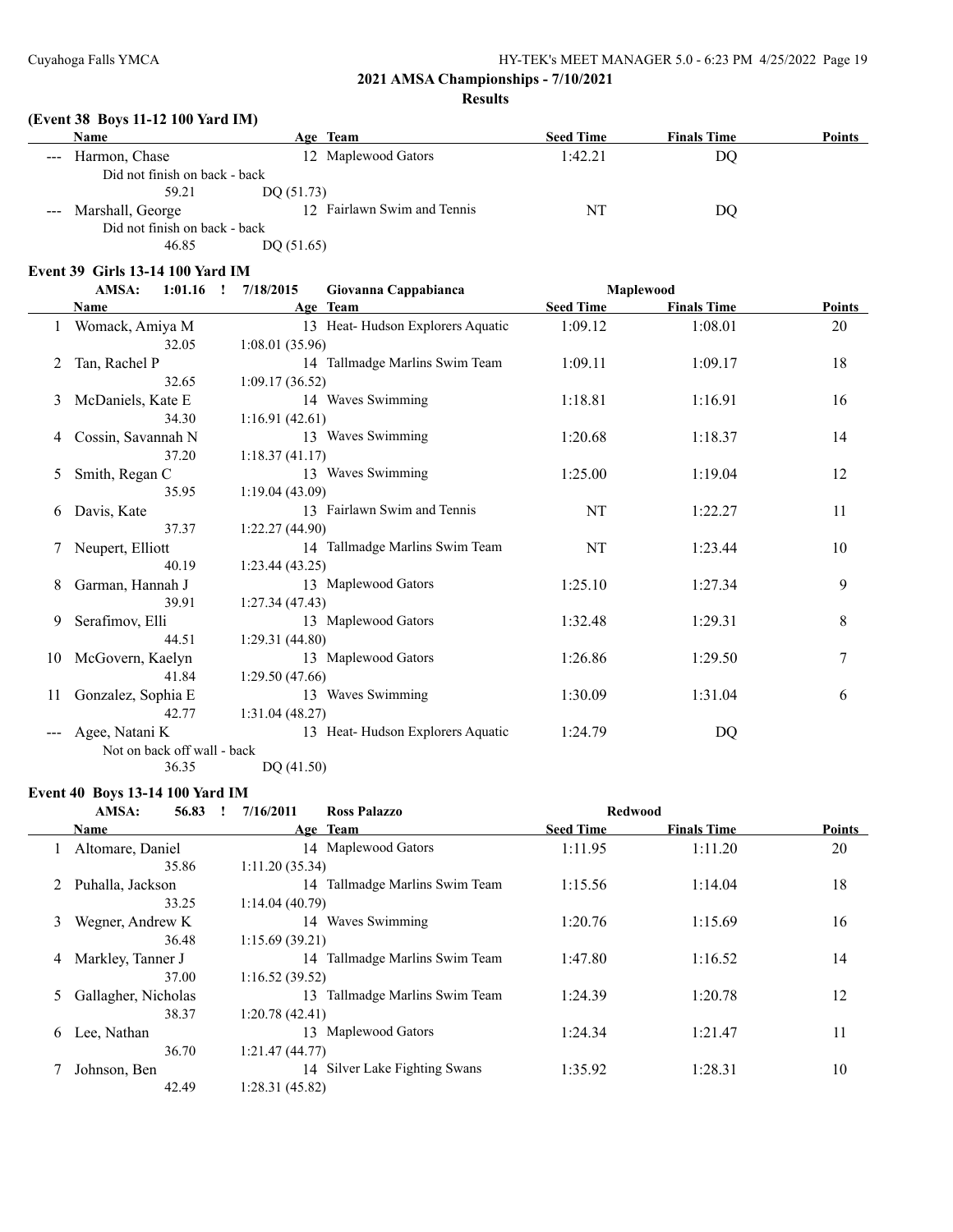# **(Event 40 Boys 13-14 100 Yard IM)**

| <b>Name</b>                  | Age Team            | <b>Seed Time</b> | <b>Finals Time</b> | <b>Points</b> |
|------------------------------|---------------------|------------------|--------------------|---------------|
| Appleby, Raymond L           | 13 Maplewood Gators | 1:39.59          | 1:41.08            |               |
| 49.31                        | 1:41.08(51.77)      |                  |                    |               |
| Carter, Joshua D             | Waves Swimming<br>3 | 1:43.95          | DO                 |               |
| Kick breaststroke type - fly |                     |                  |                    |               |

41.32 DQ (58.16)

#### **Event 41 Girls 15-18 100 Yard IM**

|    | AMSA:<br>59.23<br>$\mathbf{r}$ | 7/19/2014<br><b>Lauren Heller</b> |                  | Maplewood          |               |
|----|--------------------------------|-----------------------------------|------------------|--------------------|---------------|
|    | Name                           | Age Team                          | <b>Seed Time</b> | <b>Finals Time</b> | <b>Points</b> |
| 1  | Armao, Maria                   | 15 Silver Lake Fighting Swans     | 1:09.94          | 1:06.22            | 20            |
|    | 31.55                          | 1:06.22(34.67)                    |                  |                    |               |
| 2  | Smith, Olivia M                | 17 Waves Swimming                 | 1:16.84          | 1:09.02            | 18            |
|    | 31.85                          | 1:09.02(37.17)                    |                  |                    |               |
| 3  | Lewis, Evie                    | 18 Tallmadge Marlins Swim Team    | 1:09.50          | 1:10.56            | 16            |
|    | 32.74                          | 1:10.56(37.82)                    |                  |                    |               |
| 4  | Grandon, Julia                 | 15 Fairlawn Swim and Tennis       | NT               | 1:13.60            | 14            |
|    | 34.44                          | 1:13.60(39.16)                    |                  |                    |               |
| 5  | Ries, Jamie                    | 15 Tallmadge Marlins Swim Team    | 1:15.32          | 1:15.13            | 12            |
|    | 36.37                          | 1:15.13(38.76)                    |                  |                    |               |
| 6  | Hunkar, Adel E                 | 17 Waves Swimming                 | 1:17.96          | 1:15.45            | 11            |
|    | 33.73                          | 1:15.45(41.72)                    |                  |                    |               |
| 7  | Rorrer, Anna                   | 16 Silver Lake Fighting Swans     | 1:20.06          | 1:15.56            | 10            |
|    | 34.72                          | 1:15.56(40.84)                    |                  |                    |               |
| 8  | Riter, Becca                   | 15 Tallmadge Marlins Swim Team    | 1:11.26          | 1:16.88            | 9             |
|    | 35.46                          | 1:16.88(41.42)                    |                  |                    |               |
| 9  | Helbig, Claire                 | 15 Maplewood Gators               | 1:18.63          | 1:18.67            | 8             |
|    | 35.56                          | 1:18.67(43.11)                    |                  |                    |               |
| 10 | Brown, Natalie                 | 18 Tallmadge Marlins Swim Team    | 1:21.28          | 1:19.01            | 7             |
|    | 37.91                          | 1:19.01(41.10)                    |                  |                    |               |
| 11 | Johnson-Bowers, Casey          | 17 Maplewood Gators               | 1:19.51          | 1:19.03            | 6             |
|    | 34.90                          | 1:19.03(44.13)                    |                  |                    |               |
| 12 | Cremer, Annalise               | 17 Maplewood Gators               | 1:18.91          | 1:29.28            | 5             |
|    | 39.28                          | 1:29.28(50.00)                    |                  |                    |               |
|    | Tan, Lauren A                  | 16 Tallmadge Marlins Swim Team    | 1:31.53          | X1:20.35           |               |
|    | 36.75                          | 1:20.35(43.60)                    |                  |                    |               |
|    | Podlagar, Gabriella L          | 17 Waves Swimming                 | 1:42.50          | DQ                 |               |
|    | False start - Misc             |                                   |                  |                    |               |
|    | 36.91                          | DQ (51.07)                        |                  |                    |               |

#### **Event 42 Boys 15-18 100 Yard IM**

|   | AMSA:             | 51.97 | 7/20/2013      | <b>Ross Palazzo</b>         |                  | <b>Maplewood</b>   |               |
|---|-------------------|-------|----------------|-----------------------------|------------------|--------------------|---------------|
|   | Name              |       |                | Age Team                    | <b>Seed Time</b> | <b>Finals Time</b> | <b>Points</b> |
|   | Novak, Luke       |       | 18.            | Maplewood Gators            | 55.22            | 55.92              | 20            |
|   |                   | 25.61 | 55.92 (30.31)  |                             |                  |                    |               |
|   | 2 Cossin, Dylan A |       | 17             | Waves Swimming              | 1:01.64          | 58.07              | 18            |
|   |                   | 27.87 | 58.07 (30.20)  |                             |                  |                    |               |
| 3 | Hickin, Jacob     |       |                | 16 Maplewood Gators         | 59.77            | 59.87              | 16            |
|   |                   | 28.40 | 59.87 (31.47)  |                             |                  |                    |               |
| 4 | Boggs, Will       |       | 18.            | Tallmadge Marlins Swim Team | 1:04.50          | 1:04.83            | 14            |
|   |                   | 28.17 | 1:04.83(36.66) |                             |                  |                    |               |
| 5 | May, Lincoln      |       | 15.            | Tallmadge Marlins Swim Team | 1:05.64          | 1:05.19            | 12            |
|   |                   | 29.93 | 1:05.19(35.26) |                             |                  |                    |               |
| 6 | Hurley, Bryce     |       | 15.            | Tallmadge Marlins Swim Team | 1:07.50          | 1:06.82            | 11            |
|   |                   | 30.02 | 1:06.82(36.80) |                             |                  |                    |               |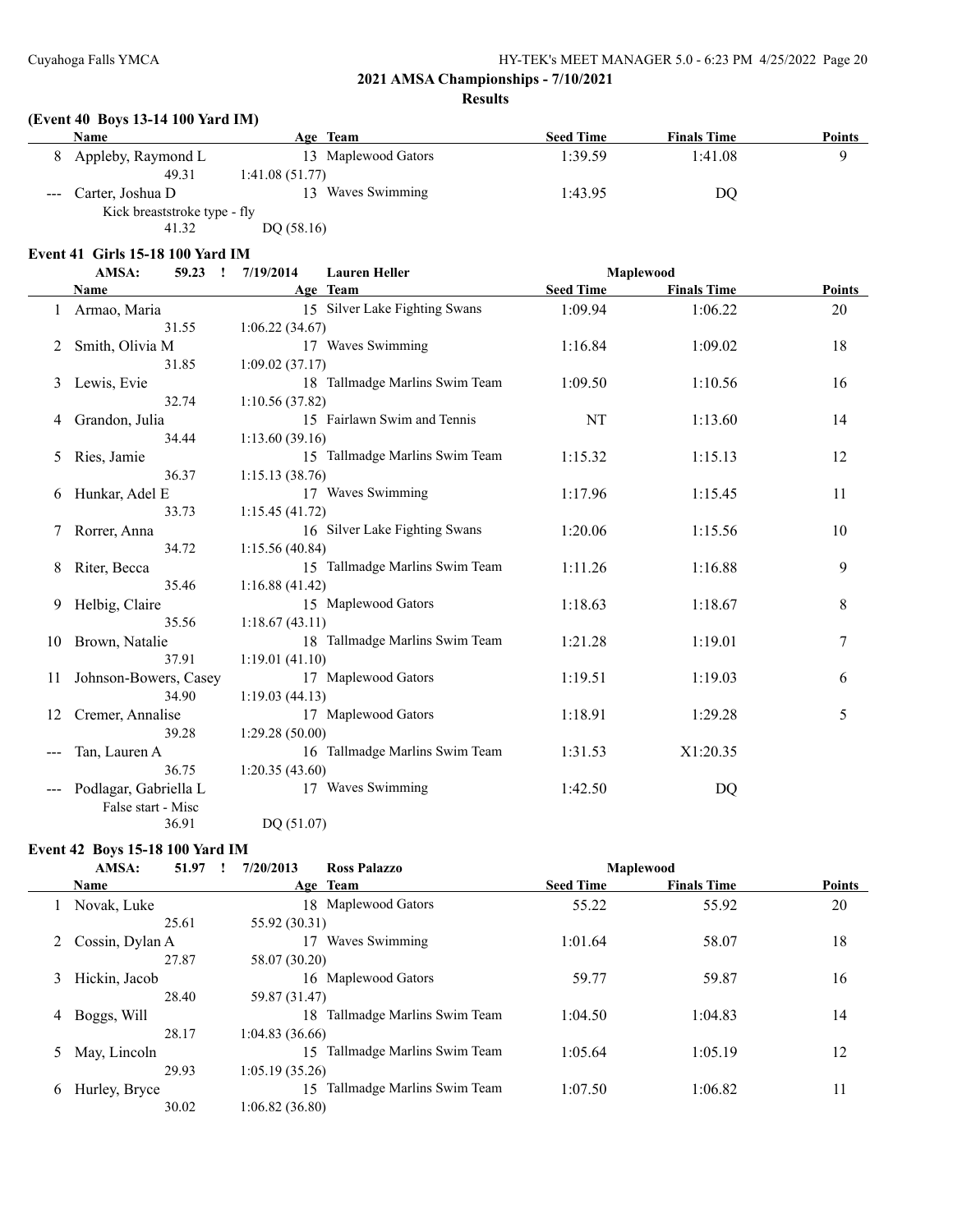$\overline{a}$ 

#### **2021 AMSA Championships - 7/10/2021 Results**

#### **(Event 42 Boys 15-18 100 Yard IM)**

| Name                  | Age Team                       | <b>Seed Time</b> | <b>Finals Time</b> | Points |
|-----------------------|--------------------------------|------------------|--------------------|--------|
| Gonzalez, Christian A | Waves Swimming<br>16.          | 1:12.10          | 1:09.82            | 10     |
| 32.54                 | 1:09.82 (37.28)                |                  |                    |        |
| Miller, Kyle A        | Waves Swimming<br>17           | 1:17.51          | 1:13.54            |        |
| 32.23                 | 1:13.54(41.31)                 |                  |                    |        |
| Rasmussen, Ty         | 15 Tallmadge Marlins Swim Team | 1:18.14          | 1:16.54            |        |
| 35.01                 | 1:16.54(41.53)                 |                  |                    |        |

## **Event 43 Girls 6 & Under 25 Yard Freestyle**

|                   | AMSA:<br>17.68     | 7/19/2008 | Giovanna Cappabianca        |                  | Maplewood          |               |
|-------------------|--------------------|-----------|-----------------------------|------------------|--------------------|---------------|
|                   | Name               |           | Age Team                    | <b>Seed Time</b> | <b>Finals Time</b> | <b>Points</b> |
|                   | Burch, Lucy        |           | Tallmadge Marlins Swim Team | 29.71            | 24.37              | 20            |
|                   | Victor, Kylie      | 6         | Fairlawn Swim and Tennis    | NT               | 24.81              | 18            |
| 3                 | Selzer, Megan E    | 6         | Waves Swimming              | 24.81            | 25.05              | 16            |
| 4                 | Zonneveld, Katie   | 6         | <b>Hudson Park Estates</b>  | NT               | 26.36              | 14            |
| 5                 | Flaherty, Cecilia  | 6         | Maplewood Gators            | 32.50            | 29.97              | 12            |
| 6                 | Croft, Rory        | 6         | Silver Lake Fighting Swans  | 38.15            | 30.29              | 11            |
|                   | Bridenthal, Sydney | 5         | Tallmadge Marlins Swim Team | 36.01            | 35.95              | 10            |
| 8                 | Johnson, Sydney    | 6.        | Maplewood Gators            | 41.12            | 36.09              | 9             |
| 9                 | Gardiner, Becca    | 6         | Fairlawn Swim and Tennis    | NT               | 36.14              | 8             |
| 10                | Green, Paige J     | 6         | Waves Swimming              | 43.57            | 39.93              | 7             |
| 11                | Stewart, Gabriella |           | Fairlawn Swim and Tennis    | NT               | 40.10              | 6             |
| 12                | Sands, Hadley      | 5         | Fairlawn Swim and Tennis    | NT               | 43.36              | 5             |
| 13                | Six, Madeline      | 5         | Silver Lake Fighting Swans  | 46.51            | 45.52              | 4             |
| 14                | Johnson, Piper     | 6         | Tallmadge Marlins Swim Team | 47.04            | 48.35              | 3             |
| 15                | Welter, Lilyana M  | 5         | Waves Swimming              | 55.90            | 59.50              | 2             |
| 16                | Westover, Brynlee  | 5.        | Maplewood Gators            | 1:05.03          | 1:03.19            | 1             |
| $\qquad \qquad -$ | Lasher, Grace      | 5         | Fairlawn Swim and Tennis    | NT               | X44.70             |               |
| $---$             | Oldfield, Anna     | 6         | Fairlawn Swim and Tennis    | NT               | X46.40             |               |

# **Event 44 Boys 6 & Under 25 Yard Freestyle**

|                      | AMSA:<br>17.64         | 7/16/2011 | Vittorio Cappabianca            |                  | <b>Maplewood</b>   |               |
|----------------------|------------------------|-----------|---------------------------------|------------------|--------------------|---------------|
|                      | Name                   |           | Age Team                        | <b>Seed Time</b> | <b>Finals Time</b> | <b>Points</b> |
|                      | Reese, Leo             |           | 6 Maplewood Gators              | 32.80            | 27.95              | 20            |
|                      | Womack, EJ J           |           | 5 Heat-Hudson Explorers Aquatic | 32.00            | 28.16              | 18            |
| 3                    | Bitong, Ozzie          |           | 6 Maplewood Gators              | 35.14            | 35.19              | 16            |
| 4                    | Smith, Fielding C      |           | 6 Heat-Hudson Explorers Aquatic | 32.00            | 35.40              | 14            |
|                      | 5 Ganley, Titus        |           | 6 Maplewood Gators              | 42.09            | 37.12              | 12            |
| 6.                   | Serafimov, Levi        |           | 6 Maplewood Gators              | 47.66            | 38.09              | 11            |
|                      | Whitehurst, Fitzgerald |           | 6 Silver Lake Fighting Swans    | 41.65            | 40.28              | 10            |
| 8                    | Simcox, Luka           |           | 5 Fairlawn Swim and Tennis      | NT               | 42.03              | 9             |
| 9                    | Kavali, Harrison       |           | 5 Tallmadge Marlins Swim Team   | 45.95            | 49.95              | 8             |
| $\sim$ $\sim$ $\sim$ | Jagger, Dustin         |           | 6 Maplewood Gators              | 1:03.08          | X42.94             |               |

#### **Event 45 Girls 7-8 25 Yard Freestyle**

|    | AMSA:<br>14.36    | 7/22/2006 | <b>Lauren Heller</b>          |                  | <b>Maplewood</b>   |               |
|----|-------------------|-----------|-------------------------------|------------------|--------------------|---------------|
|    | <b>Name</b>       |           | <u>Age Team</u>               | <b>Seed Time</b> | <b>Finals Time</b> | <b>Points</b> |
|    | Ucker, Audrey L   | 8.        | Waves Swimming                | 19.07            | 18.13              | 20            |
|    | Turney, Gail K    |           | Waves Swimming                | 20.57            | 20.05              | 18            |
|    | Duong, Victoria H |           | Waves Swimming                | 20.65            | 20.13              | 16            |
| 4  | Shall, Eleanor R  | 8.        | Waves Swimming                | 19.75            | 20.17              | 14            |
|    | 5 Kaiser, Sydneey |           | Tallmadge Marlins Swim Team   | 23.65            | 21.55              | 12            |
| 6. | Joseph, Cicely    |           | Tallmadge Marlins Swim Team   | 23.32            | 22.31              | 11            |
|    | Badziong, Zoe R   |           | Heat-Hudson Explorers Aquatic | 26.90            | 22.46              | 10            |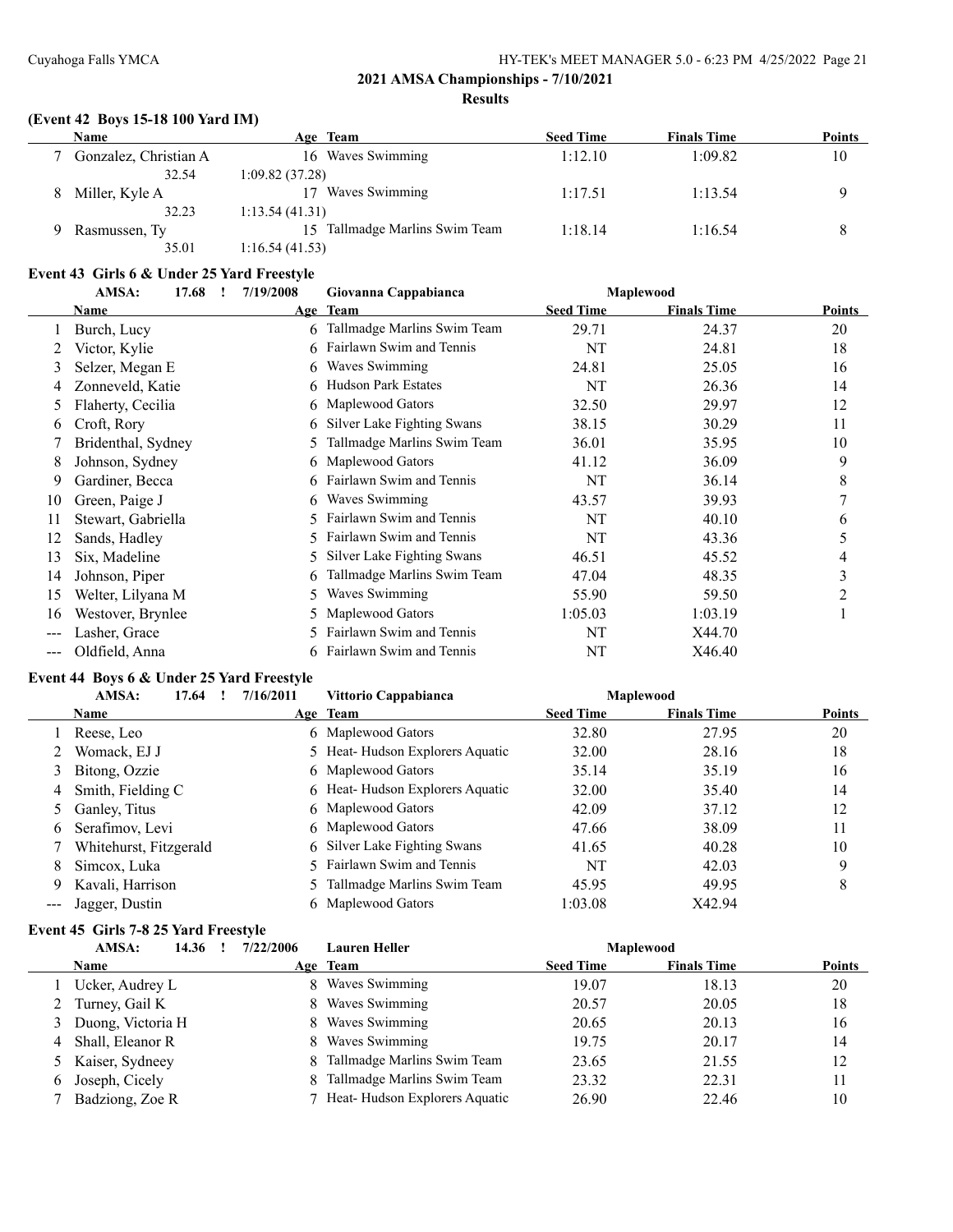# **(Event 45 Girls 7-8 25 Yard Freestyle)**

|       | <b>Name</b>           |   | Age Team                      | <b>Seed Time</b> | <b>Finals Time</b> | <b>Points</b> |
|-------|-----------------------|---|-------------------------------|------------------|--------------------|---------------|
| 8     | Cotter, Jane          |   | Maplewood Gators              | 24.05            | 22.55              | 9             |
| 9     | Taylor, Kendal        | 8 | Tallmadge Marlins Swim Team   | 23.23            | 23.31              | 8             |
| 10    | Whitehurst, Colette   | 8 | Silver Lake Fighting Swans    | 30.00            | 23.71              | 7             |
| 11    | Rorrer, Kate          | 8 | Silver Lake Fighting Swans    | 20.73            | 24.13              | 6             |
| 12    | Six, Charlotte        |   | Silver Lake Fighting Swans    | 1:03.95          | 26.16              | 5             |
| 13    | Dorsey, Abby          | 8 | Silver Lake Fighting Swans    | 36.08            | 26.26              | 4             |
| 14    | Vukoder, Vivian       |   | Fairlawn Swim and Tennis      | NT               | 26.27              | 3             |
| 15    | Agee, Avi N           |   | Heat-Hudson Explorers Aquatic | 25.00            | 26.50              | 2             |
| 16    | Johnson, Lainey       |   | Tallmadge Marlins Swim Team   | 35.48            | 26.56              |               |
| 17    | Walker, Sadie R       |   | Waves Swimming                | 27.38            | x28.15             |               |
| 18    | Wunderle, Emma M      |   | Heat-Hudson Explorers Aquatic | 35.00            | 28.21              |               |
| 19    | Stewart, Vivian       |   | Fairlawn Swim and Tennis      | NT               | 28.55              |               |
| 20    | West, Alexandra       |   | Silver Lake Fighting Swans    | 23.61            | x28.64             |               |
| 21    | Lasher, Norah         |   | Fairlawn Swim and Tennis      | NT               | 29.45              |               |
| 22    | Green, Peyton M       |   | Waves Swimming                | 34.14            | x29.87             |               |
| 23    | Wang, Sophia Y        | 8 | Heat-Hudson Explorers Aquatic | 35.00            | 30.15              |               |
| 24    | Allie, Mila P         | 8 | Waves Swimming                | 28.41            | x31.56             |               |
| 25    | Maltempi, Eliana      | 8 | Tallmadge Marlins Swim Team   | 33.74            | x31.81             |               |
| 26    | Bucur, Sarah          |   | <b>Hudson Park Estates</b>    | NT               | 32.23              |               |
| 27    | Erkkila, Eden A       | 8 | Waves Swimming                | 35.37            | x34.29             |               |
| 28    | Erkkila, Eve L        |   | Waves Swimming                | 48.15            | x37.37             |               |
| 29    | Almaraz, Minerva      |   | Tallmadge Marlins Swim Team   | 49.68            | x38.97             |               |
| 30    | Arnold, Helen H       | 8 | Waves Swimming                | 38.90            | x40.20             |               |
| 31    | VanHo, Lizzy          |   | Silver Lake Fighting Swans    | 50.55            | x51.17             |               |
| $---$ | Bedillion, Grier E    | 8 | Waves Swimming                | 18.85            | X20.20             |               |
| $---$ | Thompson, Elizabeth G | 8 | Waves Swimming                | 24.32            | X24.64             |               |
| $---$ | Saber, Lilla D        |   | Waves Swimming                | 29.08            | X26.03             |               |
| ---   | Saini, Nimrit K       |   | Heat-Hudson Explorers Aquatic | 22.96            | <b>NS</b>          |               |
| $---$ | Yozwiak, Brady C      |   | Heat-Hudson Explorers Aquatic | 30.00            | <b>NS</b>          |               |
| $---$ | Fearn, Lainey I       | 8 | Waves Swimming                | 25.44            | <b>NS</b>          |               |

#### **Event 46 Boys 7-8 25 Yard Freestyle**

|    | AMSA:<br>15.08        | 7/22/2006 | <b>Cole Clampffer</b>         | N/A              |                    |        |
|----|-----------------------|-----------|-------------------------------|------------------|--------------------|--------|
|    | Name                  |           | Age Team                      | <b>Seed Time</b> | <b>Finals Time</b> | Points |
|    | Capotosto, Enzo       |           | Silver Lake Fighting Swans    | NT               | 20.67              | 20     |
|    | Reeves, Luke          | 8         | Silver Lake Fighting Swans    | 22.76            | 20.75              | 18     |
| 3  | Liu, August Z         |           | Heat-Hudson Explorers Aquatic | 24.23            | 21.54              | 16     |
| 4  | Arnold, Jayden        |           | Maplewood Gators              | 21.78            | 23.10              | 14     |
| 5  | Wilkes, Drew          |           | Tallmadge Marlins Swim Team   | 33.53            | 23.67              | 12     |
| 6  | Conway, Wesley        |           | Maplewood Gators              | 24.23            | 24.02              | 11     |
|    | Selzer, Will M        |           | Waves Swimming                | 23.02            | 24.85              | 10     |
| 8  | Wynne, Oscar          |           | Silver Lake Fighting Swans    | 32.18            | 25.30              | 9      |
| 9  | Ganley, Max           | 8         | Maplewood Gators              | 27.96            | 25.58              | 8      |
| 10 | Bozic, AJ             |           | Tallmadge Marlins Swim Team   | 26.78            | 25.61              |        |
| 11 | Ickes, Atticus J      | 8         | Heat-Hudson Explorers Aquatic | 29.00            | 25.69              | 6      |
| 12 | Van Valkenburg, Harry | 8         | <b>Hudson Park Estates</b>    | NT               | 26.03              | 5      |
| 13 | Cornell, Tucker       | x         | <b>Hudson Park Estates</b>    | NT               | 26.40              | 4      |
| 14 | Eads, Aaron           |           | Tallmadge Marlins Swim Team   | 26.55            | 26.69              | 3      |
| 15 | Wright, Ben           |           | Maplewood Gators              | 29.87            | 26.79              | 2      |
| 16 | Rivkin, Lee J         | 8         | Heat-Hudson Explorers Aquatic | 32.87            | 27.38              |        |
| 17 | Jones, Jude           |           | Silver Lake Fighting Swans    | 26.32            | 27.44              |        |
| 18 | Jakab, Zoltan         |           | Silver Lake Fighting Swans    | 22.44            | x27.96             |        |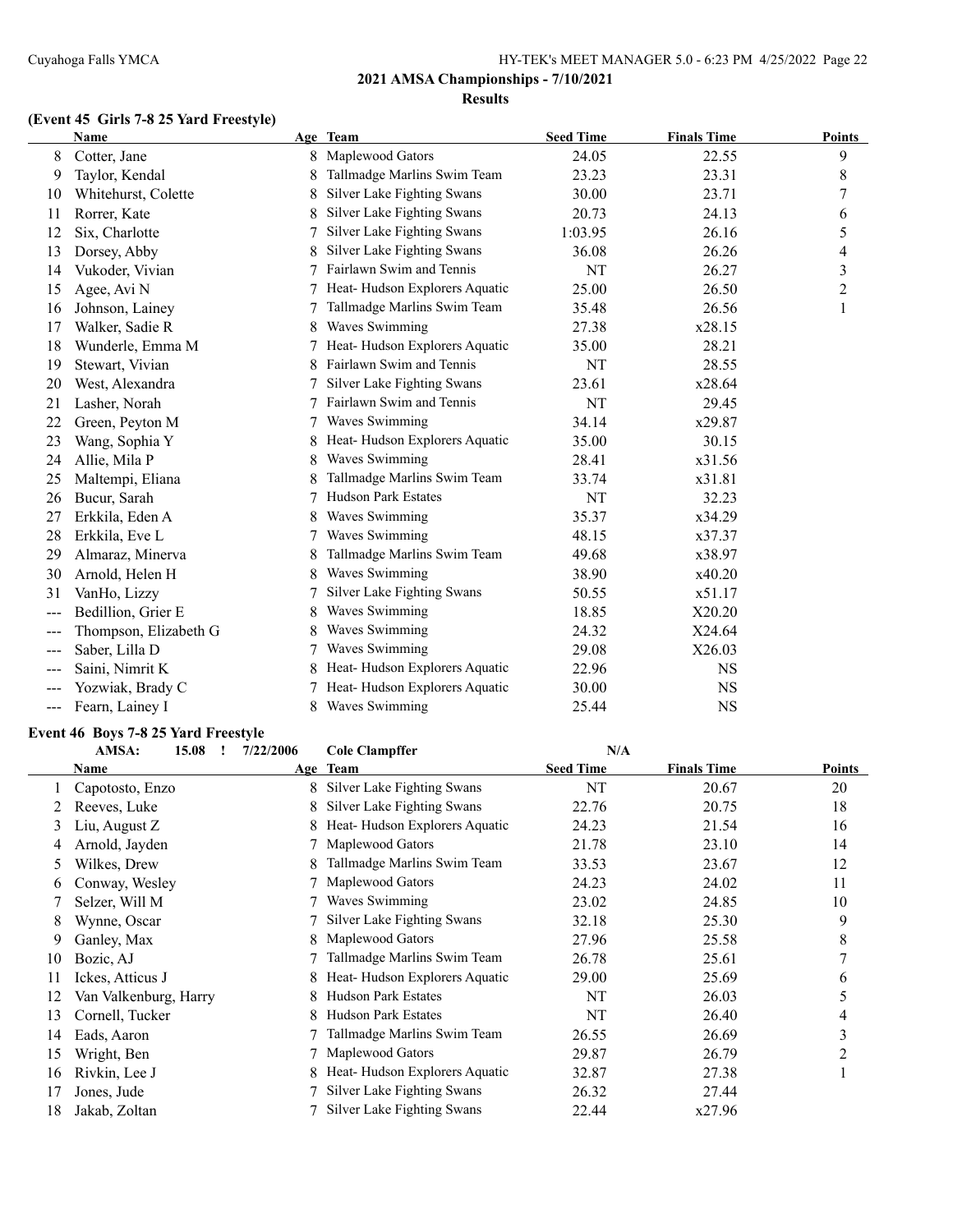# **(Event 46 Boys 7-8 25 Yard Freestyle)**

|       | <b>Name</b>        | Age Team                      | <b>Seed Time</b> | <b>Finals Time</b> | Points |
|-------|--------------------|-------------------------------|------------------|--------------------|--------|
| 19.   | Harmon, Rylan      | 7 Maplewood Gators            | 30.59            | x29.23             |        |
| 20    | Westover, Cole     | 8 Maplewood Gators            | 26.03            | x30.49             |        |
| $*21$ | May, Jase          | 7 Maplewood Gators            | 29.90            | x30.51             |        |
| $*21$ | Simcox, Porter     | 7 Fairlawn Swim and Tennis    | NT               | 30.51              |        |
| 23    | Erkkila, Eli H     | 8 Waves Swimming              | 40.15            | 35.20              |        |
| 24    | MacDonald, Owen    | 7 Tallmadge Marlins Swim Team | 41.01            | 35.38              |        |
| 25    | Turnbull, Nathan O | 7 Waves Swimming              | 42.00            | 38.98              |        |
| 26    | Cochran, Anthony   | 7 Tallmadge Marlins Swim Team | 40.68            | x40.03             |        |
| 27    | Riddle, Clayton    | Tallmadge Marlins Swim Team   | 47.54            | x51.10             |        |
|       | Sowinski, Liam     | Silver Lake Fighting Swans    | 38.73            | <b>NS</b>          |        |
|       | --- Bonds, Grey W  | Waves Swimming                | 40.10            | NS                 |        |

#### **Event 47 Girls 9-10 25 Yard Freestyle**

|     | AMSA:<br>12.57<br>$\mathbf{r}$ | 7/18/2008 | <b>Carrie Caniglia</b>        | <b>Redwood</b>   |                    |        |
|-----|--------------------------------|-----------|-------------------------------|------------------|--------------------|--------|
|     | Name                           |           | Age Team                      | <b>Seed Time</b> | <b>Finals Time</b> | Points |
|     | Fahl, Maelie                   | 9         | Tallmadge Marlins Swim Team   | 14.73            | 16.67              | 20     |
| 2   | Sands, Patricia                | 9         | Fairlawn Swim and Tennis      | NT               | 17.83              | 18     |
| 3   | Stephan, Savannah              | 10        | Silver Lake Fighting Swans    | 20.77            | 18.00              | 16     |
| 4   | Van Valkenburg, Marin          | 10        | <b>Hudson Park Estates</b>    | NT               | 18.34              | 14     |
| 5.  | Zottwech, Sophia               | 10        | Silver Lake Fighting Swans    | NT               | 18.66              | 12     |
| 6   | Kondrat, Laura G               | 10        | Heat-Hudson Explorers Aquatic | 23.85            | 19.08              | 11     |
|     | Harris, Zoe                    | 10        | Tallmadge Marlins Swim Team   | 21.14            | 19.55              | 10     |
| 8   | Burch, Sophia                  | 10        | Tallmadge Marlins Swim Team   | 20.17            | 21.35              | 9      |
| 9   | Ebie, Gabriella                | 9         | Maplewood Gators              | 21.27            | 21.51              | 8      |
| 10  | Garfield, Mia                  | 9         | Maplewood Gators              | 22.63            | 21.68              | 7      |
| 11  | Hons, Annabelle R              | 9         | Waves Swimming                | 20.07            | 22.23              | 6      |
| 12  | Rutecki, Milla                 | 10        | Tallmadge Marlins Swim Team   | 25.92            | 22.41              | 5      |
| 13  | Selzer, Juliana L              | 9         | Waves Swimming                | NT               | 22.45              | 4      |
| 14  | Judy, Mia                      | 9         | Silver Lake Fighting Swans    | 31.86            | 22.75              | 3      |
| 15  | Zedak, Parker                  | 10        | <b>Hudson Park Estates</b>    | NT               | 22.81              | 2      |
| 16  | Shiban, Celia                  | 10        | Fairlawn Swim and Tennis      | NT               | 24.26              |        |
| 17  | Gibson, Clara G                | 10        | Heat-Hudson Explorers Aquatic | 30.00            | 25.28              |        |
| 18  | Serafimov, Abbi                | 9         | Maplewood Gators              | 27.25            | 25.29              |        |
| 19  | Fogle, Maddie M                | 10        | Waves Swimming                | 31.96            | 26.35              |        |
| 20  | Stambaugh, Ella                | 10        | Tallmadge Marlins Swim Team   | 24.55            | x28.26             |        |
| 21  | Bowen, Cameron A               | 10        | Heat-Hudson Explorers Aquatic | 30.00            | 33.85              |        |
| --- | Iriarte, Liana J               | 10        | Heat-Hudson Explorers Aquatic | 21.00            | <b>NS</b>          |        |

#### **Event 48 Boys 9-10 25 Yard Freestyle**

|    | AMSA:<br>12.97       | 7/1/1987 | <b>Bruce Paige</b>              | N/A              |                    |               |
|----|----------------------|----------|---------------------------------|------------------|--------------------|---------------|
|    | <b>Name</b>          |          | Age Team                        | <b>Seed Time</b> | <b>Finals Time</b> | <b>Points</b> |
|    | Farris, Lincoln      | 10       | Tallmadge Marlins Swim Team     | 21.97            | 17.58              | 20            |
|    | Hrabusa, Johnathon T |          | 9 Heat-Hudson Explorers Aquatic | 27.00            | 18.43              | 18            |
| 3  | Arnold, Logan        |          | 10 Maplewood Gators             | 17.86            | 18.52              | 16            |
|    | 4 Lee, Grayson       |          | 10 Maplewood Gators             | 18.08            | 18.92              | 14            |
|    | Muller, Judson       |          | 10 Maplewood Gators             | 20.77            | 19.19              | 12            |
| 6  | Jones, Jackson       | 10       | Silver Lake Fighting Swans      | 25.01            | 19.36              | 11            |
|    | Eisengart, Jason     |          | 10 Maplewood Gators             | 19.05            | 19.81              | 10            |
| 8. | Duvall, Andrew       | 9        | Tallmadge Marlins Swim Team     | 22.05            | 20.70              | 9             |
| 9  | Wu, Jonathan T       | 9        | Heat-Hudson Explorers Aquatic   | 27.07            | 23.20              | 8             |
| 10 | Liu, Henry Z         | 10       | Heat-Hudson Explorers Aquatic   | 26.05            | 23.61              |               |
| 11 | Tucker, Jeffrey      | 10       | Tallmadge Marlins Swim Team     | 22.77            | 23.71              | 6             |
|    |                      |          |                                 |                  |                    |               |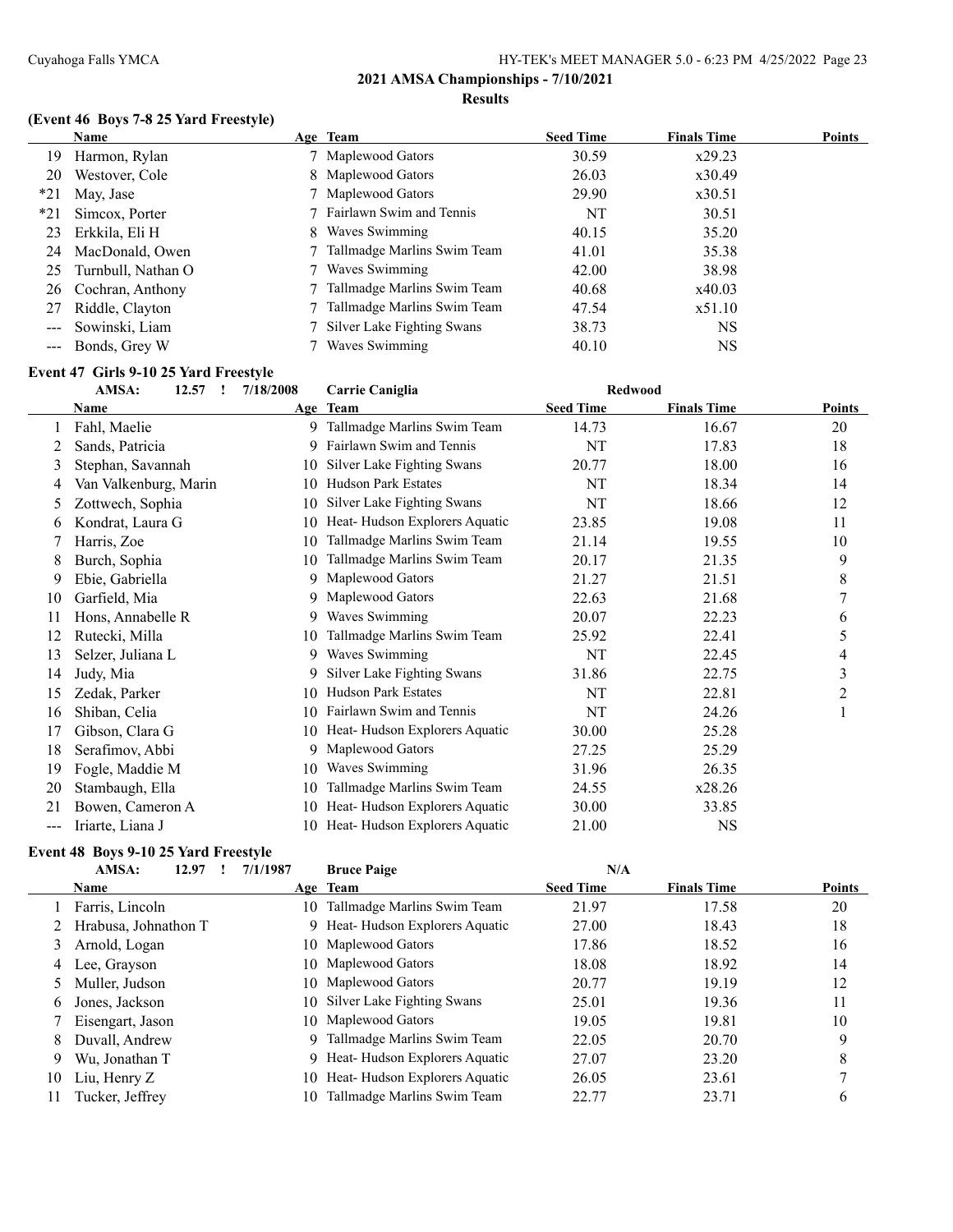# **(Event 48 Boys 9-10 25 Yard Freestyle)**

| Name               |    |                | <b>Seed Time</b>                                                                                                                                                                                                                             | <b>Finals Time</b> | <b>Points</b> |
|--------------------|----|----------------|----------------------------------------------------------------------------------------------------------------------------------------------------------------------------------------------------------------------------------------------|--------------------|---------------|
| Jakab, Jozsef      |    |                | 24.69                                                                                                                                                                                                                                        | 25.58              |               |
| Tark, Zach P       |    |                | 28.00                                                                                                                                                                                                                                        | 27.84              | 4             |
| VanHo, Mikey       |    |                | 31.90                                                                                                                                                                                                                                        | 29.38              |               |
| Tavana, Aiden      |    |                | NT                                                                                                                                                                                                                                           | 33.75              |               |
| Stecz, Rocco       |    |                | NT                                                                                                                                                                                                                                           | 36.49              |               |
| Lowe, Ryan R       |    |                | 46.70                                                                                                                                                                                                                                        | 40.18              |               |
| --- Conway, Jack   |    |                | 22.86                                                                                                                                                                                                                                        | X22.50             |               |
| --- Petit, George  |    |                | NT                                                                                                                                                                                                                                           | <b>NS</b>          |               |
| --- Fearn, Chase D | 10 | Waves Swimming | 18.71                                                                                                                                                                                                                                        | NS                 |               |
|                    |    |                | Age Team<br>9 Silver Lake Fighting Swans<br>10 Heat-Hudson Explorers Aquatic<br>9 Silver Lake Fighting Swans<br>9 Hudson Park Estates<br>9 Fairlawn Swim and Tennis<br>9 Waves Swimming<br>10 Maplewood Gators<br>9 Fairlawn Swim and Tennis |                    |               |

#### **Event 49 Girls 9-10 50 Yard Freestyle**

|                        | AMSA:             | 7/18/2015<br>27.39<br>$\mathbf{I}$ | <b>Carrie Caniglia</b>           | <b>Redwood</b>   |                    |                |
|------------------------|-------------------|------------------------------------|----------------------------------|------------------|--------------------|----------------|
|                        | Name              | Age                                | Team                             | <b>Seed Time</b> | <b>Finals Time</b> | <b>Points</b>  |
|                        | Turnbull, Grace C |                                    | 9 Waves Swimming                 | 35.08            | 34.73              | 20             |
| 2                      | Kasik, Lilli G    |                                    | 10 Heat-Hudson Explorers Aquatic | 36.59            | 35.22              | 18             |
| 3                      | Ickes, Vandy R    | 9.                                 | Heat-Hudson Explorers Aquatic    | 51.76            | 35.78              | 16             |
| 4                      | Brown, Livie      | 10                                 | Silver Lake Fighting Swans       | 36.26            | 37.89              | 14             |
| 5                      | Petiya, Avery I   | 9                                  | Heat-Hudson Explorers Aquatic    | 40.07            | 38.45              | 12             |
| 6                      | Westover, Kaylin  | 10                                 | Maplewood Gators                 | 37.56            | 39.01              | 11             |
|                        | Agee, Ru N        | 10                                 | Heat-Hudson Explorers Aquatic    | 42.55            | 39.22              | 10             |
| 8                      | Vukoder, Violette | 10                                 | Fairlawn Swim and Tennis         | NT               | 39.31              | 9              |
| 9                      | Bezdek, Mackenzie | 10                                 | <b>Hudson Park Estates</b>       | NT               | 39.60              | 8              |
| 10                     | Johnson, Bailey   | 10                                 | Tallmadge Marlins Swim Team      | 46.41            | 43.39              | 7              |
| 11                     | Bozic, Ella       | 10                                 | Tallmadge Marlins Swim Team      | 43.19            | 44.00              | 6              |
| 12                     | Croft, Maeve      | 9                                  | Silver Lake Fighting Swans       | 47.20            | 47.78              | 5              |
| 13                     | Purves, Bailey    | 9                                  | <b>Hudson Park Estates</b>       | NT               | 49.34              | 4              |
| 14                     | Kosanovich, Mae   | 9.                                 | <b>Hudson Park Estates</b>       | NT               | 51.87              | 3              |
| 15                     | Spates, Evie      | 9                                  | Tallmadge Marlins Swim Team      | 48.80            | 52.66              | $\overline{2}$ |
| 16                     | Clum, Evangeline  | 10                                 | Tallmadge Marlins Swim Team      | 1:08.47          | 57.08              | $\mathbf{1}$   |
| 17                     | Jackson, Lauren   | 10                                 | Fairlawn Swim and Tennis         | NT               | 1:00.96            |                |
| ---                    | Barnes, Elin J    | 9.                                 | Heat-Hudson Explorers Aquatic    | 45.00            | X40.09             |                |
| ---                    | Capellas, Clare M |                                    | Heat-Hudson Explorers Aquatic    | 48.46            | X41.02             |                |
| $---$                  | McElroy, Teagan G | 10                                 | Heat-Hudson Explorers Aquatic    | 43.91            | X41.63             |                |
| $\qquad \qquad \cdots$ | Betka, Ella R     | 10                                 | Heat-Hudson Explorers Aquatic    | 45.87            | X42.82             |                |
| $---$                  | Stevens, Fiona C  | 9.                                 | Heat-Hudson Explorers Aquatic    | 52.81            | X50.06             |                |
|                        | Skomra, Marcela A |                                    | 10 Heat-Hudson Explorers Aquatic | 42.00            | DQ                 |                |
|                        | No touch on turn  |                                    |                                  |                  |                    |                |
| ---                    | Saini, Seher K    |                                    | 10 Heat-Hudson Explorers Aquatic | 41.09            | <b>NS</b>          |                |
| $---$                  | Bailey, Keelin M  | 9                                  | Waves Swimming                   | NT               | <b>NS</b>          |                |
| ---                    | Bonds, Haidyn M   |                                    | Waves Swimming                   | 57.15            | <b>NS</b>          |                |
| $---$                  | Pahn, Aletha A    | 10                                 | Waves Swimming                   | 1:03.56          | <b>NS</b>          |                |

#### **Event 50 Boys 9-10 50 Yard Freestyle**

| AMSA:<br>28.43       | 7/18/2015 | Vittorio Cappabianca             |                  | <b>Maplewood</b>   |        |
|----------------------|-----------|----------------------------------|------------------|--------------------|--------|
| <b>Name</b>          |           | Age Team                         | <b>Seed Time</b> | <b>Finals Time</b> | Points |
| Bonomo, Ryan M       |           | 10 Heat-Hudson Explorers Aquatic | 29.06            | 30.34              | 20     |
| 2 Duong, Jason A     | 10        | Waves Swimming                   | 34.00            | 32.94              | 18     |
| 3 Six, Logan         |           | 9 Silver Lake Fighting Swans     | 34.36            | 36.61              | 16     |
| 4 Reeves, Grant      |           | 9 Silver Lake Fighting Swans     | 37.42            | 37.13              | 14     |
| 5 May, Parker        |           | Tallmadge Marlins Swim Team      | 35.50            | 37.41              | 12     |
| 6 McGuinness, Camden |           | 9 Silver Lake Fighting Swans     | 38.20            | 37.55              | 11     |
| Wetzel, Charlie      |           | Silver Lake Fighting Swans       | 39.56            | 37.76              | 10     |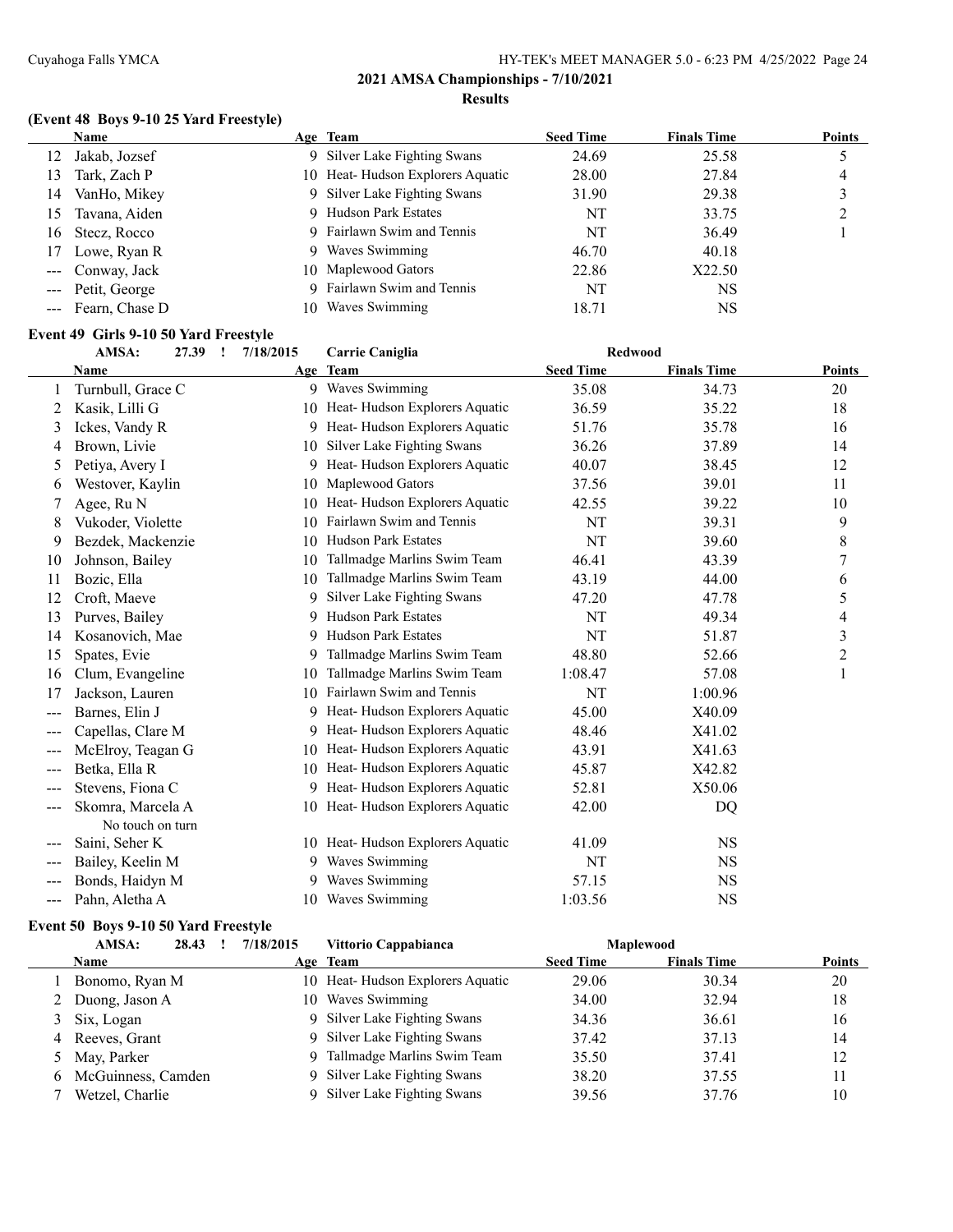# **(Event 50 Boys 9-10 50 Yard Freestyle)**

|    | Name               |    | Age Team                         | <b>Seed Time</b> | <b>Finals Time</b> | <b>Points</b> |
|----|--------------------|----|----------------------------------|------------------|--------------------|---------------|
| 8  | Gullett, Colin D   |    | 9 Heat-Hudson Explorers Aquatic  | 38.38            | 38.13              | 9             |
| 9  | Rivkin, Michael R  |    | 10 Heat-Hudson Explorers Aquatic | 48.70            | 42.91              | 8             |
| 10 | Eisengart, Jason   |    | 10 Maplewood Gators              | 42.94            | 44.58              |               |
| 11 | Lee, Grayson       |    | 10 Maplewood Gators              | 43.26            | 44.86              | 6             |
| 12 | Muller, Judson     |    | 10 Maplewood Gators              | 48.00            | 44.89              |               |
| 13 | Gonzalez, Max M    | 9  | Waves Swimming                   | 41.00            | 44.95              | 4             |
| 14 | Winchell, Damon    |    | 10 Fairlawn Swim and Tennis      | NT               | 49.20              |               |
| 15 | Victor, TJ         |    | 9 Fairlawn Swim and Tennis       | NT               | 49.27              | ↑             |
| 16 | Taylor, Brycen     |    | 9 Tallmadge Marlins Swim Team    | 50.00            | 54.00              |               |
| 17 | VanHo, Mikey       |    | 9 Silver Lake Fighting Swans     | 1:08.21          | x1:11.36           |               |
| 18 | Lowe, Ryan R       | 9  | Waves Swimming                   | 1:34.16          | 1:25.15            |               |
|    | Brodie, Graeme     |    | 10 Silver Lake Fighting Swans    | 49.90            | X41.27             |               |
|    | --- Fearn, Chase D | 10 | Waves Swimming                   | 48.00            | NS                 |               |

#### **Event 51 Girls 11-12 50 Yard Freestyle**

|       | AMSA:<br>24.81      | 7/17/2010<br>1 | <b>Lauren Heller</b>          |                  | Maplewood          |               |
|-------|---------------------|----------------|-------------------------------|------------------|--------------------|---------------|
|       | Name                |                | Age Team                      | <b>Seed Time</b> | <b>Finals Time</b> | <b>Points</b> |
|       | Jackson, Rylee      |                | 12 Fairlawn Swim and Tennis   | NT               | 26.78              | 20            |
| 2     | Womack, Aiyana B    | 11             | Heat-Hudson Explorers Aquatic | 26.93            | 28.42              | 18            |
| 3     | Thompson, Madi      | 11             | Tallmadge Marlins Swim Team   | 29.52            | 29.85              | 16            |
| 4     | Bezdek, Brooke      | 12             | <b>Hudson Park Estates</b>    | NT               | 30.76              | 14            |
| 5     | Aguirre, Sarah      | 12             | Tallmadge Marlins Swim Team   | 31.86            | 33.53              | 12            |
| 6     | Garman, Leah        | 11             | Maplewood Gators              | 33.85            | 34.78              | 11            |
| 7     | Manby, Courtney     | 12             | Fairlawn Swim and Tennis      | NT               | 34.84              | 10            |
| 8     | Thomas, Grace       | 12             | Maplewood Gators              | 35.25            | 35.12              | 9             |
| 9     | Thompson, Annabelle | 11             | <b>Hudson Park Estates</b>    | NT               | 35.16              | 8             |
| 10    | Sanicky, Emma       | 12             | Maplewood Gators              | 34.87            | 35.49              | 7             |
| 11    | Ingrassia, Tera     | 11             | Maplewood Gators              | 37.16            | 35.81              | 6             |
| 12    | Shall, Violet R     | 12             | Waves Swimming                | 37.31            | 36.46              | 5             |
| 13    | Burkholder, Emily   | 12             | Tallmadge Marlins Swim Team   | 39.03            | 37.79              | 4             |
| 14    | Thompson, Katie     | 11             | <b>Hudson Park Estates</b>    | NT               | 38.28              | 3             |
| 15    | Eads, Airana        | 11             | Tallmadge Marlins Swim Team   | 44.93            | 38.64              | 2             |
| 16    | Darr, Emily M       | 12             | Waves Swimming                | 39.37            | 39.00              | 1             |
| 17    | McDougle, Lillyanna | 11             | Tallmadge Marlins Swim Team   | 43.58            | x39.29             |               |
| 18    | Nauman, Rebecca     | 12             | Silver Lake Fighting Swans    | 45.90            | 39.45              |               |
| 19    | Wang, Bella H       | 11             | Heat-Hudson Explorers Aquatic | 1:10.00          | 40.01              |               |
| 20    | Kosanovich, Eloise  | 11             | <b>Hudson Park Estates</b>    | NT               | 40.86              |               |
| 21    | Miller, Haley       | 12             | Tallmadge Marlins Swim Team   | 37.69            | x41.10             |               |
| 22    | Winchell, Julia     | 12             | Fairlawn Swim and Tennis      | <b>NT</b>        | 43.96              |               |
| 23    | Zenar, Gianna       | 11             | Tallmadge Marlins Swim Team   | 54.44            | x44.33             |               |
| 24    | Jagger, Delaney     | 11             | Maplewood Gators              | 44.37            | x45.44             |               |
| 25    | Mao, Ava O          | 12             | Heat-Hudson Explorers Aquatic | 40.00            | 45.62              |               |
| 26    | Harmon, Kendall     | 11             | Maplewood Gators              | 50.52            | x50.38             |               |
| 27    | Judy, Chloe         | 11             | Silver Lake Fighting Swans    | 54.14            | 1:09.51            |               |
| $---$ | Ellis, Gabriella    | 12             | Maplewood Gators              | 37.58            | X37.39             |               |
| ---   | Miller, Kendall     | 11             | Tallmadge Marlins Swim Team   | 38.50            | X38.67             |               |
| ---   | Harder, Elsa        | 11             | Tallmadge Marlins Swim Team   | 52.89            | DQ                 |               |

Pulling on lane line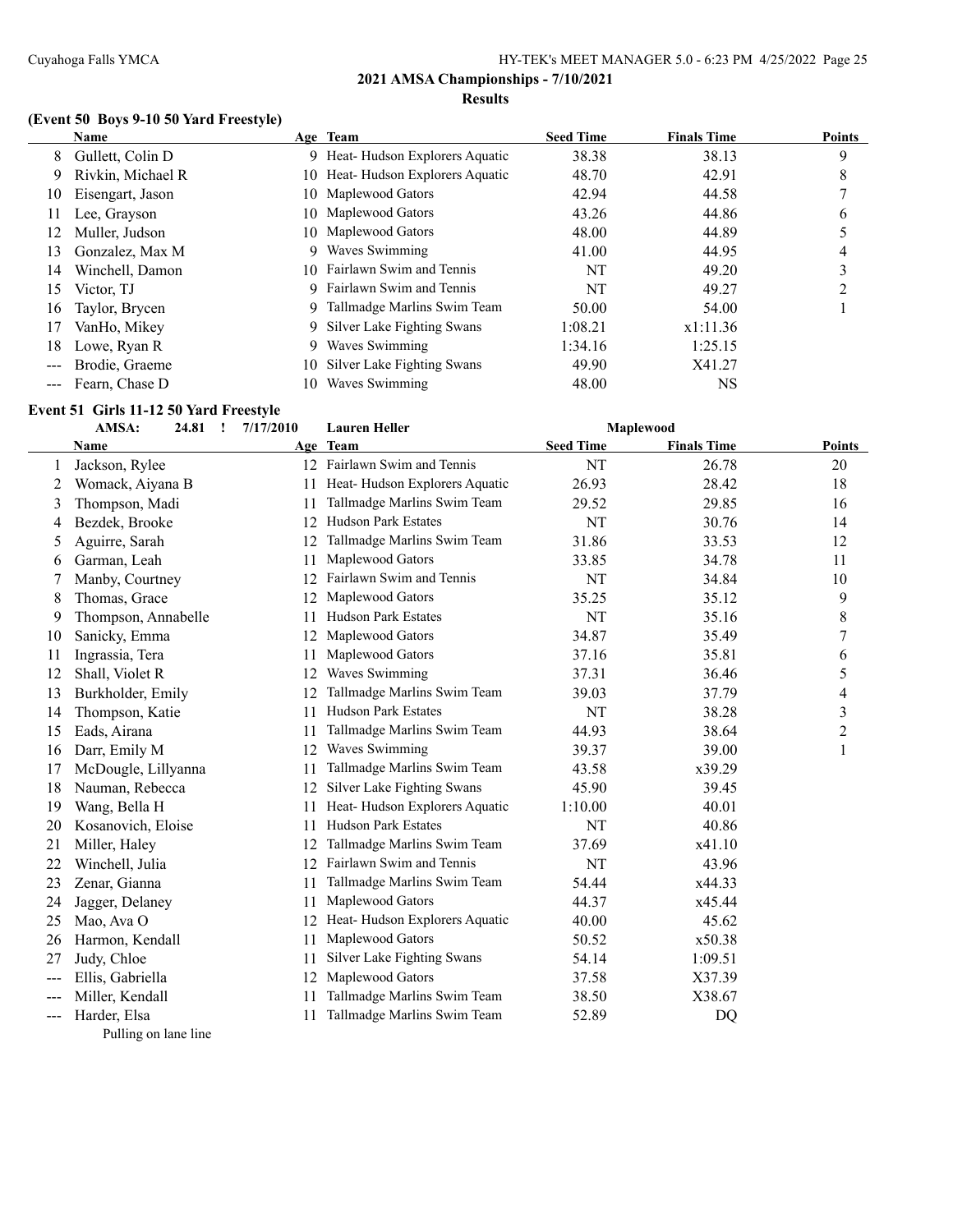#### **Event 52 Boys 11-12 50 Yard Freestyle**

|     | AMSA:<br>25.94<br>$\mathbf{I}$ | 7/1/2002 | <b>Charlie Guyton</b>         | N/A              |                    |        |
|-----|--------------------------------|----------|-------------------------------|------------------|--------------------|--------|
|     | Name                           |          | Age Team                      | <b>Seed Time</b> | <b>Finals Time</b> | Points |
|     | May, Carson                    | 12.      | Tallmadge Marlins Swim Team   | 28.95            | 27.59              | 20     |
|     | Turney, Reed T                 | 11       | Waves Swimming                | 29.25            | 29.17              | 18     |
| 3   | Boyd, Caden                    | 12       | Maplewood Gators              | 30.90            | 30.37              | 16     |
| 4   | Mark, Michael                  | 12.      | Fairlawn Swim and Tennis      | NT               | 32.64              | 14     |
| 5   | Eisentraut, Tyler J            | 11       | Waves Swimming                | NT               | 32.84              | 12     |
| 6   | Badziong, Tyler M              |          | Heat-Hudson Explorers Aquatic | 32.72            | 33.60              | 11     |
|     | Serafimov, Mitchel             |          | Maplewood Gators              | 36.91            | 35.28              | 10     |
| 8   | Wynne, Harrison                | 12       | Silver Lake Fighting Swans    | 42.51            | 38.46              | 9      |
| 9   | Burch, Billy                   |          | Tallmadge Marlins Swim Team   | 37.92            | 38.68              | 8      |
| 10  | Joseph, Dominic                | 11       | Tallmadge Marlins Swim Team   | 39.75            | 39.42              | 7      |
| 11  | Tan, Ethan M                   |          | Tallmadge Marlins Swim Team   | 41.92            | 40.15              | 6      |
| 12  | Cotter, Owen                   |          | Maplewood Gators              | 36.25            | 40.74              | 5      |
| 13  | Meyer, Drew                    |          | <b>Hudson Park Estates</b>    | NT               | 42.18              | 4      |
| 14  | Pawlikowski, Zane              | 11       | Maplewood Gators              | 41.25            | 43.10              | 3      |
| 15  | Miller, Jensen                 | 11       | Silver Lake Fighting Swans    | 55.30            | 43.68              | 2      |
| 16  | Seward, Andyn J                | 12       | Waves Swimming                | 50.03            | 49.77              |        |
| 17  | Johnston, Jack                 |          | Silver Lake Fighting Swans    | 48.61            | 53.14              |        |
| --- | Davis, Layne                   | 12.      | Maplewood Gators              | 41.85            | X45.04             |        |
| --- | Roldan Toci, Enzo V            | 12.      | Waves Swimming                | 1:04.18          | <b>NS</b>          |        |

#### **Event 53 Girls 13-14 50 Yard Freestyle**

|    | AMSA:<br>24.75      | 7/16/2011 | <b>Lauren Heller</b>             |                  | <b>Maplewood</b>   |               |
|----|---------------------|-----------|----------------------------------|------------------|--------------------|---------------|
|    | <b>Name</b>         |           | Age Team                         | <b>Seed Time</b> | <b>Finals Time</b> | <b>Points</b> |
|    | Brown, Georgia      | 13        | Tallmadge Marlins Swim Team      | 30.15            | 29.04              | 20            |
|    | McDaniels, Kate E   | 14        | Waves Swimming                   | 30.12            | 29.37              | 18            |
| 3  | Matolyak, Maryn     | 13        | Silver Lake Fighting Swans       | 29.12            | 30.61              | 16            |
| 4  | Davidson, Kaylee    | 13        | Maplewood Gators                 | 32.77            | 31.27              | 14            |
|    | Eisentraut, Anna R  | 13        | Waves Swimming                   | 32.38            | 31.75              | 12            |
| 6  | Skomra, Gabriela M  |           | 14 Heat-Hudson Explorers Aquatic | 33.71            | 32.07              | 11            |
|    | Wood, Alaina L      |           | 14 Tallmadge Marlins Swim Team   | 32.96            | 32.24              | 10            |
| 8. | Myers, Magnolia M   |           | 14 Waves Swimming                | 33.05            | 32.64              | 9             |
| 9  | Petit, Mia          |           | 14 Fairlawn Swim and Tennis      | NT               | 33.22              | 8             |
| 10 | Gonzalez, Sophia E  | 13        | Waves Swimming                   | 34.96            | 35.29              |               |
| 11 | Forrest, Eva        | 13        | Maplewood Gators                 | 45.09            | 42.94              | 6             |
| 12 | Jackson, Caitlynn   | 13        | Fairlawn Swim and Tennis         | NT               | 43.59              |               |
| 13 | Garlesky, Kendall M |           | 14 Waves Swimming                | 47.49            | x44.68             |               |

# **Event 54 Boys 13-14 50 Yard Freestyle**

|    | AMSA:<br>21.72      | 7/13/2019 | Alex J Cimera                  | <b>HEAT-LE</b>   |                    |               |
|----|---------------------|-----------|--------------------------------|------------------|--------------------|---------------|
|    | <b>Name</b>         |           | Age Team                       | <b>Seed Time</b> | <b>Finals Time</b> | <b>Points</b> |
|    | Green, Jack         |           | 14 Tallmadge Marlins Swim Team | 26.50            | 26.33              | 20            |
|    | Wegner, Andrew K    |           | 14 Waves Swimming              | 30.77            | 28.20              | 18            |
|    | 3 Edwardson, Nathan |           | 14 Maplewood Gators            | 28.19            | 28.27              | 16            |
|    | 4 Hancsak, Luc R    | 13.       | Heat-Hudson Explorers Aquatic  | 30.45            | 29.50              | 14            |
|    | 5 Turney, Miles R   | 13        | Waves Swimming                 | 30.95            | 29.94              | 12            |
|    | 6 Lee, Nathan       |           | 13 Maplewood Gators            | 29.88            | 30.21              | 11            |
|    | 7 Reese, Daniel     | 14        | Tallmadge Marlins Swim Team    | 30.89            | 31.20              | 10            |
| 8. | Adams, Cornelius    | 14        | Tallmadge Marlins Swim Team    | 32.55            | 32.74              | 9             |
| 9  | McDougle, Bastian   | 13        | Tallmadge Marlins Swim Team    | 37.57            | 35.62              | 8             |
| 10 | Muller, Jonah       | 13.       | Maplewood Gators               | 39.90            | 39.05              |               |
|    |                     |           |                                |                  |                    |               |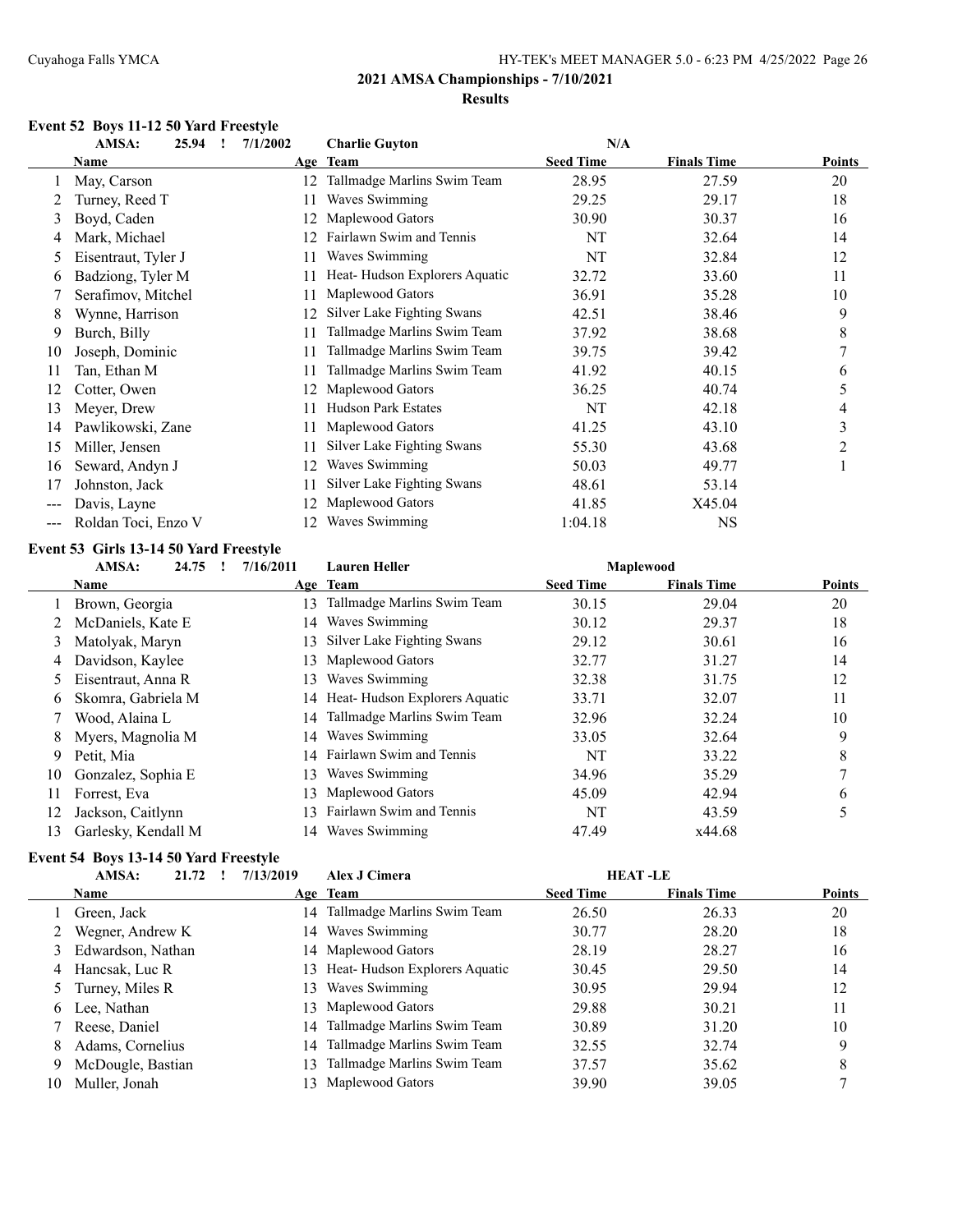#### **(Event 54 Boys 13-14 50 Yard Freestyle)**

|                        | <b>Name</b>                            |           | Age Team                    | <b>Seed Time</b> | <b>Finals Time</b> | <b>Points</b> |
|------------------------|----------------------------------------|-----------|-----------------------------|------------------|--------------------|---------------|
| 11                     | Farris, Isaiah                         | 14        | Tallmadge Marlins Swim Team | 43.60            | x40.55             |               |
|                        | Event 55 Girls 15-18 50 Yard Freestyle |           |                             |                  |                    |               |
|                        | AMSA:<br>24.80                         | 7/14/2018 | Giovanna Cappabianca        | <b>MAPLE</b>     |                    |               |
|                        | <b>Name</b>                            |           | Age Team                    | <b>Seed Time</b> | <b>Finals Time</b> | <b>Points</b> |
|                        | McDaniels, Lainey K                    | 16        | Waves Swimming              | 26.39            | 26.40              | 20            |
|                        | Kirbabas, Sydney                       | 17        | Tallmadge Marlins Swim Team | 26.88            | 26.41              | 18            |
| 3                      | Dye, Annalia                           | 16        | Maplewood Gators            | 26.40            | 26.67              | 16            |
| 4                      | Serafimov, Raechel                     | 15        | Maplewood Gators            | 27.16            | 27.19              | 14            |
| 5.                     | Helbig, Claire                         | 15        | Maplewood Gators            | 29.13            | 29.08              | 12            |
| 6                      | Dutton, Kaitlyn                        |           | Tallmadge Marlins Swim Team | 31.25            | 29.68              | 11            |
|                        | Hunkar, Adel E                         | 17        | Waves Swimming              | 30.48            | 29.77              | 10            |
| 8                      | Brown, Natalie                         | 18        | Tallmadge Marlins Swim Team | NT               | 29.83              | 9             |
| 9                      | Jeffries, Cassie                       | 17        | Tallmadge Marlins Swim Team | 30.16            | 29.87              | 8             |
| 10                     | Jackson, Reagan                        | 16        | Fairlawn Swim and Tennis    | NT               | 30.05              | 7             |
| 11                     | Searle, Madelyn                        |           | Fairlawn Swim and Tennis    | NT               | 31.63              | 6             |
| 12                     | Garfield, Lauren                       | 15        | Maplewood Gators            | 32.27            | 31.75              | 5             |
| 13                     | Almaraz, Natalie                       |           | Tallmadge Marlins Swim Team | 38.77            | x39.37             |               |
| 14                     | Burkholder, Hannah                     | 15        | Tallmadge Marlins Swim Team | 43.77            | x46.10             |               |
| $---$                  | Gallagher, Mia                         | 17        | Tallmadge Marlins Swim Team | 28.50            | X30.45             |               |
|                        | Staples, Julia                         | 15        | Maplewood Gators            | 35.27            | NS                 |               |
| $\qquad \qquad \cdots$ | Obert, Lily                            |           | Tallmadge Marlins Swim Team | 33.39            | <b>NS</b>          |               |

#### **Event 56 Boys 15-18 50 Yard Freestyle**

### **AMSA: 21.13 ! 7/20/2013 Andrew Appleby Silver Lake**

|                   | Name              |     | Age Team                    | <b>Seed Time</b> | <b>Finals Time</b> | <b>Points</b> |
|-------------------|-------------------|-----|-----------------------------|------------------|--------------------|---------------|
|                   | Lowe, Nathan W    | 17  | Waves Swimming              | 26.03            | 25.05              | 20            |
|                   | Bailey, Gage      | 16  | Tallmadge Marlins Swim Team | 25.00            | 25.46              | 18            |
| 3                 | Markley, Jack A   |     | Tallmadge Marlins Swim Team | 25.80            | 25.91              | 16            |
| 4                 | Edwardson, Calvin | 16  | Maplewood Gators            | 26.94            | 25.93              | 14            |
| 5.                | Cremer, Toby      | 15  | Maplewood Gators            | 26.61            | 26.97              | 12            |
| 6                 | Hatch, Owen       | 15  | Tallmadge Marlins Swim Team | 27.84            | 27.33              | 11            |
|                   | Miller, Kyle A    |     | Waves Swimming              | 27.14            | 27.61              | 10            |
| 8                 | Feeley, Spencer   | 18  | Maplewood Gators            | 30.91            | 28.15              | 9             |
| 9                 | Sabetta, Joe      |     | Tallmadge Marlins Swim Team | 30.86            | 29.15              | 8             |
| 10                | Harvey, Cole      | 15  | Fairlawn Swim and Tennis    | NT               | 31.04              |               |
| 11                | Argilan, Ryan F   | 15  | Waves Swimming              | 34.07            | 33.37              | 6             |
| ---               | Gallagher, Zach   | 15  | Tallmadge Marlins Swim Team | 27.80            | X29.42             |               |
| $\qquad \qquad -$ | Sarkiewicz, TJ J  | 18  | Tallmadge Marlins Swim Team | 28.84            | X30.42             |               |
| $--$              | Luedke, Elijah    | 16. | Tallmadge Marlins Swim Team | 31.70            | X33.05             |               |
|                   | Stone, Cameron    |     | Maplewood Gators            | 25.82            | NS                 |               |

### **Event 57 Girls 8 & Under 25 Yard Breaststroke**

| AMSA:<br>18.35      | 7/20/2013 | Carrie Caniglia               | <b>Redwood</b>   |                    |               |
|---------------------|-----------|-------------------------------|------------------|--------------------|---------------|
| <b>Name</b>         |           | Age Team                      | <b>Seed Time</b> | <b>Finals Time</b> | <b>Points</b> |
| Duong, Victoria H   |           | 8 Waves Swimming              | 27.38            | 25.54              | 20            |
| Wheeler, Kayla      |           | 8 Fairlawn Swim and Tennis    | NT               | 25.95              | 18            |
| 3 Turney, Gail K    |           | 8 Waves Swimming              | 28.06            | 26.89              | 16            |
| 4 Kaiser, Sydneey   |           | 8 Tallmadge Marlins Swim Team | 29.72            | 27.07              | 14            |
| Whitehurst, Colette |           | 8 Silver Lake Fighting Swans  | 27.79            | 28.26              | 12            |
| 6 Badziong, Zoe R   |           | Heat-Hudson Explorers Aquatic | 28.18            | 29.53              | 11            |
| Six, Charlotte      |           | Silver Lake Fighting Swans    | 31.13            | 29.70              | 10            |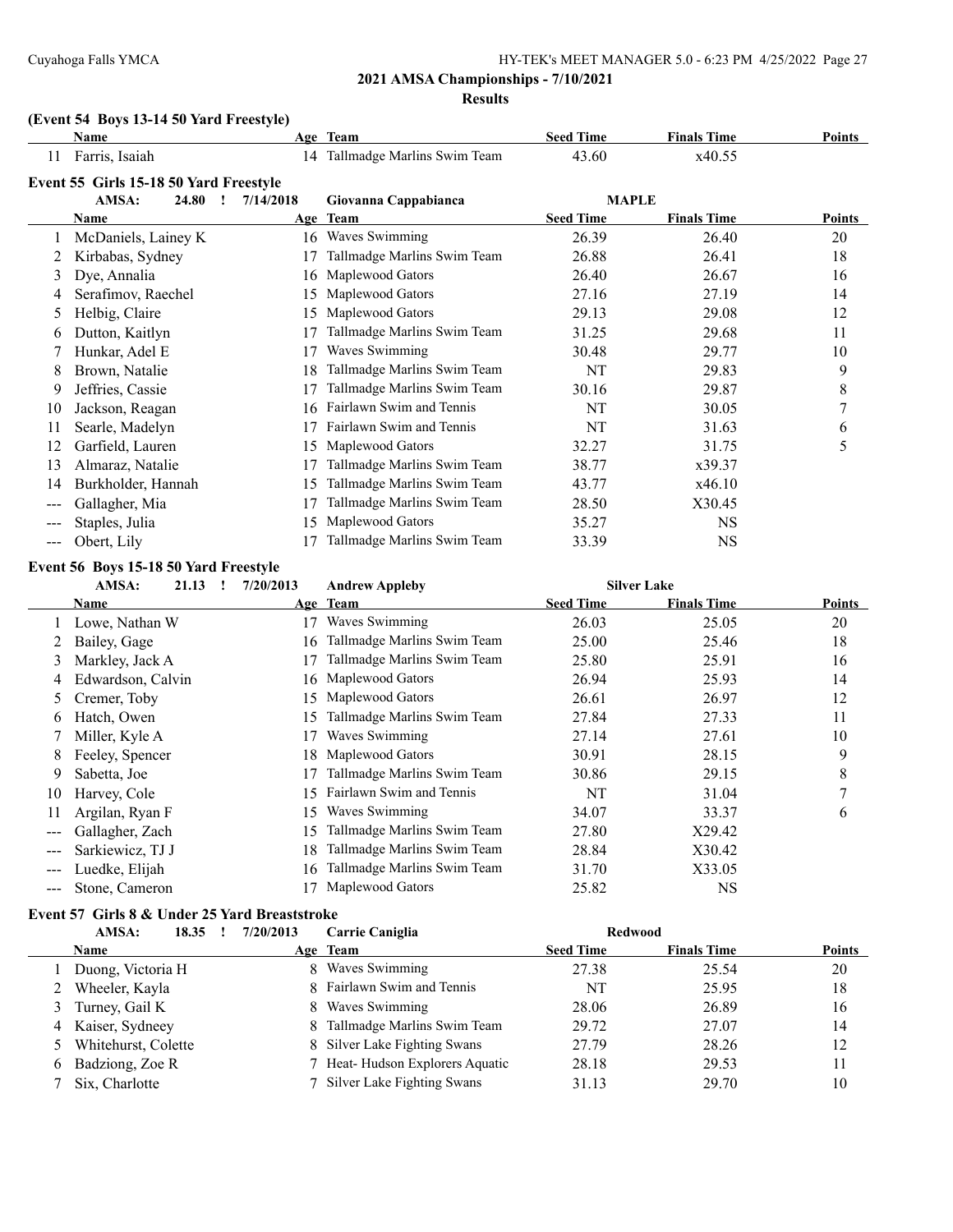#### **(Event 57 Girls 8 & Under 25 Yard Breaststroke)**

|                        | <b>Name</b>           |    | Age Team                      | <b>Seed Time</b> | <b>Finals Time</b> | <b>Points</b> |
|------------------------|-----------------------|----|-------------------------------|------------------|--------------------|---------------|
| 8                      | Brodie, Quinn         | 8  | Silver Lake Fighting Swans    | 29.15            | 30.29              | 9             |
| 9                      | Bedillion, Grier E    | 8  | Waves Swimming                | 28.15            | 31.15              | 8             |
| 10                     | Rorrer, Kate          |    | Silver Lake Fighting Swans    | 57.72            | 34.10              |               |
| 11                     | Lasher, Norah         |    | Fairlawn Swim and Tennis      | NT               | 34.42              | 6             |
| 12                     | Bucur, Sarah          |    | <b>Hudson Park Estates</b>    | NT               | 35.02              | 5             |
| 13                     | Thompson, Elizabeth G |    | Waves Swimming                | 40.87            | 35.20              | 4             |
| 14                     | Kavali, Violet        |    | Tallmadge Marlins Swim Team   | 44.32            | 38.88              | 3             |
| 15                     | Johnson, Lainey       |    | Tallmadge Marlins Swim Team   | 42.39            | 41.87              | 2             |
| 16                     | Stewart, Gabriella    | 5  | Fairlawn Swim and Tennis      | NT               | 42.50              | 1             |
| 17                     | Oldfield, Anna        |    | Fairlawn Swim and Tennis      | NT               | 47.03              |               |
| 18                     | Lasher, Grace         | 5  | Fairlawn Swim and Tennis      | NT               | x50.13             |               |
| 19                     | Johnson, Piper        | 6  | Tallmadge Marlins Swim Team   | NT               | 52.30              |               |
| 20                     | Almaraz, Minerva      |    | Tallmadge Marlins Swim Team   | 1:01.36          | x57.19             |               |
| $---$                  | Dorsey, Abby          | 8  | Silver Lake Fighting Swans    | 40.92            | X46.23             |               |
| $\qquad \qquad \cdots$ | Six, Madeline         | 5  | Silver Lake Fighting Swans    | NT               | X56.16             |               |
| ---                    | Taylor, Kendal        |    | Tallmadge Marlins Swim Team   | 34.50            | DQ                 |               |
| $\qquad \qquad -$      | Allie, Mila P         |    | Waves Swimming                | 42.74            | DQ                 |               |
| ---                    | VanHo, Lizzy          |    | Silver Lake Fighting Swans    | NT               | DQ                 |               |
| $---$                  | Walker, Sadie R       |    | Waves Swimming                | 36.78            | DQ                 |               |
| $\qquad \qquad \cdots$ | Victor, Kylie         | 6  | Fairlawn Swim and Tennis      | NT               | DQ                 |               |
| $---$                  | Saini, Nimrit K       |    | Heat-Hudson Explorers Aquatic | 35.51            | <b>NS</b>          |               |
| $---$                  | Yozwiak, Brady C      |    | Heat-Hudson Explorers Aquatic | 40.00            | NS.                |               |
| $\frac{1}{2}$          | Croft, Rory           | 6. | Silver Lake Fighting Swans    | 33.61            | <b>NS</b>          |               |

#### **Event 58 Boys 8 & Under 25 Yard Breaststroke**

|     | AMSA:<br>19.89        | 7/20/2013 | Vittorio Cappabianca            |                  | Maplewood          |               |
|-----|-----------------------|-----------|---------------------------------|------------------|--------------------|---------------|
|     | Name                  |           | Age Team                        | <b>Seed Time</b> | <b>Finals Time</b> | <b>Points</b> |
|     | Sands, Oliver         |           | Fairlawn Swim and Tennis        | NT               | 26.11              | 20            |
|     | Arnold, Jayden        |           | Maplewood Gators                | 29.95            | 27.76              | 18            |
| 3   | Bozic, AJ             |           | Tallmadge Marlins Swim Team     | 34.73            | 28.67              | 16            |
| 4   | Liu, August Z         | 8         | Heat-Hudson Explorers Aquatic   | 33.63            | 29.03              | 14            |
| Ć.  | Cornell, Tucker       | 8         | <b>Hudson Park Estates</b>      | NT               | 30.90              | 12            |
| 6.  | Eads, Aaron           |           | Tallmadge Marlins Swim Team     | 44.60            | 32.01              | 11            |
|     | Van Valkenburg, Harry |           | <b>Hudson Park Estates</b>      | NT               | 32.64              | 10            |
| 8   | Harmon, Rylan         |           | Maplewood Gators                | 56.38            | 37.01              | 9             |
| 9   | Womack, EJ J          |           | 5 Heat-Hudson Explorers Aquatic | 38.00            | 39.34              | 8             |
| 10  | MacDonald, Owen       |           | Tallmadge Marlins Swim Team     | NT               | 49.80              | 7             |
| --- | Wilkes, Drew          | 8         | Tallmadge Marlins Swim Team     | NT               | DQ                 |               |
|     | Ganley, Max           | 8         | Maplewood Gators                | 40.95            | DQ                 |               |
|     | Alternating Kick      |           |                                 |                  |                    |               |
| --- | Cochran, Anthony      |           | Tallmadge Marlins Swim Team     | NT               | DQ                 |               |
|     | Simcox, Porter        |           | Fairlawn Swim and Tennis        | NT               | DQ                 |               |
| --- | Riddle, Clayton       |           | Tallmadge Marlins Swim Team     | 51.98            | DQ                 |               |
|     | Alternating Kick      |           |                                 |                  |                    |               |
|     | Sowinski, Liam        |           | Silver Lake Fighting Swans      | NT               | <b>NS</b>          |               |

#### **Event 59 Girls 9-10 25 Yard Breaststroke**

| AMSA:                | 15.33 | 7/18/2015 | Carrie Caniglia                | <b>Redwood</b>   |                    |               |
|----------------------|-------|-----------|--------------------------------|------------------|--------------------|---------------|
| Name                 |       | Age       | Team                           | <b>Seed Time</b> | <b>Finals Time</b> | <b>Points</b> |
| l O'Connell, Abigail |       |           | 10 Maplewood Gators            | 19.71            | 19.69              | 20            |
| 2 Richards, Sophia J |       |           | 10 Tallmadge Marlins Swim Team | 22.71            | 21.09              | 18            |
| Clifford, Lena       |       | 10.       | Hudson Park Estates            | <b>NT</b>        | 21.51              | 16            |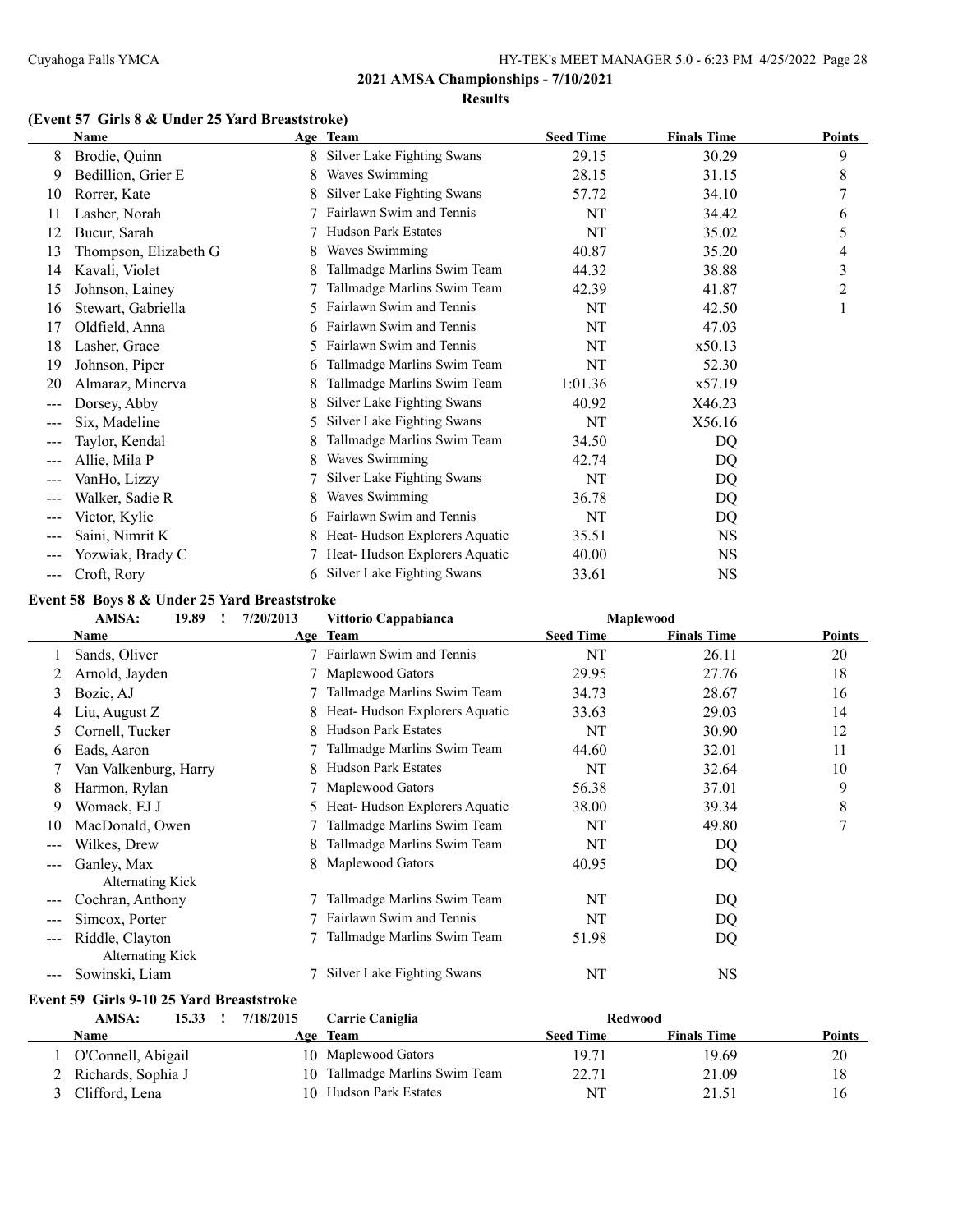# **(Event 59 Girls 9-10 25 Yard Breaststroke)**

|       | <b>Name</b>       |    | Age Team                      | <b>Seed Time</b> | <b>Finals Time</b> | Points |
|-------|-------------------|----|-------------------------------|------------------|--------------------|--------|
| 4     | Bezdek, Mackenzie |    | 10 Hudson Park Estates        | NT               | 21.70              | 14     |
| 5     | Ickes, Vandy R    | 9  | Heat-Hudson Explorers Aquatic | 31.82            | 22.24              | 12     |
| 6     | Barnes, Elin J    | 9  | Heat-Hudson Explorers Aquatic | 30.00            | 22.64              | 11     |
|       | Zedak, Parker     | 10 | <b>Hudson Park Estates</b>    | NT               | 23.08              | 10     |
| 8     | Petiya, Avery I   | 9  | Heat-Hudson Explorers Aquatic | 35.21            | 23.26              | 9      |
| 9     | Kondrat, Laura G  | 10 | Heat-Hudson Explorers Aquatic | 30.00            | 24.39              | 8      |
| 10    | Vukoder, Violette | 10 | Fairlawn Swim and Tennis      | NT               | 25.20              | 7      |
| 11    | Kosanovich, Mae   | 9  | <b>Hudson Park Estates</b>    | NT               | 25.51              | 6      |
| 12    | Johnson, Bailey   | 10 | Tallmadge Marlins Swim Team   | 24.31            | 25.55              | 5      |
| 13    | Ucker, Avery J    | 10 | Waves Swimming                | 26.51            | 26.73              | 4      |
| 14    | Stephan, Savannah | 10 | Silver Lake Fighting Swans    | 22.50            | 26.96              | 3      |
| 15    | Croft, Maeve      | 9  | Silver Lake Fighting Swans    | 29.50            | 27.59              | 2      |
| 16    | Jackson, Lauren   | 10 | Fairlawn Swim and Tennis      | NT               | 29.94              |        |
| 17    | Judy, Mia         | 9  | Silver Lake Fighting Swans    | 32.02            | 31.51              |        |
| $---$ | Betka, Ella R     | 10 | Heat-Hudson Explorers Aquatic | 36.50            | X25.26             |        |
| $---$ | Bowen, Cameron A  | 10 | Heat-Hudson Explorers Aquatic | 35.00            | X29.88             |        |
| $---$ | McElroy, Teagan G | 10 | Heat-Hudson Explorers Aquatic | 35.68            | DQ                 |        |
| ---   | Gibson, Clara G   | 10 | Heat-Hudson Explorers Aquatic | 40.00            | DQ                 |        |
| ---   | Stevens, Fiona C  | 9  | Heat-Hudson Explorers Aquatic | 30.00            | DQ                 |        |
|       | Fogle, Maddie M   | 10 | Waves Swimming                | 39.65            | DQ                 |        |
| $---$ | Clum, Evangeline  | 10 | Tallmadge Marlins Swim Team   | 33.05            | DQ                 |        |
| $--$  | Skomra, Marcela A | 10 | Heat-Hudson Explorers Aquatic | 25.00            | DQ                 |        |
| $---$ | Bailey, Keelin M  | 9  | Waves Swimming                | NT               | <b>NS</b>          |        |
| $---$ | Pahn, Aletha A    | 10 | Waves Swimming                | 32.23            | <b>NS</b>          |        |
| ---   | Serafimov, Abbi   | 9  | Maplewood Gators              | NT               | <b>NS</b>          |        |

#### **Event 60 Boys 9-10 25 Yard Breaststroke**

| AMSA:<br>16.33 |                      | 7/18/2015 | Vittorio Cappabianca          | Maplewood        |                    |               |
|----------------|----------------------|-----------|-------------------------------|------------------|--------------------|---------------|
|                | Name                 |           | Age Team                      | <b>Seed Time</b> | <b>Finals Time</b> | <b>Points</b> |
|                | Duong, Jason A       | 10        | Waves Swimming                | 20.47            | 20.20              | 20            |
|                | Gullett, Colin D     | 9         | Heat-Hudson Explorers Aquatic | 27.97            | 22.72              | 18            |
| 3              | Wu, Jonathan T       | 9         | Heat-Hudson Explorers Aquatic | 29.00            | 23.46              | 16            |
| 4              | Arnold, Logan        | 10        | Maplewood Gators              | 25.14            | 24.93              | 14            |
| 5              | Hrabusa, Johnathon T | 9         | Heat-Hudson Explorers Aquatic | 35.00            | 25.20              | 12            |
| O              | McGuinness, Camden   | 9         | Silver Lake Fighting Swans    | 33.33            | 25.30              | 11            |
|                | Wetzel, Charlie      | 9         | Silver Lake Fighting Swans    | 37.92            | 26.51              | 10            |
| 8              | Baughman, Zack       | 9         | Maplewood Gators              | 27.03            | 26.89              | 9             |
| 9              | Muller, Judson       | 10        | Maplewood Gators              | 32.19            | 27.89              | 8             |
| 10             | Taylor, Brycen       | 9         | Tallmadge Marlins Swim Team   | 27.84            | 28.22              | ⇁             |
| 11             | Liu, Henry Z         | 10        | Heat-Hudson Explorers Aquatic | 29.00            | 28.66              | 6             |
| 12             | Tucker, Jeffrey      | 10        | Tallmadge Marlins Swim Team   | 28.77            | 29.17              | 5             |
| 13             | Dixon, Oliver J      | 10        | Waves Swimming                | 32.13            | 30.01              | 4             |
| ---            | Stecz, Rocco         | 9         | Fairlawn Swim and Tennis      | NT               | DQ                 |               |
| $\frac{1}{2}$  | Victor, TJ           | 9         | Fairlawn Swim and Tennis      | NT               | DQ                 |               |
| ---            | Tavana, Aiden        | 9         | <b>Hudson Park Estates</b>    | NT               | DQ                 |               |
| $---$          | Winchell, Damon      | 10.       | Fairlawn Swim and Tennis      | NT               | <b>NS</b>          |               |

#### **Event 61 Girls 11-12 50 Yard Breaststroke**

| AMSA:<br>31.25    | 7/19/2014 | Giovanna Cappabianca             |                  | Maplewood          |               |
|-------------------|-----------|----------------------------------|------------------|--------------------|---------------|
| Name              |           | <b>Age Team</b>                  | <b>Seed Time</b> | <b>Finals Time</b> | <b>Points</b> |
| Porter, Rachel P  |           | 11 Heat-Hudson Explorers Aquatic | 37.28            | 37.76              | 20            |
| Marrone. Caroline |           | 12 Tallmadge Marlins Swim Team   | 39.89            | 41.34              |               |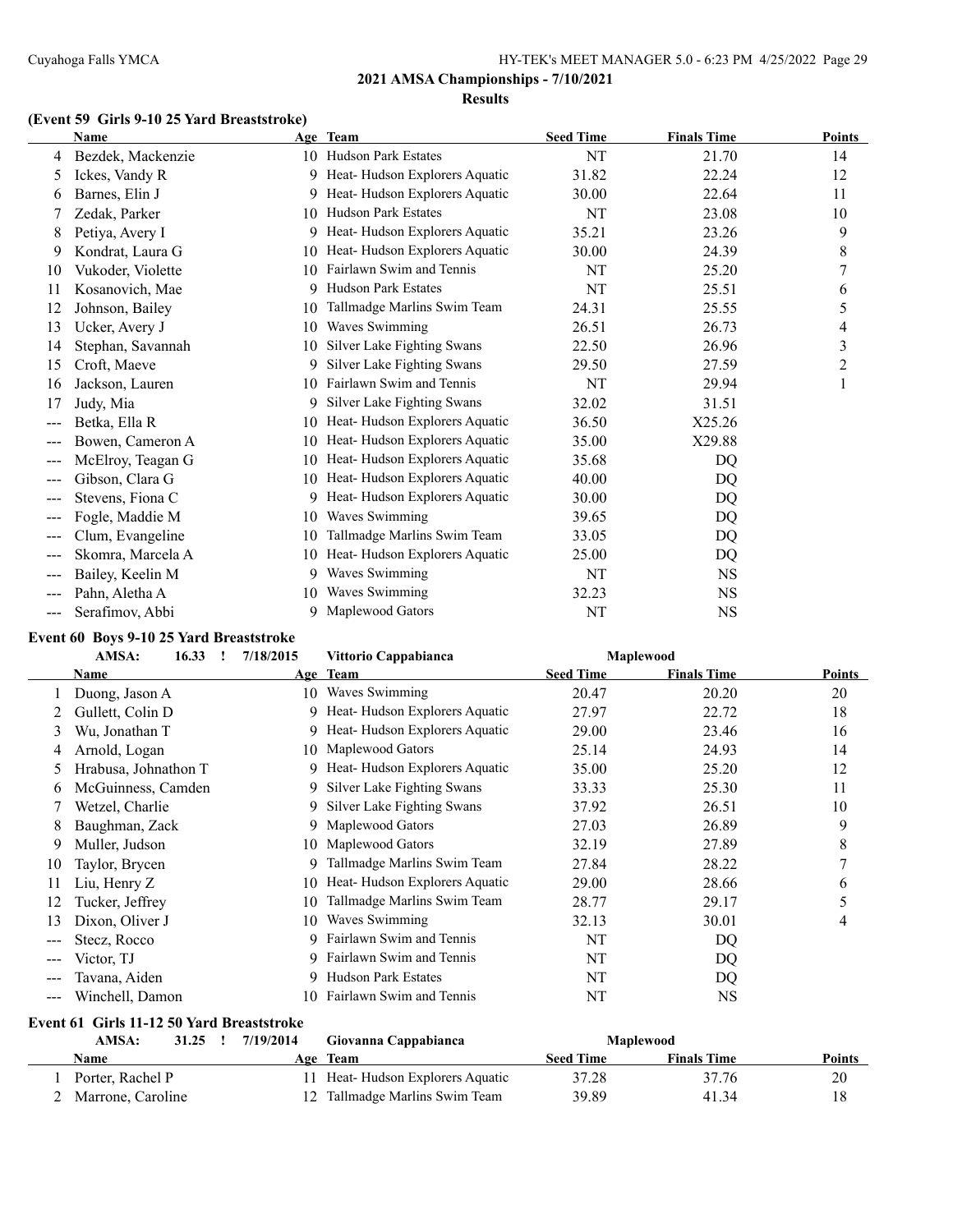# **(Event 61 Girls 11-12 50 Yard Breaststroke)**

|    | <b>Name</b>         |     | Age Team                      | <b>Seed Time</b> | <b>Finals Time</b> | <b>Points</b> |
|----|---------------------|-----|-------------------------------|------------------|--------------------|---------------|
| 3  | Gullett, Ellie G    | 12  | Heat-Hudson Explorers Aquatic | 48.20            | 47.06              | 16            |
| 4  | Garman, Leah        | 11  | Maplewood Gators              | 52.43            | 49.93              | 14            |
| 5  | Thompson, Annabelle |     | <b>Hudson Park Estates</b>    | NT               | 50.00              | 12            |
| 6  | Ellis, Gabriella    | 12. | Maplewood Gators              | 48.05            | 50.10              | 11            |
|    | Kosanovich, Eloise  |     | <b>Hudson Park Estates</b>    | NT               | 50.60              | 10            |
| 8  | Farris, Olivia      |     | Tallmadge Marlins Swim Team   | 58.60            | 50.73              | 9             |
| 9  | Lee, Samantha       | 12. | Maplewood Gators              | 48.52            | 51.76              | 8             |
| 10 | West, Caroline      | 11  | Silver Lake Fighting Swans    | NT               | 54.37              | 7             |
| 11 | Thompson, Katie     | 11  | <b>Hudson Park Estates</b>    | NT               | 55.68              | 6             |
| 12 | McGovern, Emily     | 11  | Maplewood Gators              | 56.00            | 55.81              | 5             |
| 13 | Nauman, Rebecca     | 12. | Silver Lake Fighting Swans    | 1:03.30          | 1:00.77            | 4             |
| 14 | Mao, Ava O          | 12  | Heat-Hudson Explorers Aquatic | 45.00            | 1:02.64            | 3             |
| 15 | Harmon, Kendall     | 11  | Maplewood Gators              | 1:10.00          | x1:07.63           |               |
|    | Harmon, Taylor      |     | Maplewood Gators              | 59.26            | DQ                 |               |
|    | Oldfield, Alana     |     | Fairlawn Swim and Tennis      | NT               | DQ                 |               |
|    | Zenar, Gianna       |     | Tallmadge Marlins Swim Team   | 1:12.47          | DQ                 |               |

#### **Event 62 Boys 11-12 50 Yard Breaststroke**

|    | AMSA:           | 29.28 | 7/14/2018 | <b>Alexander Gallagher</b>       | <b>HEAT</b>      |                    |               |
|----|-----------------|-------|-----------|----------------------------------|------------------|--------------------|---------------|
|    | <b>Name</b>     |       |           | Age Team                         | <b>Seed Time</b> | <b>Finals Time</b> | <b>Points</b> |
|    | May, Carson     |       | 12.       | Tallmadge Marlins Swim Team      | 35.86            | 36.00              | 20            |
|    | Novak, Will     |       | 12        | Maplewood Gators                 | 37.05            | 36.25              | 18            |
|    | 3 Li, Alex      |       |           | 12 Heat-Hudson Explorers Aquatic | 42.86            | 39.97              | 16            |
| 4  | Hickin, Jonah   |       |           | 12 Maplewood Gators              | 40.55            | 41.62              | 14            |
|    | Harmon, Chase   |       | 12.       | Maplewood Gators                 | 50.12            | 50.53              | 12            |
| 6  | Tan, Ethan M    |       | 11        | Tallmadge Marlins Swim Team      | 49.28            | 50.89              | 11            |
|    | Miller, Jensen  |       | 11        | Silver Lake Fighting Swans       | 51.96            | 53.14              | 10            |
| 8  | Meyer, Drew     |       | 11        | <b>Hudson Park Estates</b>       | NT               | 53.61              | 9             |
| 9  | Turnbull, Lex M |       | 11.       | Waves Swimming                   | 1:00.18          | 58.34              | 8             |
| 10 | Cotter, Grant   |       | 11        | Maplewood Gators                 | 58.32            | 1:00.35            |               |
|    | Cochran, Dante  |       | 11        | Tallmadge Marlins Swim Team      | 1:08.42          | DQ                 |               |
|    | Ramos, Caleb    |       |           | Tallmadge Marlins Swim Team      | 52.83            | DQ                 |               |
|    |                 |       |           |                                  |                  |                    |               |

#### **Event 63 Girls 13-14 50 Yard Breaststroke**

|    | AMSA:<br>31.74      | 7/18/2015 | Giovanna Cappabianca           |                  | <b>Maplewood</b>   |               |
|----|---------------------|-----------|--------------------------------|------------------|--------------------|---------------|
|    | <b>Name</b>         |           | Age Team                       | <b>Seed Time</b> | <b>Finals Time</b> | <b>Points</b> |
|    | Tan, Rachel P       |           | 14 Tallmadge Marlins Swim Team | 37.24            | 35.34              | 20            |
|    | Womack, Amiya M     | 13.       | Heat-Hudson Explorers Aquatic  | 34.81            | 35.48              | 18            |
|    | Cossin, Savannah N  | 13.       | Waves Swimming                 | 38.34            | 36.67              | 16            |
| 4  | Agee, Natani K      | 13.       | Heat-Hudson Explorers Aquatic  | 46.85            | 39.64              | 14            |
|    | 5 Smith, Regan C    | 13.       | Waves Swimming                 | 42.21            | 41.46              | 12            |
| 6. | Carter, Rebecca M   | 13.       | Waves Swimming                 | 44.08            | 43.31              | 11            |
|    | Serafimov, Elli     | 13.       | Maplewood Gators               | 43.45            | 43.75              | 10            |
| 8. | Wood, Alaina L      |           | 14 Tallmadge Marlins Swim Team | 45.33            | 43.78              | 9             |
| 9  | Garman, Hannah J    | 13.       | Maplewood Gators               | 43.33            | 44.90              | 8             |
| 10 | Petit, Mia          |           | 14 Fairlawn Swim and Tennis    | NT               | 47.53              |               |
| 11 | Garlesky, Kendall M | 14        | Waves Swimming                 | 57.23            | 54.83              | 6             |

| Event 64 Boys 13-14 50 Yard Breaststroke |  |  |  |
|------------------------------------------|--|--|--|
|------------------------------------------|--|--|--|

| AMSA:            | 28.76 | 7/16/2011 | <b>Ross Palazzo</b> |                  | Redwood            |        |
|------------------|-------|-----------|---------------------|------------------|--------------------|--------|
| Name             |       | Age       | <b>Team</b>         | <b>Seed Time</b> | <b>Finals Time</b> | Points |
| Altomare, Daniel |       |           | 14 Maplewood Gators | 25 77            | 36.07              | 20     |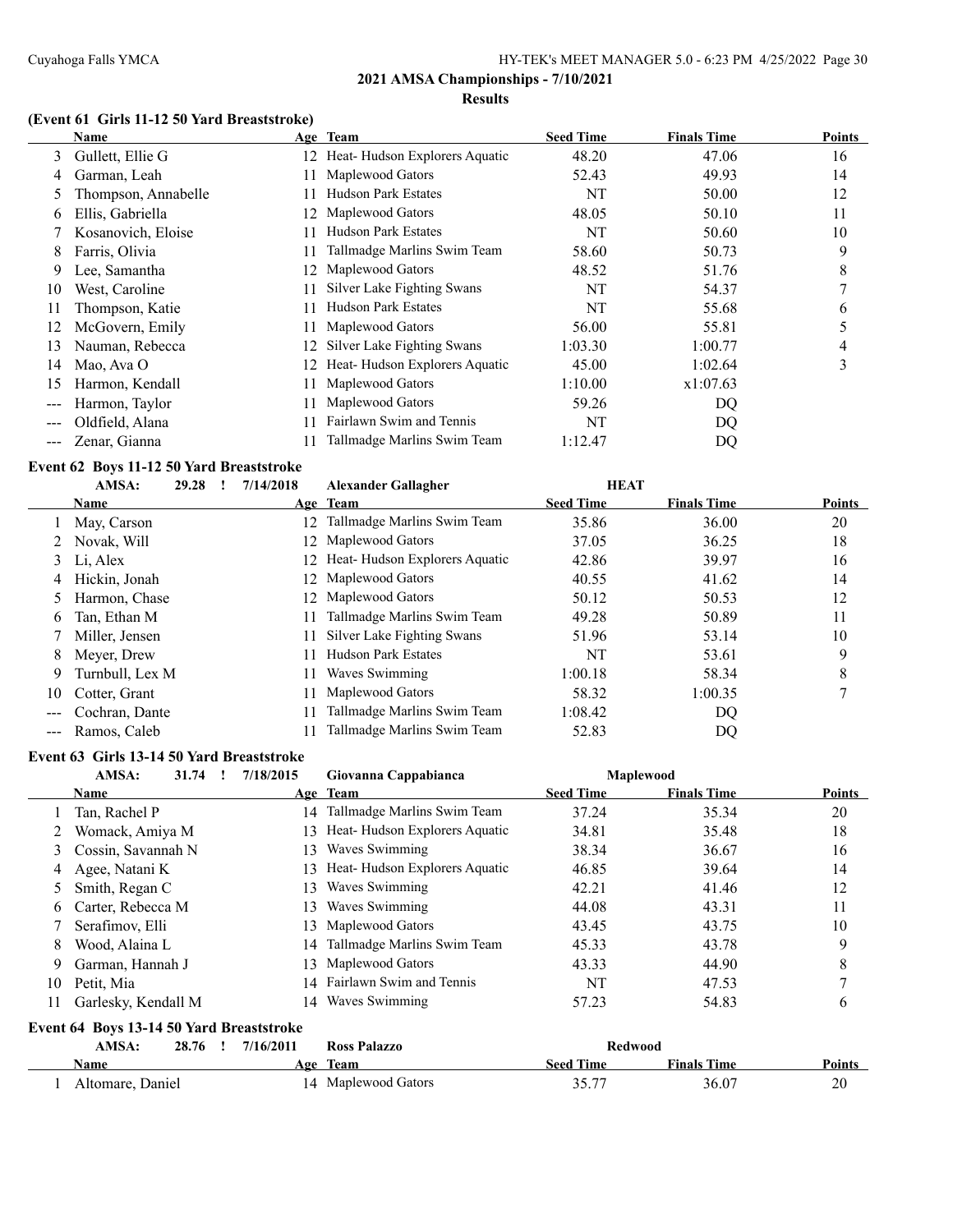#### **(Event 64 Boys 13-14 50 Yard Breaststroke)**

|                                                                                                                                                                                                                                                                                                                                                                                              | <b>Name</b>            | Age Team                       | <b>Seed Time</b> | <b>Finals Time</b> | <b>Points</b> |
|----------------------------------------------------------------------------------------------------------------------------------------------------------------------------------------------------------------------------------------------------------------------------------------------------------------------------------------------------------------------------------------------|------------------------|--------------------------------|------------------|--------------------|---------------|
|                                                                                                                                                                                                                                                                                                                                                                                              | Wegner, Andrew K       | 14 Waves Swimming              | 39.91            | 38.12              | 18            |
| 3                                                                                                                                                                                                                                                                                                                                                                                            | Turney, Miles R        | 13 Waves Swimming              | 40.77            | 38.95              | 16            |
| 4                                                                                                                                                                                                                                                                                                                                                                                            | Markley, Tanner J      | 14 Tallmadge Marlins Swim Team | 43.55            | 40.44              | 14            |
|                                                                                                                                                                                                                                                                                                                                                                                              | 5 Puhalla, Jackson     | 14 Tallmadge Marlins Swim Team | 41.14            | 40.80              | 12            |
| 6.                                                                                                                                                                                                                                                                                                                                                                                           | Adams, Cornelius       | 14 Tallmadge Marlins Swim Team | 42.97            | 40.82              | 11            |
|                                                                                                                                                                                                                                                                                                                                                                                              | 7 Carter, Joshua D     | 13 Waves Swimming              | 45.21            | 46.61              | 10            |
| 8                                                                                                                                                                                                                                                                                                                                                                                            | Johnson, Ben           | 14 Silver Lake Fighting Swans  | 41.85            | 46.89              | 9             |
| $\frac{1}{2} \frac{1}{2} \frac{1}{2} \frac{1}{2} \frac{1}{2} \frac{1}{2} \frac{1}{2} \frac{1}{2} \frac{1}{2} \frac{1}{2} \frac{1}{2} \frac{1}{2} \frac{1}{2} \frac{1}{2} \frac{1}{2} \frac{1}{2} \frac{1}{2} \frac{1}{2} \frac{1}{2} \frac{1}{2} \frac{1}{2} \frac{1}{2} \frac{1}{2} \frac{1}{2} \frac{1}{2} \frac{1}{2} \frac{1}{2} \frac{1}{2} \frac{1}{2} \frac{1}{2} \frac{1}{2} \frac{$ | Farris, Isaiah         | 14 Tallmadge Marlins Swim Team | 1:07.14          | DQ                 |               |
|                                                                                                                                                                                                                                                                                                                                                                                              | --- Appleby, Raymond L | 13 Maplewood Gators            | 48.60            | DO                 |               |

#### **Event 65 Girls 15-18 50 Yard Breaststroke**

|    | AMSA:<br>30.62     | 7/14/2018 | Giovanna Cappabianca          | <b>MAPLE</b>     |                    |               |
|----|--------------------|-----------|-------------------------------|------------------|--------------------|---------------|
|    | <b>Name</b>        |           | Age Team                      | <b>Seed Time</b> | <b>Finals Time</b> | <b>Points</b> |
|    | Armao, Maria       |           | 15 Silver Lake Fighting Swans | 36.25            | 35.57              | 20            |
|    | Smith, Olivia M    | 17        | Waves Swimming                | 39.77            | 36.55              | 18            |
|    | Serafimov, Raechel |           | 15 Maplewood Gators           | 36.92            | 36.62              | 16            |
| 4  | Rorrer, Anna       |           | 16 Silver Lake Fighting Swans | 36.23            | 37.18              | 14            |
|    | Riter, Becca       | 15.       | Tallmadge Marlins Swim Team   | 38.76            | 37.78              | 12            |
| 6. | Brown, Natalie     | 18.       | Tallmadge Marlins Swim Team   | 38.75            | 38.82              | 11            |
|    | Gallagher, Mia     | 17        | Tallmadge Marlins Swim Team   | 38.87            | 39.04              | 10            |
| 8. | Ries, Jamie        | 15.       | Tallmadge Marlins Swim Team   | 41.05            | 40.24              | 9             |
| 9  | Walter, Alyssa     |           | 15 Silver Lake Fighting Swans | 45.77            | 41.86              | 8             |
| 10 | Garfield, Lauren   | 15.       | Maplewood Gators              | 45.03            | 44.63              | ⇁             |
| 11 | Cremer, Annalise   |           | Maplewood Gators              | 48.59            | 46.49              | 6             |

#### **Event 66 Boys 15-18 50 Yard Breaststroke**

|    | AMSA:<br>26.77    | 7/20/2013 | <b>Ross Palazzo</b>            | <b>Redwood</b>   |                    |               |
|----|-------------------|-----------|--------------------------------|------------------|--------------------|---------------|
|    | <b>Name</b>       |           | Age Team                       | <b>Seed Time</b> | <b>Finals Time</b> | <b>Points</b> |
|    | Novak, Luke       |           | 18 Maplewood Gators            | 29.21            | 29.63              | 20            |
|    | 2 Cossin, Dylan A |           | Waves Swimming                 | 32.62            | 30.49              | 18            |
|    | 3 Hickin, Jacob   |           | 16 Maplewood Gators            | 31.21            | 31.06              | 16            |
|    | 4 Markley, Jack A |           | Tallmadge Marlins Swim Team    | 35.55            | 34.06              | 14            |
|    | 5 May, Lincoln    | 15.       | Tallmadge Marlins Swim Team    | 34.81            | 34.43              | 12            |
|    | 6 Lowe, Nathan W  |           | Waves Swimming                 | 37.16            | 35.48              | 11            |
|    | 7 Rasmussen, Ty   | 15.       | Tallmadge Marlins Swim Team    | 41.51            | 40.34              | 10            |
| 8. | Luedke, Elijah    |           | 16 Tallmadge Marlins Swim Team | 41.23            | 40.48              | 9             |
|    | --- Harvey, Cole  |           | 15 Fairlawn Swim and Tennis    | NT               | DQ                 |               |

#### **Event 67 Mixed 8 & Under 100 Yard Freestyle Relay<br>AMSA:** 1:05.77 ! 7/18/2015 Fairlawn Swim & Tennis **AMSA: 1:05.77 ! 7/18/2015**

**S. Haddad, M. Haddad, R. Jackson, C. Zevallos**

|   | Team                          | Relay                    | <b>Seed Time</b>          | <b>Finals Time</b>    | <b>Points</b> |
|---|-------------------------------|--------------------------|---------------------------|-----------------------|---------------|
|   | Waves Swimming                | A                        | 1:20.59                   | 1:25.27               | 40            |
|   | 1) Selzer, Will M M7          | 2) Bedillion, Grier E W8 | 3) Duong, Victoria H W8   | 4) Ucker, Audrey L W8 |               |
|   | 46.47                         | 1:25.27(38.80)           |                           |                       |               |
|   | 2 Tallmadge Marlins Swim Team | A                        | 1:39.50                   | 1:44.54               | 36            |
|   | 1) Taylor, Kendal W8          | 2) Bozic, AJ M7          | 3) Bridge, Christopher M7 | 4) Joseph, Cicely W8  |               |
|   | Maplewood Gators              | А                        | 1:45.97                   | 1:46.61               | 32            |
|   | 1) Westover, Cole M8          | 2) Flaherty, Cecilia W6  | 3) Cotter, Jane W8        | 4) Conway, Wesley M7  |               |
|   | 1:11.25                       | 1:46.61(35.36)           |                           |                       |               |
| 4 | Silver Lake Fighting Swans    | Α                        | 2:10.60                   | 1:56.72               | 28            |
|   | 1) Jakab, Zoltan M7           | 2) Dorsey, Abby W8       | 3) West, Alexandra W7     | 4) Wynne, Oscar M7    |               |
|   | 1:00.56                       | 1:56.72(56.16)           |                           |                       |               |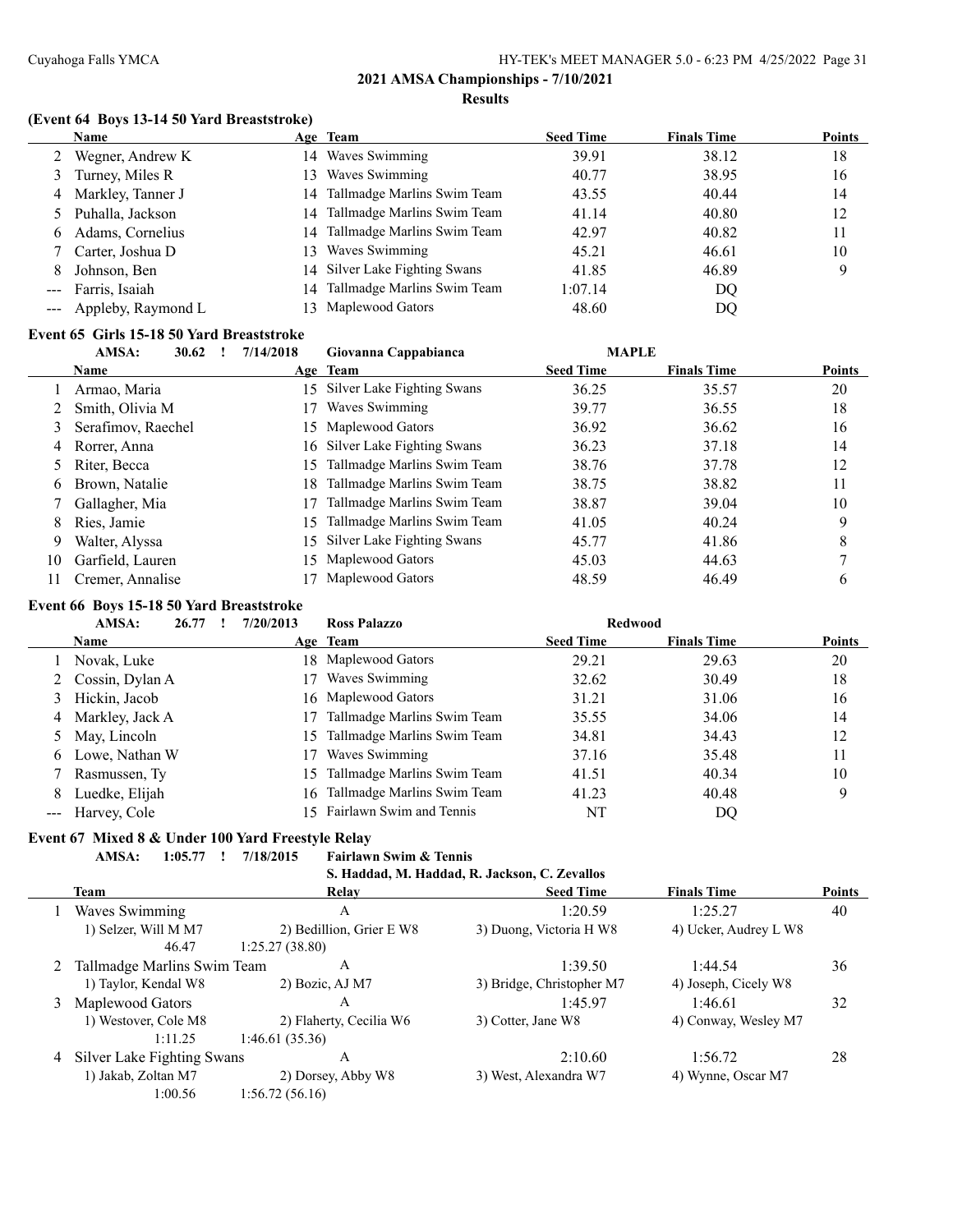**Results**

|               | (Event 67 Mixed 8 & Under 100 Yard Freestyle Relay)<br><b>Team</b> | Relay                                      | <b>Seed Time</b>                                 | <b>Finals Time</b>          | <b>Points</b> |
|---------------|--------------------------------------------------------------------|--------------------------------------------|--------------------------------------------------|-----------------------------|---------------|
|               | 5 Fairlawn Swim and Tennis                                         | $\mathbf{A}$                               | NT                                               | 1:59.77                     | 24            |
|               | 1) Simcox, Porter M7                                               | 2) Lasher, Norah W7                        | 3) Stewart, Vivian W8                            | 4) Vukoder, Vivian W7       |               |
|               | 1:05.11                                                            | 1:59.77(54.66)                             |                                                  |                             |               |
|               | 6 Heat-Hudson Explorers Aquatic                                    | $\mathbf A$                                | 1:30.00                                          | 2:04.97                     | 22            |
|               | 1) Agee, Avi N W7                                                  | 2) Rivkin, Lee J M8                        | 3) Womack, EJ J M5                               | 4) Wang, Sophia Y W8        |               |
|               | 1:12.74                                                            | 2:04.97(52.23)                             |                                                  |                             |               |
|               | Silver Lake Fighting Swans                                         | $\bf{B}$                                   | <b>NT</b>                                        | X1:36.47                    |               |
|               | 1) Whitehurst, Fitzgerald M6                                       | 2) Six, Madeline W5                        | 3) Croft, Rory W6                                | 4) VanHo, Lizzy W7          |               |
|               | Waves Swimming                                                     | B                                          | NT                                               | X2:03.68                    |               |
|               | 1) Turnbull, Nathan O M7<br>1:08.71                                | 2) Fearn, Lainey I W8<br>2:03.68(54.97)    | 3) Allie, Mila P W8                              | 4) Thompson, Elizabeth G W8 |               |
| $\sim$ $\sim$ | Tallmadge Marlins Swim Team                                        | B                                          | NT                                               | X2:27.33                    |               |
|               | 1) Cochran, Anthony M7                                             | 2) Maltempi, Eliana W8                     | 3) MacDonald, Owen M7                            | 4) Johnson, Lainey W7       |               |
|               | Event 68 Mixed 9-10 100 Yard Freestyle Relay                       |                                            |                                                  |                             |               |
|               | AMSA:<br>56.61 !                                                   | <b>Hudson Swim Club</b><br>7/21/2007       |                                                  |                             |               |
|               |                                                                    |                                            | C. Clampffer, K. Sitler, S. Wolanski, R. Palazzo |                             |               |
|               | <b>Team</b>                                                        | <b>Relay</b>                               | <b>Seed Time</b>                                 | <b>Finals Time</b>          | <b>Points</b> |
|               | 1 Waves Swimming                                                   | $\boldsymbol{\mathsf{A}}$                  | 1:10.87                                          | 1:18.20                     | 40            |
|               | 1) Turnbull, Grace C W9                                            | 2) Fearn, Chase D M10                      | 3) Hons, Annabelle R W9                          | 4) Duong, Jason A M10       |               |
|               | 42.29                                                              | 1:18.20(35.91)                             |                                                  |                             |               |
| 2             | Fairlawn Swim and Tennis                                           | $\mathbf{A}$                               | NT                                               | 1:20.02                     | 36            |
|               | 1) Petit, George M9                                                | 2) Sands, Patricia W9                      | 3) Victor, TJ M9                                 | 4) Vukoder, Violette W10    |               |
|               | 41.17                                                              | 1:20.02(38.85)                             |                                                  |                             |               |
| 3             | Heat-Hudson Explorers Aquatic                                      | $\boldsymbol{A}$                           | 1:32.74                                          | 1:20.28                     | 32            |
|               | 1) Rivkin, Michael R M10                                           | 2) Agee, Ru N W10                          | 3) McElroy, Teagan G W10                         | 4) Wu, Jonathan T M9        |               |
|               | 39.39                                                              | 1:20.28(40.89)                             |                                                  |                             |               |
| 4             | Tallmadge Marlins Swim Team                                        | $\mathbf{A}$                               | 1:18.00                                          | 1:21.32                     | 28            |
|               | 1) Burch, Sophia W10                                               | 2) Johnson, Bailey W10                     | 3) Farris, Lincoln M10                           | 4) Harris, Zoe W10          |               |
|               | 43.74                                                              | 1:21.32(37.58)<br>$\mathbf A$              | 1:16.65                                          | 1:21.91                     |               |
| 5             | Maplewood Gators<br>1) Baughman, Zack M9                           | 2) Garfield, Mia W9                        | 3) Ebie, Gabriella W9                            | 4) Lee, Grayson M10         | 24            |
|               | 42.56                                                              | 1:21.91(39.35)                             |                                                  |                             |               |
| 6             | Silver Lake Fighting Swans                                         | $\mathbf{A}$                               | 1:07.65                                          | 1:34.32                     | 22            |
|               | 1) Brodie, Graeme M10                                              | 2) Croft, Maeve W9                         | 3) Miller, Avery W10                             | 4) Jakab, Jozsef M9         |               |
|               | 48.69                                                              | 1:34.32(45.63)                             |                                                  |                             |               |
| $\frac{1}{2}$ | Heat-Hudson Explorers Aquatic                                      | $\, {\bf B}$                               | NT                                               | X1:14.33                    |               |
|               | 1) Petiya, Avery I W9                                              | 2) Kondrat, Laura G W10                    | 3) Barnes, Elin J W9                             | 4) Hrabusa, Johnathon T M9  |               |
|               | 38.62                                                              | 1:14.33(35.71)                             |                                                  |                             |               |
| $---$         | Tallmadge Marlins Swim Team                                        | $\, {\bf B}$                               | 1:55.00                                          | X1:33.94                    |               |
|               | 1) Stambaugh, Ella W10                                             | 2) Rutecki, Milla W10                      | 3) Clum, Evangeline W10                          | 4) Simonetta, Mico M9       |               |
|               | 50.75                                                              | 1:33.94(43.19)                             |                                                  |                             |               |
|               | Silver Lake Fighting Swans                                         | B                                          | NT                                               | X1:35.07                    |               |
|               | 1) VanHo, Mikey M9                                                 | 2) Jones, Jackson M10                      | 3) Zottwech, Sophia W10                          | 4) Judy, Mia W9             |               |
|               | Event 69 Mixed 11-12 200 Yard Freestyle Relay                      |                                            |                                                  |                             |               |
|               | AMSA:<br>$1:51.97$ !                                               | 7/18/2009<br><b>Redwood</b>                |                                                  |                             |               |
|               |                                                                    | A. Gong, E. Heidler, K. Sitler, R. Palazzo |                                                  |                             |               |

| Team                       | Relay                  |                | <b>Seed Time</b>     | <b>Finals Time</b>    | <b>Points</b> |
|----------------------------|------------------------|----------------|----------------------|-----------------------|---------------|
| Waves Swimming             |                        |                | 2:11.28              | 2:11.63               | 40            |
| 1) Eisentraut, Tyler J M11 | 2) Shall, Violet R W12 |                | 3) Dixon, Joey J W12 | 4) Turney, Reed T M11 |               |
| 33.78                      | 1:11.43(37.65)         | 1:42.72(31.29) | 2:11.63(28.91)       |                       |               |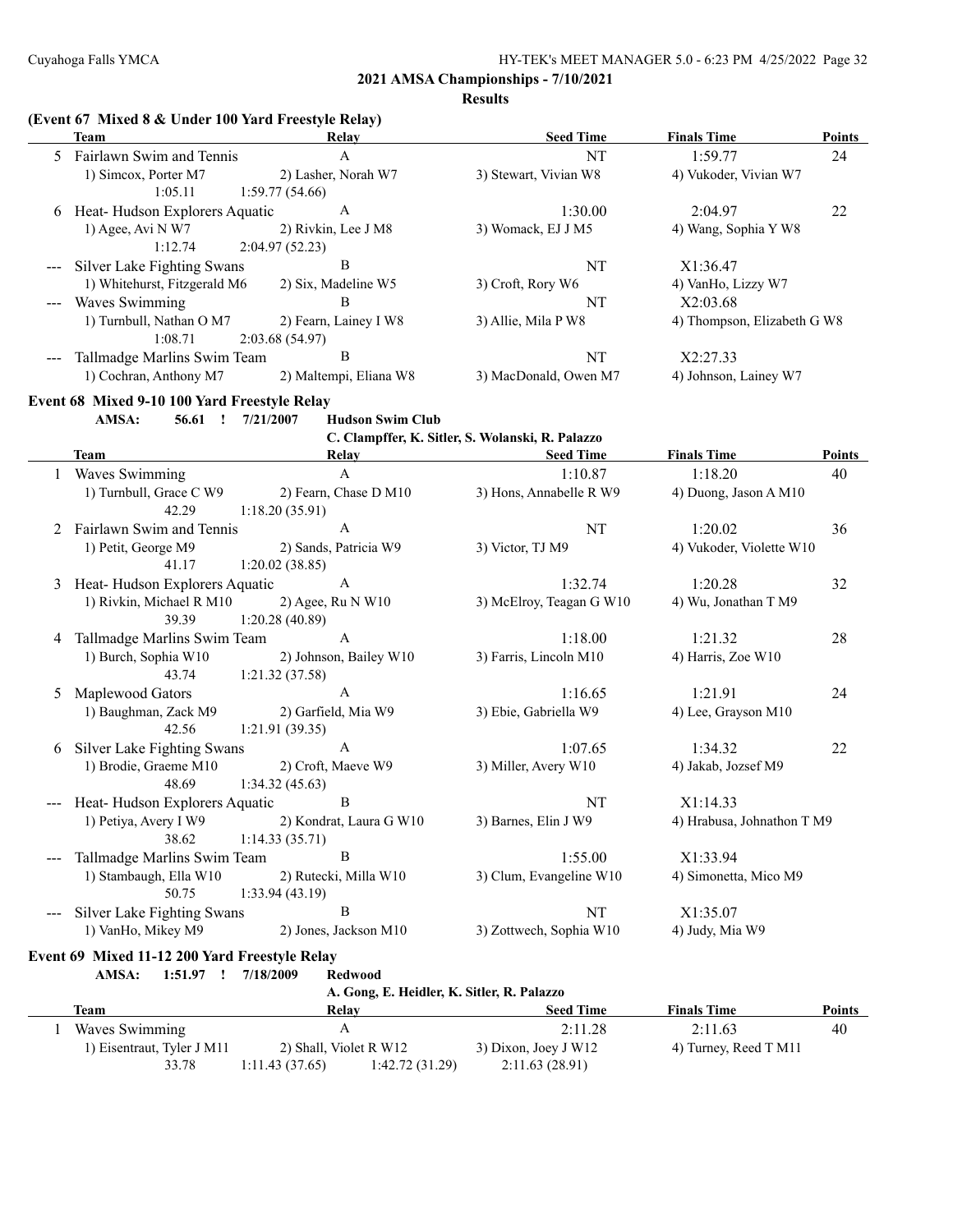2:21.71 (34.64)

#### **2021 AMSA Championships - 7/10/2021**

**Results**

#### **(Event 69 Mixed 11-12 200 Yard Freestyle Relay)**

|   | <b>Team</b>                                           | Relay                  |                                         | <b>Seed Time</b>          | <b>Finals Time</b>         | <b>Points</b> |
|---|-------------------------------------------------------|------------------------|-----------------------------------------|---------------------------|----------------------------|---------------|
|   | Maplewood Gators                                      | $\mathbf{A}$           |                                         | 2:17.27                   | 2:20.42                    | 36            |
|   | 1) Cotter, Owen M12                                   |                        | 2) Sanicky, Emma W12                    | 3) Thomas, Grace W12      | 4) Boyd, Caden M12         |               |
|   | 38.28                                                 | 1:17.39(39.11)         | 2:20.42(1:03.03)                        |                           |                            |               |
| 3 | <b>Hudson Park Estates</b>                            | $\mathbf{A}$           |                                         | <b>NT</b>                 | 2:24.21                    | 32            |
|   | 1) Bezdek, Brooke W12                                 | 2) Meyer, Drew M11     |                                         | 3) Thompson, Katie W11    | 4) Thompson, Elizabeth W12 |               |
|   | 32.20                                                 | 1:13.49(41.29)         | 1:50.79(37.30)                          | 2:24.21(33.42)            |                            |               |
| 4 | Tallmadge Marlins Swim Team                           | $\mathbf{A}$           |                                         | 2:25.50                   | 2:30.62                    | 28            |
|   | 1) Marrone, Caroline W12                              | 2) Miller, Haley W12   |                                         | 3) Burch, Billy M11       | 4) Joseph, Dominic M11     |               |
|   | 32.72                                                 | 1:24.21(51.49)         | 2:30.62(1:06.41)                        |                           |                            |               |
| 5 | Silver Lake Fighting Swans                            | $\mathbf{A}$           |                                         | 2:56.04                   | 2:40.38                    | 24            |
|   | 1) Wynne, Harrison M12                                |                        | 2) Harrison, Lauren W12                 | 3) Nauman, Rebecca W12    | 4) McGuinness, Connor M11  |               |
|   | 40.35                                                 | 1:00.12(19.77)         | 1:30.28(30.16)                          | 2:40.38(1:10.10)          |                            |               |
|   | Maplewood Gators                                      | B                      |                                         | 2:37.16                   | X2:42.33                   |               |
|   | 1) Harmon, Taylor W11                                 | 2) Ingrassia, Tera W11 |                                         | 3) Pawlikowski, Zane M11  | 4) Serafimov, Mitchel M11  |               |
|   | 40.20                                                 | 1:35.25(55.05)         | 2:07.69(32.44)                          | 2:42.33(34.64)            |                            |               |
|   | Tallmadge Marlins Swim Team                           | B                      |                                         | 2:50.00                   | X2:42.76                   |               |
|   | 1) Farris, Olivia W11                                 |                        | 2) McDougle, Lillyanna W11              | 3) Eads, Airana W11       | 4) Wilkes, Jaidin W11      |               |
|   | 45.09                                                 | 1:22.63(37.54)         | 2:42.76(1:20.13)                        |                           |                            |               |
|   | Event 70 Mixed 13-14 200 Yard Freestyle Relay         |                        |                                         |                           |                            |               |
|   | AMSA:<br>$1:42.06$ !                                  | 7/21/2007              | <b>Redwood</b>                          |                           |                            |               |
|   |                                                       |                        | M. McCue, A. Gong, H. Hornis, A. Motter |                           |                            |               |
|   | <b>Team</b>                                           | Relay                  |                                         | <b>Seed Time</b>          | <b>Finals Time</b>         | <b>Points</b> |
| 1 | Waves Swimming                                        | $\overline{A}$         |                                         | 1:59.77                   | 1:57.46                    | 40            |
|   | 1) Pietrosanti, Salvatore D M14 2) Smith, Regan C W13 |                        |                                         | 3) Wegner, Andrew K M14   | 4) McDaniels, Kate E W14   |               |
|   | 29.61                                                 | 1:00.67(31.06)         | 1:28.81(28.14)                          | 1:57.46(28.65)            |                            |               |
| 2 | Heat-Hudson Explorers Aquatic                         | A                      |                                         | 2:03.63                   | 1:57.96                    | 36            |
|   | 1) Womack, Amiya M W13                                | 2) Agee, Natani K W13  |                                         | 3) Skomra, Gabriela M W14 | 4) Hancsak, Luc R M13      |               |

| $\epsilon$ - Treat Tradition Expressed requested |               |                       |                     |
|--------------------------------------------------|---------------|-----------------------|---------------------|
| 1) Womack, Amiya M W13                           |               | 2) Agee, Natani K W13 | 3) Skomra, Gabriela |
| 27.28                                            | 57.47 (30.19) | 1:29.26(31.79)        | 1:57.96(28.70)      |
| 2. Tellmodes Menting Crysing Team                |               |                       | 2.05                |

| 3 Tallmadge Marlins Swim Team                  |                      |                | 2:05.50                 | 2:03.41               |           |
|------------------------------------------------|----------------------|----------------|-------------------------|-----------------------|-----------|
| 1) Markley, Tanner J M14                       | 2) Reese, Daniel M14 |                | 3) Neupert, Elliott W14 | 4) Wood, Alaina L W14 |           |
| 29.31                                          | 1:01.02(31.71)       | 1:40.62(39.60) | 2:03.41(22.79)          |                       |           |
| $\overline{A}$ $\overline{M}$ 1 $\overline{C}$ |                      |                | 2.100                   | 2.160                 | $\bigcap$ |

| 4 Maplewood Gators        |                |                         | 2:16.96                | 2:16.86            | 28 |
|---------------------------|----------------|-------------------------|------------------------|--------------------|----|
| 1) Appleby, Raymond L M13 |                | 2) Garman, Hannah J W13 | 3) Serafimov, Elli W13 | 4) Lee, Nathan M13 |    |
| 36.88                     | 1:18.62(41.74) | 1:46.81(28.19)          | 2:16.86(30.05)         |                    |    |

|       | 5 Silver Lake Fighting Swans |                     |                           | 2:17.16                 | 2:35.95                   | 24 |
|-------|------------------------------|---------------------|---------------------------|-------------------------|---------------------------|----|
|       | 1) West, Caroline W11        | 2) Johnson, Ben M14 |                           | 3) Matolyak, Maryn W13  | 4) Rorrer, Will M13       |    |
|       | 44.06                        | 1:39.81(55.75)      | 2:04.00(24.19)            | 2:35.95(31.95)          |                           |    |
| $---$ | Waves Swimming               |                     |                           | NT                      | X2:21.71                  |    |
|       | 1) Myers, Magnolia M W14     |                     | 2) Podlagar, Andrew J M14 | 3) Carter, Joshua D M13 | 4) Gonzalez, Sophia E W13 |    |

| 1) Myers, Magnolia M W14 |                | 2) Podlagar, Andrew J M14 |
|--------------------------|----------------|---------------------------|
| 32.68                    | 1:11.46(38.78) | 1:47.07(35.61)            |

#### **Event 71 Mixed 15-18 200 Yard Freestyle Relay**

**AMSA: 1:34.61 ! 7/20/2013 Silver Lake**

|      | R. Hillyer, A. Zielasko, N. Hillyer, A. Appleby |                                                      |                |                            |                        |               |  |  |  |
|------|-------------------------------------------------|------------------------------------------------------|----------------|----------------------------|------------------------|---------------|--|--|--|
| Team |                                                 | Relay                                                |                | <b>Seed Time</b>           | <b>Finals Time</b>     | <b>Points</b> |  |  |  |
|      | Waves Swimming                                  |                                                      |                | 1:45.77                    | 1:42.38                | 40            |  |  |  |
|      | 1) Lowe, Nathan W M17                           | 2) Smith, Olivia M W17                               |                | 3) McDaniels, Lainey K W16 | 4) Cossin, Dylan A M17 |               |  |  |  |
|      | 25.50                                           | 53.40 (27.90)                                        | 1:19.36(25.96) | 1:42.38(23.02)             |                        |               |  |  |  |
|      |                                                 | Tallmadge Marlins Swim Team<br>2) Gallagher, Mia W17 |                | 1:49.90                    | 1:46.20                | 36            |  |  |  |
|      | 1) Markley, Jack A M17                          |                                                      |                | 3) Jeffries, Cassie W17    | 4) Boggs, Will M18     |               |  |  |  |
|      | 25.67                                           | 52.09 (26.42)                                        | 1:21.57(29.48) | 1:46.20(24.63)             |                        |               |  |  |  |